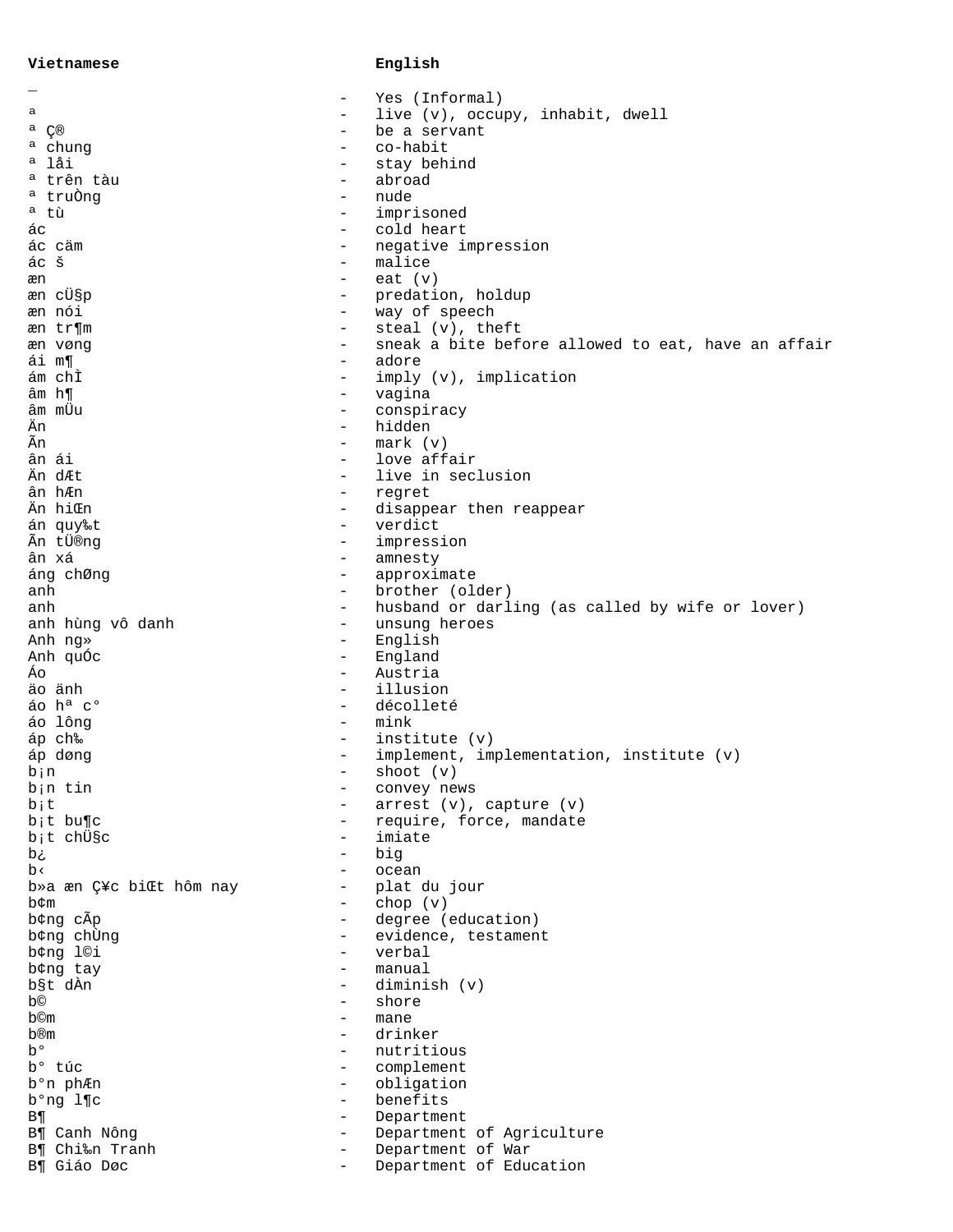B¶ Giao Thông - Department of Transportation<br>B¶ Lao ñ¶ng - Department of Labor B¶ Lao ñ¶ng - Department of Labor B¶ N¶i Vø - Department of the Interior B¶ Næng LÜ®ng - Department of Energy B¶ Ngoåi Giao - Department of State B¶ QuÓc Phòng - Department of Defense B¶ ThÜÖng Måi - Department of Commerce B¶ Trܪng, T°ng Trܪng Minister, Secretary B¶ TÜ Pháp  $\overline{B}$  =  $\overline{B}$  =  $\overline{B}$  = Department of Justice<br>B¶ Y T‰ B¶ Y T‰ - Department of Health<br>b¶t - flour - flour b† - bug b‰ - carry a small person (v) b‰ quan tÕa cäng b‰n  $\overline{\phantom{a}}$  - shore, station  $\overline{\phantom{a}}$  - shore, station  $\overline{\phantom{a}}$ - dock  $(n)$ ba - three, Daddy - three, Daddy - three, Daddy - three, Daddy - three, Daddy - three, Daddy - three, Daddy - three, Daddy - three, Daddy - three, Daddy - three, Daddy - three, Daddy - three, Daddy - three, Daddy - three, bª - cracked bà - grandmother ba ba - turtle bà ch¢ng - bitch (slang) Ba Lan - Poland bà n¶i - paternal grandma<br>bà ngoåi - - - - - - - - - - - maternal grandma bà ngoåi - maternal grandma Ba Tây - Brazil - Iraq bác - father's older sibling - silver, money<br>- Doc bác sï (vi‰t t¡t)<br>bÆn bÆn - busy bæng  $\begin{array}{cccc} \hbox{bæng} & - & \hbox{tape (Fr=bande)} \\ \hbox{bæng Gá} & - & \hbox{ice (frozen wat} \end{array}$ bæng Çá - ice (frozen water surface) bÆt ÇiŒn  $\overline{E}$  - power on  $\overline{E}$ bÆy - wrong bài båc<br>bài båc<br>bài báo - article bài báo - article bãi bÕ<br>bãi bÕ - abolish, abort, dismiss<br>bài htc bài h†c - lesson - school work b<sup>a</sup>i vì - inasmuch as<br>bám - hang on (v) bám - hang on (v) bÃm - press a button bám gi» - cling on bán - sell (v), half<br>bần - stingy - stingy bÀn - stingy<br>bàn - table bàn - table bÄn - dirty - friend<br>- para bán (không hoàn toàn)<br>bàn bảc - discuss (v) bàn chân  $-$  foot bàn h†c - student desk bán quân s¿ - paramilitary bàn t†a - buttock bàn tán - discuss bàn tay - hand - altar<br>- abacus bàn tính Tàu bäng - board - wandering thought bao - cover (v), bag<br>báo - newspaper pan báo - newspaper, panther - storm båo - bold, audacious báo Ƕng - alert bäo Çäm - assure, guarantee - report báo chí - press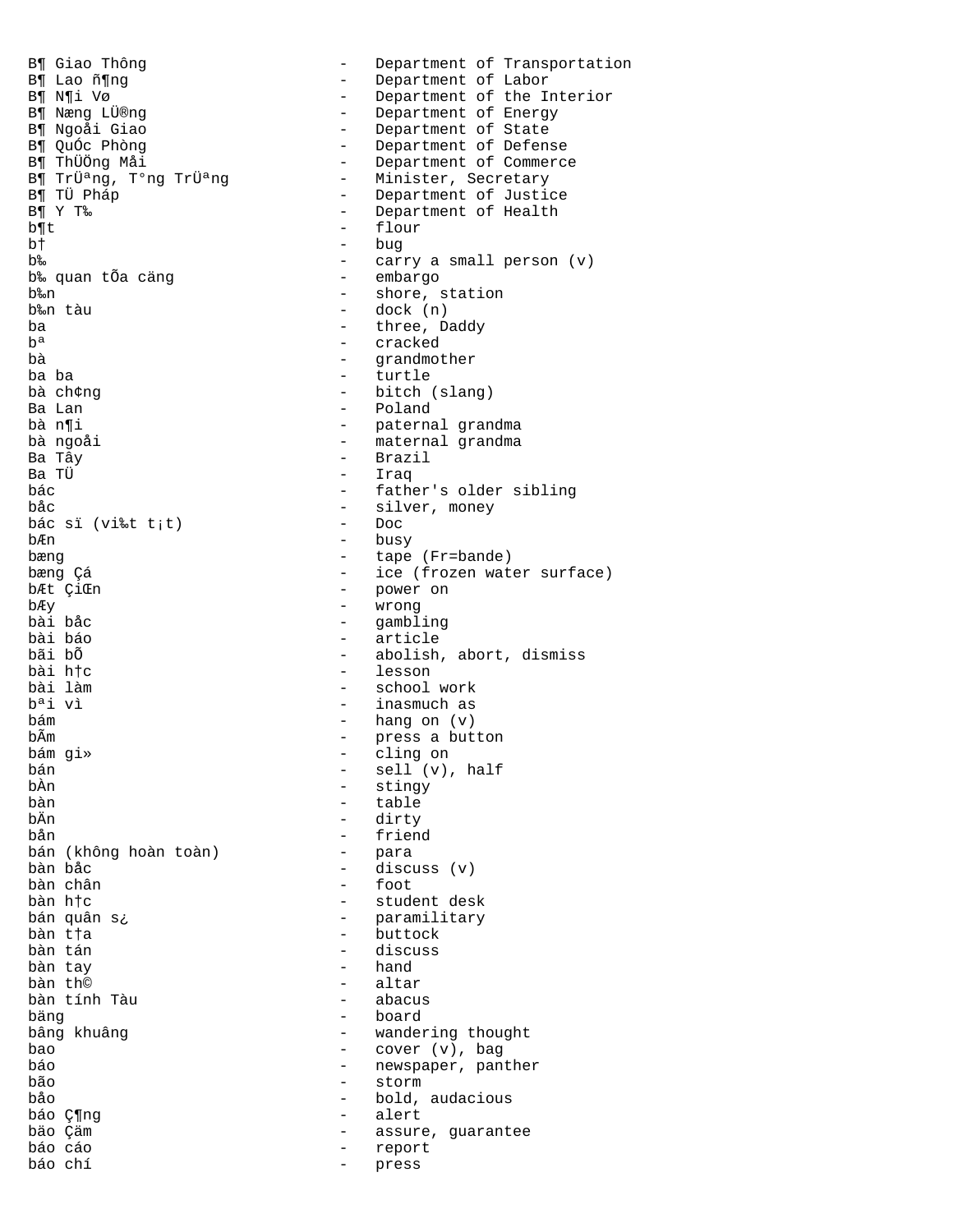báo cô  $-$  free loader Bäo Gia L®i - Bulgaria bao gÒm - enclose bäo hi‹m - insurance bão hòa - saturated bao la - vast báo oán - revenge báo thù - revenge bäo thû - conservative bao t<sup>o</sup> the stomach that the stomach that the stomach that the stomach the stomach the stomach the stomach the stomach the stomach the stomach the stomach the stomach the stomach the stomach the stomach the stomach the st bát - bowl (same as chén) båt - covering pane bÃt ... - un-, -less bÃt bi‰n - invariable, fixed<br>bÃt bình - discontent - discontent<br>- abnormal bÃt bình thÜ©ng<br>bÃt cÀn bÃt cÀn - apathy bÃt cÄn  $\overline{a}$  - careless  $\overline{b}$  - careless  $\overline{b}$ bÃt ch®t<br>bÃt chÃp - spontaneous<br>bÃt chÃp - regardless bÃt chÃp - regardless bÃt ÇÎnh  $\overline{a}$  - variable bÃt công  $\overline{b}$  - variable bÃt công  $\overline{b}$  - unfair bÃt công - unfair  $b\tilde{A}t$  công  $\overrightarrow{bAt}$  công  $\overrightarrow{bAt}$  c $\overrightarrow{u}$  any  $b\tilde{A}t$  cÙ  $-\tilde{a}$  any  $-\tilde{a}$  any  $-\tilde{a}$  any bÃt cÙ ai  $\overline{a}$  - anyone bÃt cÙ ch‡ nào  $\overline{a}$  - anywhe bÃt cÙ ch‡ nào - anywhere bÃt cÙ gì - anything bÃt cÙ giá nào - at any rate bÃt di bÃt dÎch - unmoveable<br>bÃt hảnh - unfortunate bÃt hånh - unfortunate, misfortune bÃt hi‰u - ungrateful child (to parents) bÃt khä kháng - no other way, no choice bÃt khä phân die samelienable - unalienable bÃt khä thi bÃt khä thi - unfeasible bÃt khả xâm phảm - uninfringeable<br>bÃt lịc bÃt l¿c<br>bÃt lêi - powerless<br>bÃt l®i - disadvants bÃt l®i - disadvantage - disadvantage - disadvantage - disadvantage - disadvantage - disadvantage - disadvantage - disadvantage - disadvantage - disadvantage - disadvantage - disadvantage - disadvantage - disadvantage - di bÃt mãn - discontent bÃt ng© - sudden bÃt nhân - inhumane bÃt nhÃt - inconsistent bÃt phân th<sub>i</sub>ng bải - even (game score)<br>bÃt phú - unable to get ric bÃt phú - unable to get rich bÃt quá tam - Third time must succeed. Third time is a charm. bÃt tài  $\overline{a}$  - untalented, inaptitude, inept bÃt tài  $\overline{a}$ bÃt thÀn - abrupt, sudden, suddenly, in a sudden bÃt thành  $\frac{1}{2}$  bÃt thành cú  $\frac{1}{2}$  - unachieved, incomplete bÃt thành cú - poorly written, bad grammar bÃt thình lình - suddenly bÃt thÜ©ng - extraordinary bÃt tín - perfidy bÃt tÌnh - unconscious bÃt tiŒn - inconvenient bÃt tº - immortal bÃt tr¡c - risk - non-profit bay  $-$  fly  $(v)$ <br>bÄy  $-$  seven  $\begin{array}{ccc}\n\texttt{b\ddot{A}y} & - & \text{seven} \\
\texttt{b\ddot{A}y} & - & \text{trap}\n\end{array}$  $b\AA y$ <br>  $b\AA y$  bi $\text{In}$  - trap  $(v, n)$ <br>
- arrange furs  $\vec{bAy}$  bi $\vec{c}$ n - arrange furniture  $\vec{bAy}$  C  $\vec{c}$ bÀy Ç¥t<br>bay xuống  $-$  full of shit<br>- descend bay xuống  $\begin{array}{ccc} - & \text{descend} \\ b\grave{e} & - & \text{raft} \end{array}$ bè - raft bë bàng  $\begin{array}{ccc} - &$  stunned by great disappointment<br>bÈ cong  $\begin{array}{ccc} - &$  bend  $(v) \end{array}$ bÈ cong<br>
bÈ gÅy<br>
bè gÅy<br>
- bend to l - bend to break (v)<br>- offsite bên ngoài  $-$  offsite bênh - defend an action (v)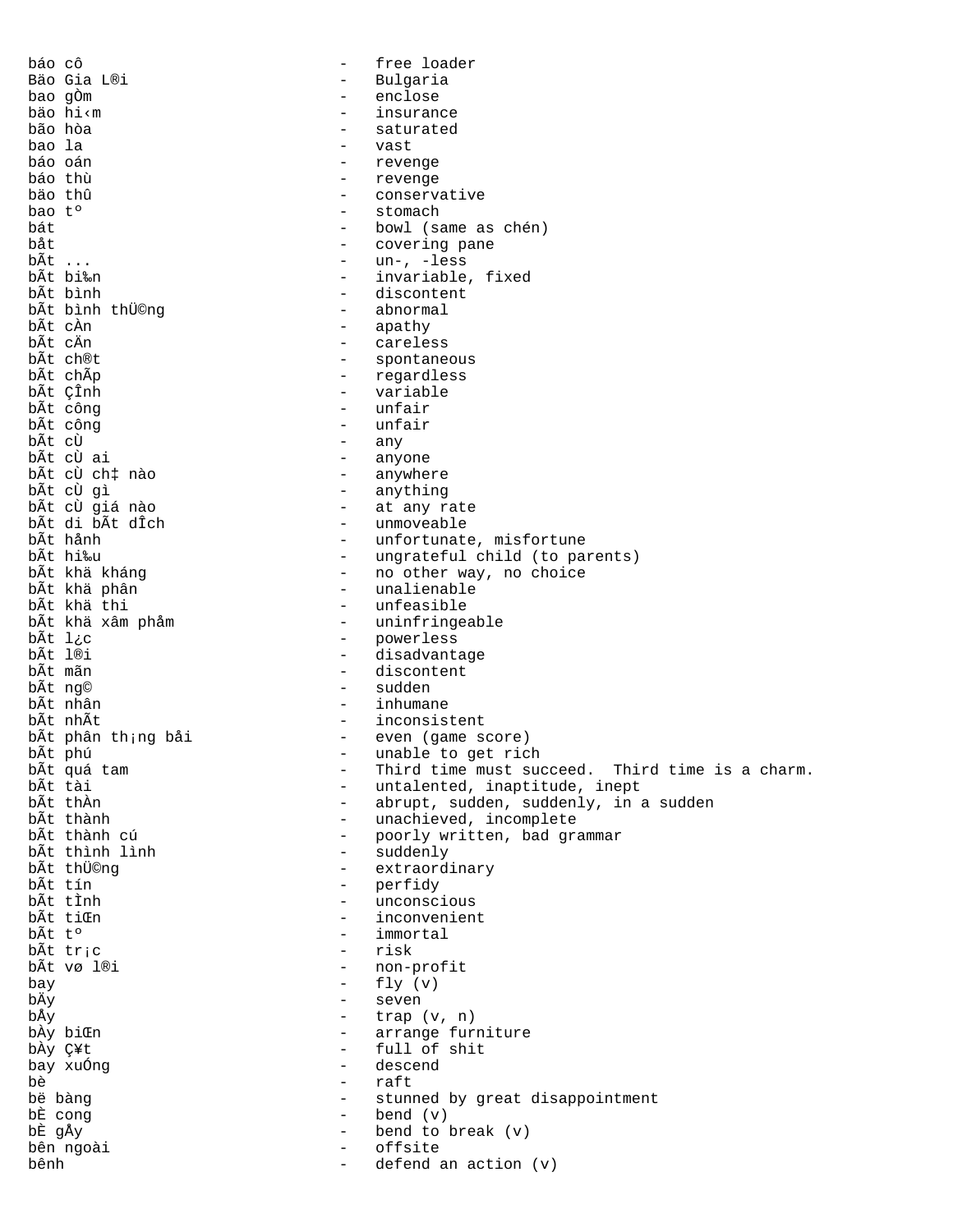| bÎ                                                                                                |                                        | bag                                              |
|---------------------------------------------------------------------------------------------------|----------------------------------------|--------------------------------------------------|
| bÎ                                                                                                | $\qquad \qquad -$                      | receive a negative action (hit, punished, fired) |
| bÎ cáo                                                                                            | $\overline{\phantom{0}}$               | defendant                                        |
| bí danh                                                                                           | $\overline{\phantom{0}}$               | alias                                            |
| bÎ n¥nq                                                                                           | $\overline{\phantom{0}}$               | extensive                                        |
| bi quan                                                                                           | $\overline{\phantom{0}}$               | pessimistic                                      |
| bi <u td="" çò<=""><td><math display="block">\qquad \qquad -</math></td><td>chart, graph</td></u> | $\qquad \qquad -$                      | chart, graph                                     |
| bi‰n ÇiŒn<br>bi‰n sÓ                                                                              | $-$                                    | eletrical transformer                            |
| bi‰n th<                                                                                          | $\qquad \qquad -$<br>$\qquad \qquad -$ | dependent variable<br>transform                  |
| bi‰ng                                                                                             | $\overline{\phantom{0}}$               | lazy                                             |
| bi‰t                                                                                              | $\overline{\phantom{0}}$               | know                                             |
| biên gi§i                                                                                         | $\qquad \qquad -$                      | border                                           |
| biên lai                                                                                          | $\qquad \qquad -$                      | receipt                                          |
| bÎnh                                                                                              | $\overline{\phantom{0}}$               | ill                                              |
| bình dân                                                                                          | $\overline{\phantom{m}}$               | demotic                                          |
| biCn minh                                                                                         | $\qquad \qquad -$                      | justify                                          |
| biŒt kích                                                                                         | $\overline{\phantom{0}}$               | commando                                         |
| biŒt kích                                                                                         | $\qquad \qquad -$                      | commando                                         |
| biŒt phái                                                                                         | $\overline{\phantom{m}}$               | transfer to new post                             |
| biŒt tæm                                                                                          | -                                      | disappear                                        |
| bÓ                                                                                                | $\qquad \qquad -$                      | Dad                                              |
| bó                                                                                                |                                        | tie up $(v)$                                     |
| bò                                                                                                | $\qquad \qquad -$                      | COW                                              |
| bÒ                                                                                                | $\qquad \qquad -$                      | friend, girl or boy friend                       |
| bô                                                                                                | $\overline{\phantom{0}}$               | toilet trainer                                   |
| bÖ                                                                                                | $\overline{\phantom{0}}$               | butter (French: beurre)                          |
| bÕ                                                                                                | $\qquad \qquad -$                      | abandon $(v)$                                    |
| bó bu¶c                                                                                           | $\overline{\phantom{0}}$               | constraint                                       |
| bỗ chảy                                                                                           | $\overline{\phantom{0}}$               | bail out                                         |
| BÒ ñào Nha                                                                                        | $\qquad \qquad -$                      | Portugal                                         |
| bố thí                                                                                            | $\qquad \qquad -$                      | handout                                          |
| bốc Çồng                                                                                          | $-$                                    | impulsive, spontaneous                           |
| bøc ÇÙng                                                                                          | $\qquad \qquad -$                      | platform                                         |
| bŒnh                                                                                              | $\overline{\phantom{0}}$               | sick                                             |
| bói                                                                                               | $\qquad \qquad -$                      | palm reading, astrology, fortune telling         |
| bÒi                                                                                               | $\qquad \qquad -$                      | waiter                                           |
| bøi                                                                                               | $\qquad \qquad -$                      | dust                                             |
| bối cảnh                                                                                          | $\overline{\phantom{0}}$               | background                                       |
| bòi thÄm                                                                                          | $\overline{\phantom{0}}$               | juror                                            |
| bÒi thầm Çoàn                                                                                     | $\qquad \qquad -$                      | jury                                             |
| bòi thü©ng                                                                                        | $\overline{\phantom{a}}$               | amends                                           |
| bòi thü©ng trØng phåt                                                                             | -                                      | punitive damage                                  |
| bóng                                                                                              |                                        | ball, shadow, silhouette                         |
| bøng                                                                                              | $\qquad \qquad -$                      | belly                                            |
| bøng mang då ch°a                                                                                 | -                                      | in a state of pregnancy                          |
| bòng; b‰                                                                                          | $\qquad \qquad -$                      | carry a person, especially a child, in arms      |
| bóp                                                                                               | $\qquad \qquad -$                      | purse, squeeze (v)                               |
| bóp c <sup>o</sup>                                                                                | $\qquad \qquad -$                      | strangle                                         |
| bŠ                                                                                                | $\qquad \qquad -$                      | make love (v) (slang)                            |
| bŠn                                                                                               | $\overline{\phantom{0}}$               | long lasting                                     |
| bŠn chí                                                                                           | $\qquad \qquad -$                      | persevere                                        |
| bù<br>bܧc                                                                                         | $\qquad \qquad -$                      | worst outcome in card game bài cào               |
| bܧng                                                                                              | $-$<br>$\overline{\phantom{0}}$        | step                                             |
| bún                                                                                               | $\qquad \qquad -$                      | stubborn<br>noddles, noddle dish                 |
| búng                                                                                              | $\qquad \qquad -$                      |                                                  |
| bÜng                                                                                              | -                                      | snap fingers<br>carry (v), rebels' hideaway      |
| bùng lên                                                                                          | $\qquad \qquad -$                      | flare up                                         |
| buông                                                                                             | $\qquad \qquad -$                      | let go (v)                                       |
| büu ÇiŒn                                                                                          | $\overline{\phantom{0}}$               | post office                                      |
| Çing                                                                                              | $\overline{\phantom{0}}$               | bitter                                           |
| $c$ ; t                                                                                           | $\qquad \qquad -$                      | cut (v)                                          |
| $ci$ t c <sup>o</sup>                                                                             | $\qquad \qquad -$                      | extremely high (price)                           |
| c;t ngang                                                                                         | $\qquad \qquad -$                      | interrupt (a conversation)                       |
| c;t ti‰t                                                                                          | $\qquad \qquad -$                      | slit a throat                                    |
| c; n;                                                                                             | $\qquad \qquad -$                      | scold, protest                                   |
| c; tuyŒt                                                                                          |                                        | refuse                                           |
|                                                                                                   |                                        |                                                  |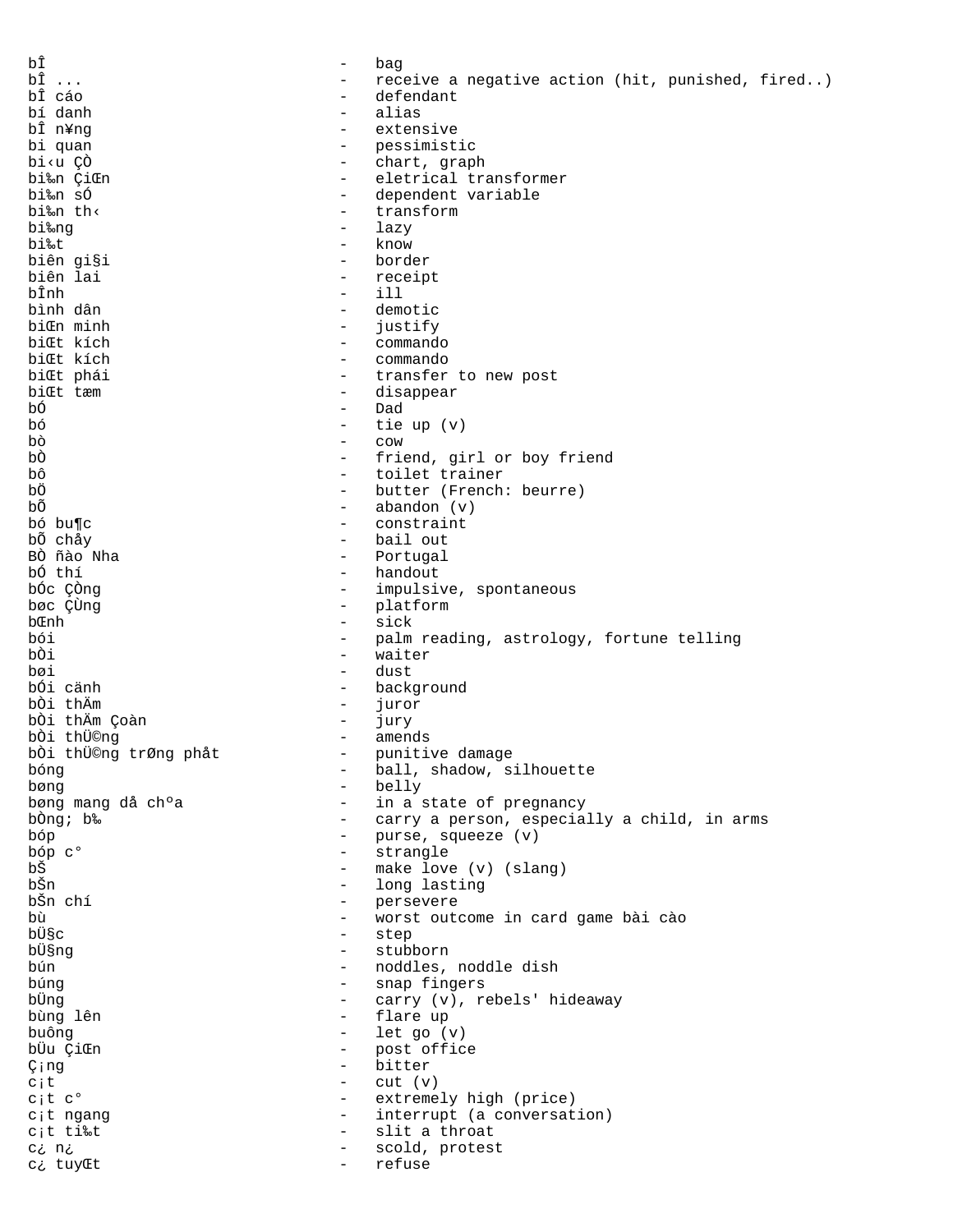wiggle, shake to and fro cia quÆy  $\equiv$ c¿u n» sinh viên - alumna  $-$  alumnus c¿u nam sinh viên - address (v) C< š C‰n Ç¢ng kia - over there - over here Ç¢ng này - about face Ç¢ng sau quay - leg c£ng - privilege Ç¥c quyŠn - exceptional  $\zeta$ <sup> $\zeta$ </sup>c  $s$ <sub>i</sub>c - pair, couple c¥p c¥p b‰n  $-$  dock  $(v)$ - placement Ç¥t  $\equiv$ c§m cop (slang) flag  $\equiv$ C© c© tܧng Chinese chess  $\sim$ life ǩi  $\equiv$ - musical instrument such as guitar, piano ǩn; Çàn  $\mathsf{C}^{\,\mathsf{O}}$ - neck  $\zeta$  o - spill ç° b¶ - amphibious landing c° Çông viên - stockholder  $c^{\circ}$  l‡ xï - antique (adj)  $\mathtt{c}^{\mathsf{o}}$ phần - stock C° xô vào - influx  $c^{\circ}$  xÜa - antique (adj) ǰi  $-$  change  $(v)$ ǰi gió  $\frac{1}{2}$ vacation ǰi tiŠn - currency exchange - gate  $c^{\circ}$ ng  $\zeta$ <sup>o</sup>ng (lóng)  $\mathbf{r}$ wristwatch - degree Ƕ Ƕ nhÆt - make a living - unique Ƕc nhÃt ç¶c thân - single Ƕi - carry on top of head Ƕi - troop, group - origin, source c¶i nguÒn  $-$  add  $(v)$  $c\Png$ Ƕng  $\sim$ cave horny Ƕng c«n  $\equiv$ - budge, move, nudge, shift Ƕng ÇÆy Ƕng ÇÃt earthquake  $\sim$ Ƕng Çï  $\overline{a}$ whore house c¶ng ÇÒng - community Ƕng lòng - touched by, moved by - cosummate the marriage Ƕng phòng - verb Ƕng tØ - creature Ƕng vÆt - alien Ƕng vÆt tØ hành tinh khác  $C$ † $C$  $\frac{1}{2}$ read (v) - hundry  $C \uparrow i$  $\equiv$ tiger ctp feast  $\equiv$  $C<sup>†</sup>$ - pass an exam LJ ljm  $\sim$ count (v) - recount ljm låi  $-$  arrive  $(v)$ ljn - accessible ljn ÇÜ®c  $-$  sing  $(v)$  $ca$  $-$  fish, bet  $(v)$ cá - kick, stone, rock Cá  $c\lambda$ - egg plant oldest child (Northern) cä  $\equiv$ cå  $\sim$ rub (v) Çä Çäo  $\sim$ down with ... cá ch;m carp cà ch§n bummer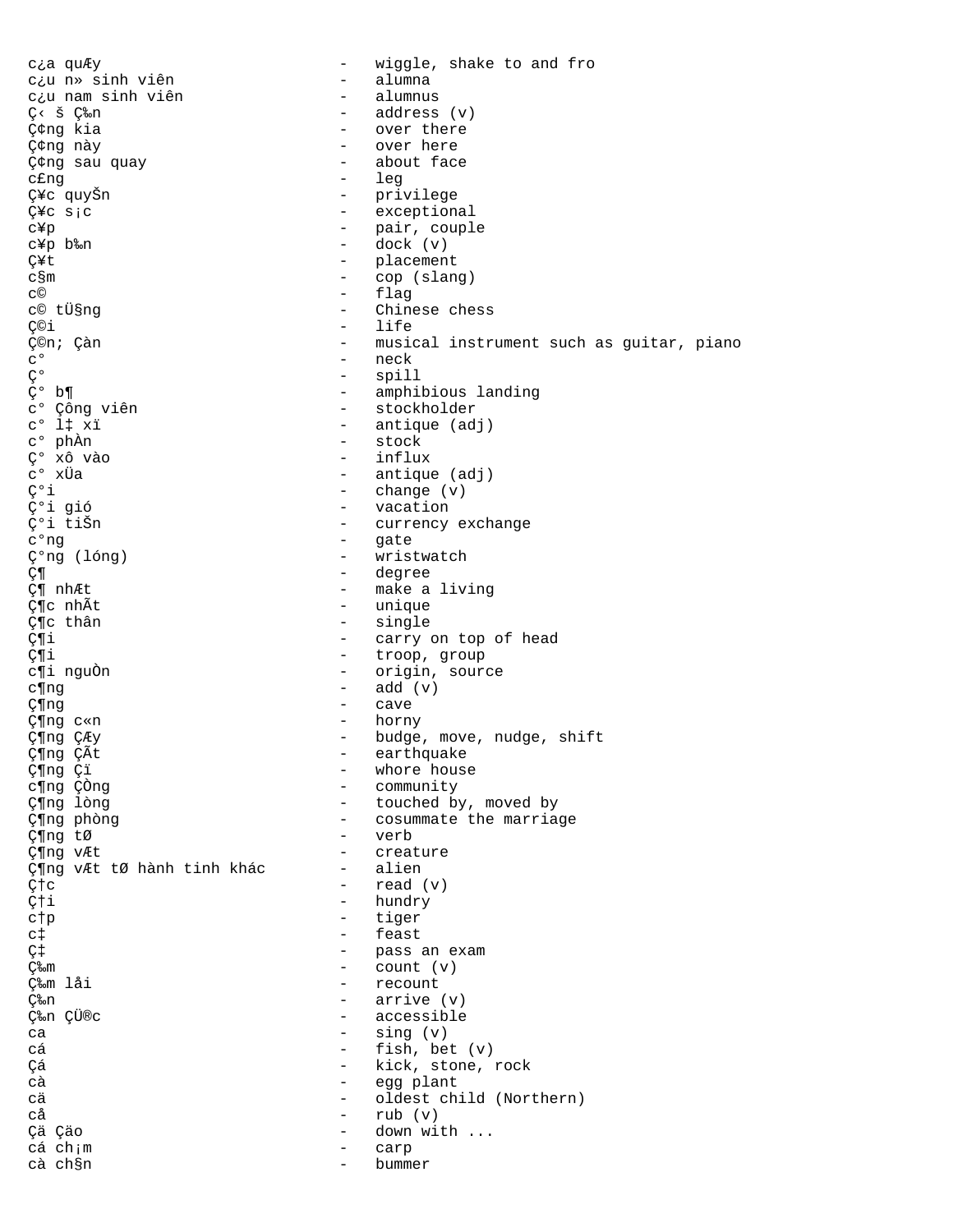cà chua - tomato cá mÆp - shark cá ng¿a - sea horse, bet on horse race (v) ca ng®i - praise cá nhám - shark cá nhân - individual cá nhân - personal - curry<br>- alligator cá sÃu (mÕ to hÖn crocodile) Ça số<br>Cá thu cá thu - majority cá thu cá thu  $\overline{c}$  - halibut  $\overline{c}$  - halibut  $\overline{c}$  - halibut  $\overline{c}$  - halibut  $\overline{c}$ cá trê - basam fish cá voi - whale các - article (plural, ie. The) các vÎ - You guys, you people, gentlemen cách - method, way ÇÆm - dark - near, proximity<br>- impend cÆn bi‰n - impend cÆn chi‰n - hand-to-hand combat CÆn ñông - Near East - near-sighted<br>- update cÆp nhÆt hóa cÆu - mother's brother<br>CÆu - pass the test, b ÇÆu - pass the test, bean cÆy - pry ÇÆy - cover with a lid  $\begin{array}{ccc}\n\text{Cai} & - & \text{belt} \\
\text{c}^a \text{i} & - & \text{untie}\n\end{array}$ c<sup>a</sup>i - untie, unbind<br>Çái - urinate - urinate Çái - urinate Çài - tower - grand, haphazard<br>- Gannon Çåi bác<br>Cannon - cannon - cannon - cannon - cannon - cannon - cannon - cannon - cannon - cannon - cannon -Çåi bi‹u - delegate Çài các - ladylike cái ch‰t<br>Cái diŒn - component - nothingness Çåi diŒn - represent, representative Çåi l¶ - boulevard - lazy person cªi mª - open mind - disaster, catastrophe<br>- TV station Çài phát hình<br>Cài phát thanh - TV stational Çài phát thanh  $c^a$ i quÀn áo  $c^a$ i quÀn áo  $c^a$ i quÀn áo  $c$ - disrobe, undress<br>- latter cái sau - latter Çåi sÙ - ambassador Çåi thº - kangaroo - shit (v)<br>- nude cªi truÒng - nude Çài truyŠn hình<br>Çài tܪng niŒm - memorial monument cãi vã - argue (v) - macro cam - orange cÀm - hold in hand, hold câm - mute cäm - cold (illness) cÃm - ban, forbid - pitfall<br>- grumpy cÃm c£n - grumpy<br>cÀm CÒ - pawn cÀm ÇÒ - pawn - submit a petition<br>- crowd Çám Çông - crowd Çám cܧi - wedding cÃm cung  $\sim$  palace-confined Çám ma - funeral câm miŒng - shut up cäm tình viên - symphatizer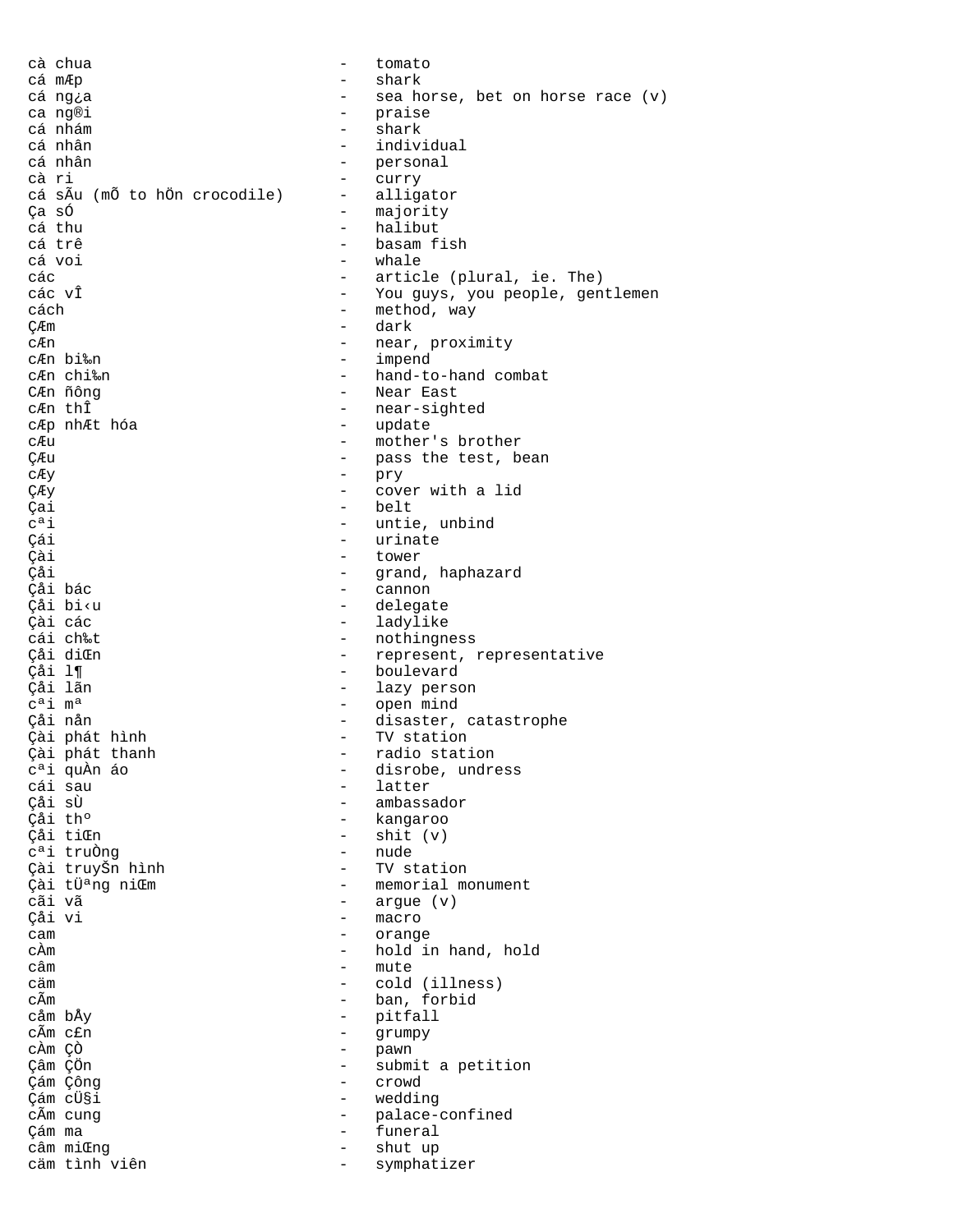| cäm tܪng               | $\qquad \qquad -$        | impression                                 |
|------------------------|--------------------------|--------------------------------------------|
| cÃm vÆn                | $\overline{\phantom{0}}$ | embargo                                    |
| can                    | $\overline{\phantom{0}}$ | intervene (v)                              |
| Çan                    |                          | knit                                       |
| cán                    | $\overline{\phantom{0}}$ | run over with a car                        |
| cÀn                    | $\qquad \qquad -$        | need (v), cellery                          |
| Çàn                    | $\qquad \qquad -$        | string instrument                          |
| cân                    | $\overline{\phantom{m}}$ | weigh $(v)$                                |
| cän                    | $\qquad \qquad -$        | restraint someone from                     |
| cån                    | $\overline{\phantom{m}}$ | shallow, empty of water                    |
| Çàn áp                 | $\overline{\phantom{0}}$ | persecute                                  |
| Çån dÜ®c               | $\overline{\phantom{m}}$ | ammunition                                 |
| cän tr <sup>a</sup>    | $\qquad \qquad -$        | impede                                     |
| Çang                   | $\overline{\phantom{a}}$ | in progress                                |
| cáng                   | $\overline{\phantom{m}}$ | stretcher                                  |
| càng                   | $\overline{\phantom{m}}$ | the more                                   |
| càng                   | $\qquad \qquad -$        | claw, the more                             |
| cäng                   | $\qquad \qquad -$        | port                                       |
| Çáng Ç©i               | $\overline{\phantom{0}}$ | deserve it                                 |
| cáng Çáng              | $\qquad \qquad -$        | burden oneself                             |
| Çáng ÇÜ®c ng®i khen    | $\overline{\phantom{0}}$ | praiseworthy                               |
| Çãng trí               | $\qquad \qquad -$        | absent-minded                              |
| Çánh                   | $\overline{\phantom{a}}$ | hit, beat, attack, strike                  |
| cänh                   | $\overline{\phantom{m}}$ | scene                                      |
| Cánh bảc               | $\overline{\phantom{0}}$ | gamble                                     |
| Çánh bài               | $\qquad \qquad -$        | play cards                                 |
| Çánh bải               | $\overline{\phantom{0}}$ | defeat (v)                                 |
| Çánh bóng              | $\qquad \qquad -$        | abrasive                                   |
| Çánh cá                | $\overline{\phantom{m}}$ | $bet(v)$ , fish $(v)$                      |
| Çánh ÇÆp               | $\qquad \qquad -$        | beat up                                    |
| Çánh Çàn               | $\qquad \qquad =$        | play musical keyboard or string instrument |
| Çánh ÇiŒn              | $\qquad \qquad -$        | wire a telegram                            |
| Çánh Çòn               | $\qquad \qquad -$        | spank                                      |
| Çánh Çu                | $\qquad \qquad -$        | hang around someone                        |
| Çánh d;m               | $\overline{\phantom{a}}$ | fart (v)                                   |
| Çánh gi¥c              | $\qquad \qquad -$        | fight enemy                                |
| Çánh giá               | $\overline{\phantom{a}}$ | value (n)                                  |
| Çánh l¶n               | $\overline{\phantom{0}}$ | fight                                      |
| Çành lòng              | $\qquad \qquad -$        | reluctantly go along                       |
| Çánh nhau              | $\qquad \qquad -$        | fight $(v)$                                |
| Çánh r;m               | $\overline{\phantom{m}}$ | fart                                       |
| cänh sát               | $\qquad \qquad -$        | police                                     |
|                        |                          |                                            |
| Çánh ti‰ng             |                          | create a rumor                             |
| Çánh trông             | $\qquad \qquad -$        | play drum                                  |
| Çánh vÆt               |                          | wrestle                                    |
| cáo                    |                          | fox                                        |
| cào                    | $\qquad \qquad -$        | scratch, claw                              |
| Çào                    | $\qquad \qquad -$        | girl friend, actress                       |
| Çäo                    | $\overline{\phantom{a}}$ | island                                     |
| Çåo                    | $\qquad \qquad -$        | religion                                   |
| Ção Ç<                 | $\overline{\phantom{0}}$ | combative                                  |
| cao Ƕ                  | $\qquad \qquad -$        | altitude                                   |
| cào cào                | $\overline{\phantom{a}}$ | grasshopper                                |
| Çäo chánh              | $\qquad \qquad -$        | coup d'état                                |
| Çåo Công giáo          | $\qquad \qquad -$        | Catholics                                  |
| Çåo ÇÙc                | $\overline{\phantom{a}}$ | moral                                      |
| Çåo dø                 | $\qquad \qquad -$        | luring religion                            |
| Çảo Do Thái            | $\overline{\phantom{0}}$ | Judaism                                    |
| Çáo hản                | $\overline{\phantom{a}}$ | due                                        |
| Çåo HÒi                | $\overline{\phantom{0}}$ | Muslim                                     |
| Çåo Kh <sup>o</sup> ng | $\qquad \qquad -$        | Confucianism                               |
| Çåo Lão                | $\qquad \qquad -$        | Taoism                                     |
| Çào mỗ                 | $\qquad \qquad -$        | gold digging                               |
| Çäo ngÜ®c              | $\qquad \qquad -$        | upset the order, turn up side down         |
| Çåo PhÆt               | $\overline{\phantom{0}}$ | Buddhism                                   |
| cáo phó                | $\equiv$                 | obituary                                   |
| cao ráo                | $\overline{\phantom{0}}$ | tall, handsome and clean cut               |
| Çåo sï                 | $\overline{\phantom{0}}$ | priest                                     |
|                        |                          |                                            |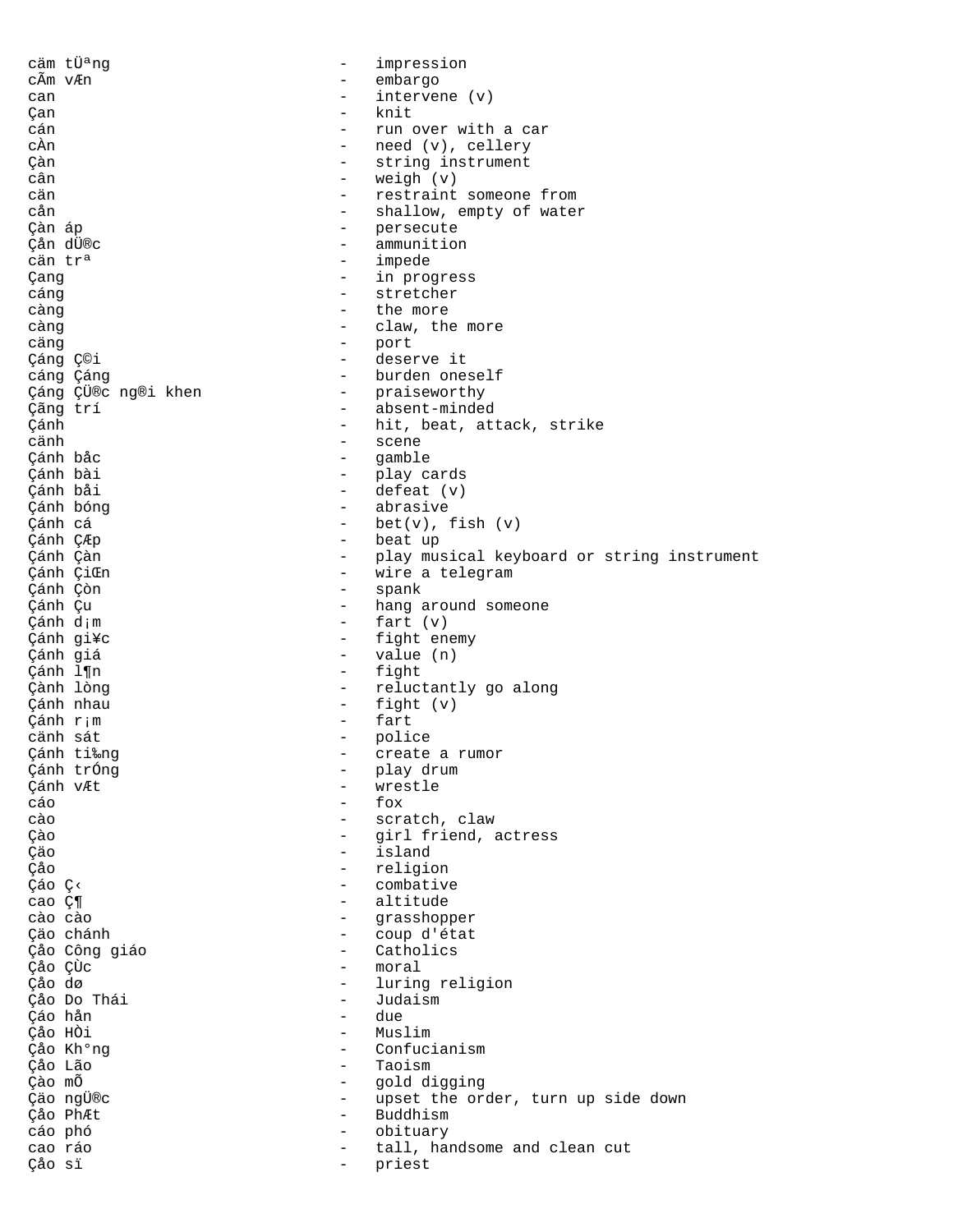Cảo Thiên Chúa - Christianity cáo tØ - request to leave - count (law) cáo trảng - high movement cao trão - obiturary cáp phó - liberal cÃp ti‰n  $-$  sand cát Çåt ÇÜ®c - accessible - bridge, wish for cÀu - sentence (lang.), hook câu câu hỗi - question - collude cÃu k‰t trong thÜÖng måi  $-$  fence  $(v)$ CÃu ki‰m ÇÀu mùa - rathe - pontoon cÀu n°i  $\omega_{\rm{max}}$ cÀu nguyŒn pray - create cÃu tảo - careless cÄu thä  $-$  bid  $(v)$ ÇÃu thầu - toilet cÀu tiêu - mind battle ÇÃu trí - spicy cay ÇÀy - full, filled - tree, plant cây - cultivate cÃy - hold off an attack ÇÄy bÆt Ç®t tÃn công - bitter cay Çing - full figure (body) ÇÀy Ç¥n - scourge Çày dža - having many children ÇÀy Çàn - goad cây ÇiŒn Ç< chæn bò - adequate ÇÀy Çû -  $bring(v)$ Çem - night çêm - black Çen - personable ÇËp gái  $-$  block  $(v)$  $ch<sub>i</sub> n$  $ch<sub>*</sub>$ - word - education ch» nghia - have no choice ch£ng Ç¥ng ÇØng  $-$  not ch£ng phäi  $-$  block  $(v)$ ch¥n - should not ch§  $-$  wait  $(v)$ ch© - market ch® - sudden feeling of fear inside ch¶t då - perforate chtc lûng l‡ - option ch†n l¿a - alcove ch‡ trÛng høt vào trong tÜ©ng ch‰ - invent  $(v)$ , make up something  $(v)$ - deride ch‰ riÍu - untimely death ch‰t bẤt Çịc kỷ t° - drown ch‰t ÇuÓi ch‰t nhát - cold feet - death by hanging ch‰t treo - die young ch‰t y<u  $\equiv$ father cha - transport (v)  $ch<sup>a</sup>$ - scrub chà - date (fruit) chà là - rasp chà mảnh - chaplain cha tuyên úy - slow chÆm - slow thinking chÆm hi<u - slow chÆm rãi  $\equiv$ chÆm ti‰n underdeveloped  $\equiv$ blanket chæn chám  $\sim$ patch (v)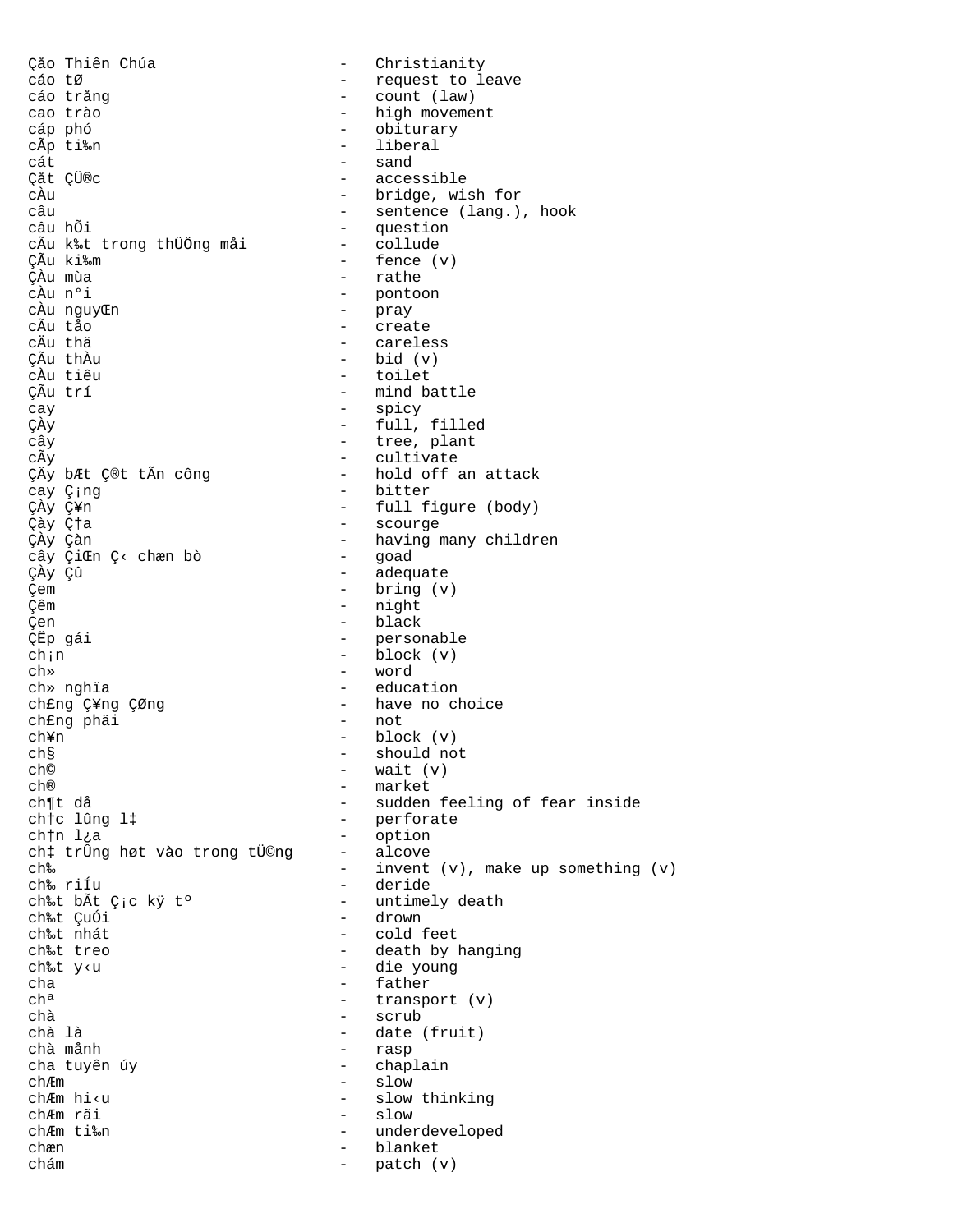chÃm point, dot, grade (v)  $\frac{1}{2}$  and  $\frac{1}{2}$ châm chtc mock, make fun at, tease - tolerate, go easy on châm chܧc - grade schoolwork chẫm Çi<m - acupuncture châm cÙu chẫm dùt terminate  $\sim$ chẫm dùt hị tr® - desupport - abort chẫm dùt s§m - take bribes chẫm mút - semi-colon chẫm phÄy chẫm thi -  $q =$  qrade exam work  $(v)$ - have enough  $chán$ - leg chân - depressed chán Ç©i chân không  $\omega_{\rm{max}}$ vacuum he chàng  $\sim$ - lemon, lime chanh - principal, main chánh  $\frac{1}{2}$  and  $\frac{1}{2}$ chánh án presiding judge or justice - righteous way chánh Çảo - bitchy chanh chua chánh gốc - authentic - saddened chảnh lòng - official, officially chánh thừc - shrimp on sugar cane stick chảo tôm - vegetarian food chay  $-$  burn  $(v)$ cháy - run (water) chÄy -  $run (v)$ chảy - criticize, have low opinion on chê - cover up che ÇÆy  $-$  slash  $(v)$ chém chèo thuyŠn - paddle a boat chÌ  $\Delta \sim 10^{-11}$ thread, point out - lead (metal)  $nh\tilde{t}$  $ch<sup>†</sup>$ - sister (older) chÎ cä - sister (eldest sibling) chÌ Cảo - lead, guide chÌ chỗ - point with finger (v) - designate chÌ ÇÎnh - guide, show directions, guide (v)<br>- instruction, direction, help, indicate, guideline chÌ ÇÜ©ng chÌ dÅn chÌ dÃu - indication chÌ trích - denounce chÌ trích kÎch liŒt - deplore - fighter, warrior, soldier chi‰n sï - fallen soldiers chi‰n sï trÆn vong - amortize (v) chi‰t c¿u - shine (v), straw mat, in reference to chi‰u - reference chi‰u dÅn - divide (v) chia - bird chim  $\omega_{\rm{max}}$ sink (v) chìm - love affair chim chu¶t - falcon chim Üng - nine, cooked, riped chín - mature, thoughtful chín ch<sub>i</sub>n - rathe chín s§m  $-$  main chính - justifiable chính Çáng - political community chính qi§i chình ình - obvious - politician chính khách  $\mathcal{L}^{\text{max}}$ chính phû government  $\frac{1}{\sqrt{2}}\frac{1}{\sqrt{2}}\left( \frac{1}{2}\right) ^{2}$ - puppet government chính phû bù nhìn chính phû lâm th©i provisional government  $\sim 10^{-10}$ chính quyŠn authority  $\sim$ actually chính ra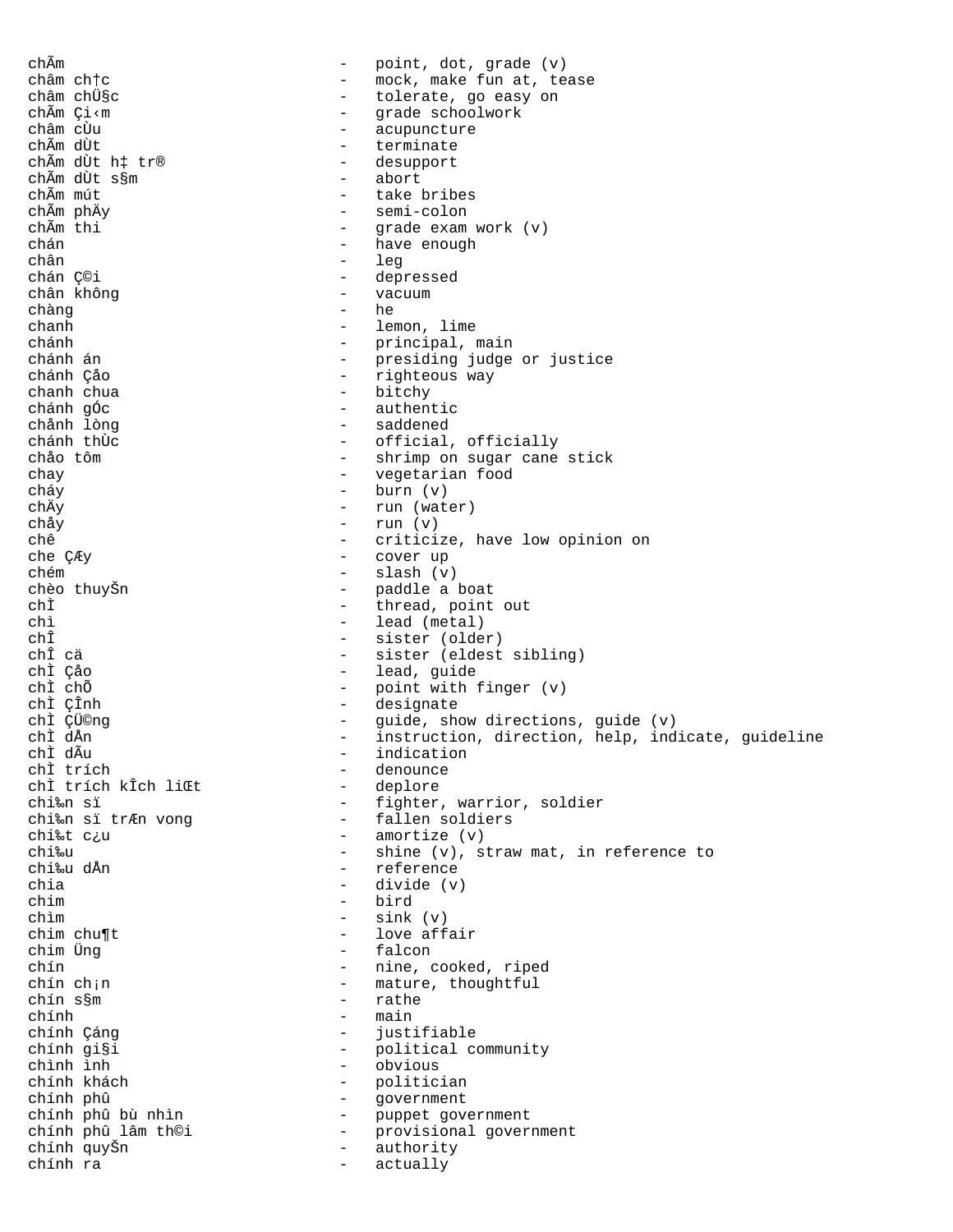chính sách - policy chính thống<br>
chính thừc<br>
- official<br>
- official chính thÙc  $\overline{c}$  - official<br>chính trî - politics chính trÎ - politics Chính TrÎ B¶ - Poliburo chính xác - precise chiŠu - early evening, please (v), give in chÎu - agree to, go along with - sustain, bear (v), suffer, brace for cho - give<br>chó - give<br>chó - dog chó – dog<br>cho bi‰t – sta cho bi‰t<br>
chó ch‰t - state (v), indicate<br>
- dead dog (slang cur - dead dog (slang curse) cho hay - convey chó hoang<br>
cho ngữ©i vào viŒn thần kinh - institutionalize cho ngܩi vào viŒn thÀn kinh cho phép - authorize - wolf<br>- unload cho thoát ra<br>ch°a ch<sup>o</sup>a - pregnant<br>ch<sup>o</sup>i - curse ch<sup>o</sup>i - curse<br>chÓi - denega chÓi - denegation<br>
chÓi cãi - deny - deny - deny chÓi cãi  $-\text{deny}$ <br>chôm  $-\text{stear}$ chôm - steal (v, slang) chôn - bury (v)<br>
chông - against - against chóng - fast chÒng - husband chòng chành - unstable, shaky chÒng chÃt - stack up (v) chong chóng - propeller chỐng CÓi - anti<br>chÒng lên - stack chÒng lên - stack up (v) chú - father's younger brother chû nghïa c¶ng sän - communism chû nghïa cá nhân  $-$  individualism chû nghïa duy tâm - spiritualism chû nghïa duy vÆt - materialism chû nghïa tÆp quyŠn trung ÜÖng - collectivism chû nghïa th¿c dân - colonialism chû nghïa th¿c t‰ - pragmatism chû nghïa tÜ bän - capitalism chû nghïa vÎ tha - altruism chû nghïa xã h¶i - socialism chû quan - subjective, overly optimistic<br>chû s¿ - editor-in-chief chû s¿<br>
chû s¿ - editor-in-chief<br>
chû t†a - preside chû t†a - preside chû thuy‰t<br>chu vi - doctrine<br>- perimete chu vi - perimeter<br>
chu¶t - rat. mous - rat, mouse  $\begin{minipage}{.4\linewidth} \texttt{chuft} \quad \texttt{nh}_i\texttt{t} \qquad \qquad - \quad \texttt{mouse} \;\; (\texttt{small}) \end{minipage}$ chu¶t trù - rat (big) chÙa - store (v)<br>chùa - store (v)<br>- Buddhist chùa<br>chùa - Buddhist temple<br>chÜa - not vet chÜa - not yet<br>
chÙa chÃp - shelter, chÙa chÃp - shelter, defend someone bad chÙc næng; chÙc vø - function (n) chui - crawl thru/under something (v)<br>
- clean (v)<br>
- clean (v) - clean (v) chung - together chúng - they<br>chung cÜ - build chung cÜ<br>
chung thûy<br>
- faithful<br>
- faithful - faithful chuÒn (slang) - escape (v) - dragonfly chuy<n  $\zeta$ ¶ng - movement<br>chuy<n tin - convex chuy<n tin  $\qquad$  - convey chuyên ch<sup>a</sup>  $\qquad$  - transpo - transport, transit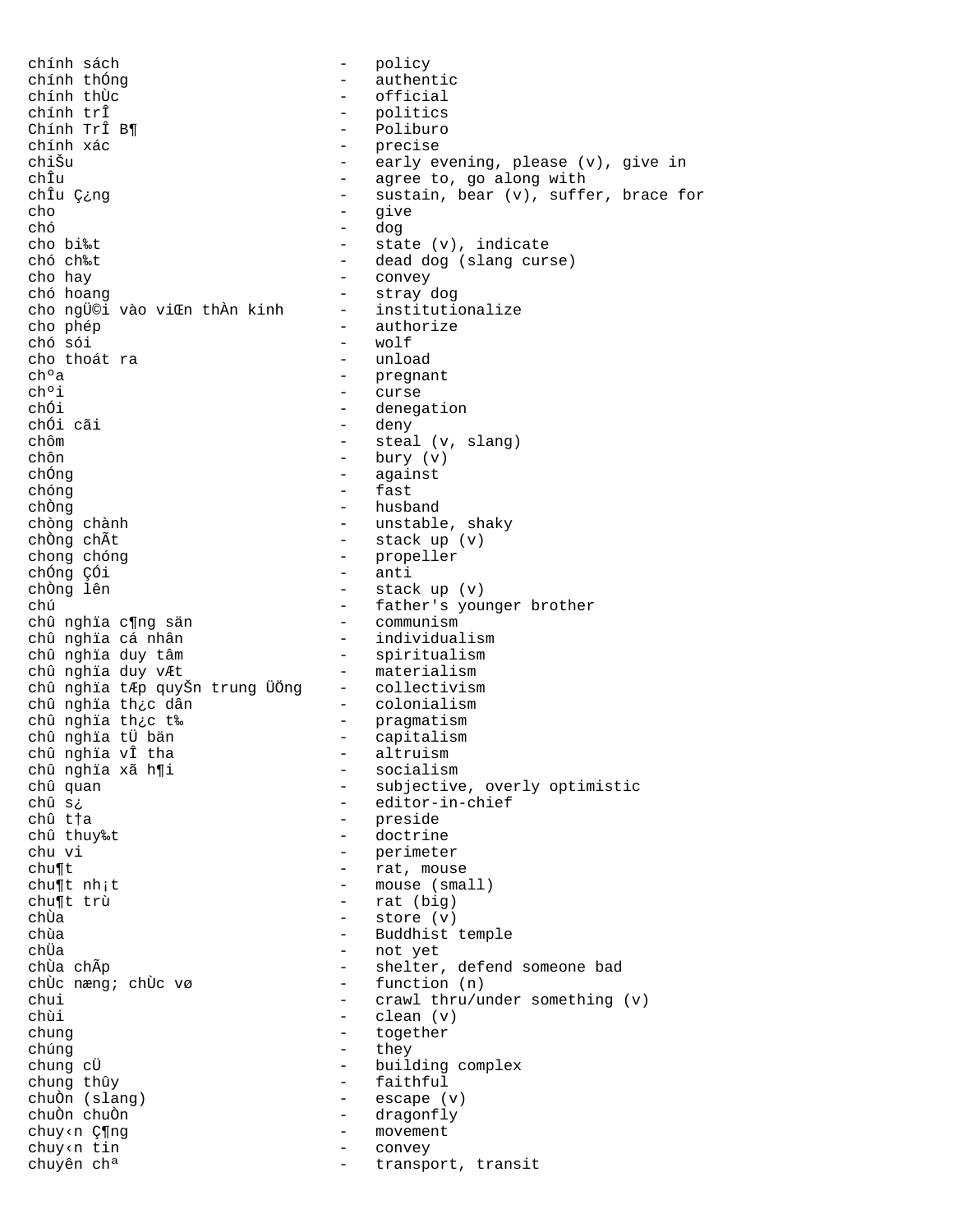chuyên gia - expert chuyên môn  $-$  specialty chuyên nghiŒp<br>chuyên nghiŒp - professional<br>chuyên viên dinh dÜ«ng - dietititan chuyên viên dinh dÜ«ng chuyCn - issue, matter of çi — go Ci - whore, prostitute<br>Ci b¶ - walk (v) Çi b¶ - walk (v) - giggolo Çi cÀu  $\begin{array}{cccc} - &$  go to the bathroom<br>Ci Cò  $\begin{array}{cccc} - &$  boat ride .<br>Ci Çò - boat ride - boat ride<br>Ci dåo - bromenade - promenade Çi dåo - promenade - go to school Çi làm - go to work Çi ngû - go to bed ci nhanh qua<br>
Ci t<sub>i</sub>m - scour<br>
Ci t<sub>i</sub>m - go tal Çi t<sub>i</sub>m  $\frac{1}{2}$  - go take a shower<br>Ci tìm - scour Citìm - scour<br>Cixe - ride Çi xe - ride Çi xuÓng - descend Ci<m - point, score<br>Ci<m danh - point, score<br>Ci<m danh - roll call - roll call Çi‹n hình - typical Çi‹n trai - personable, handsome Çi‰c - deaf - prostitute Çi‰u cày - smoking pipe Çi‰u væn - eulogy ClachÌ - address (n)<br>Clach - target Cích - target<br>Ciên - target - target .<br>Ciên - crazy - crazy<br>Cinh - nail Çinh - nail Çình - temple ÇÎnh - intend Çình hoãn - delay CiCh - electricity<br>
CiCh 1.c - electricity<br>
- power ÇiŒn l¿c - power - telephone<br>- fax ÇiŒn thÜ ÇiŒn tín - telegram ÇiŠu kiŒn tiên quy‰t Çít - butt - barren and dull co - shrink (v)<br>
có - have (v) có - have (v) ÇÓ - challenge cò - stork ÇÒ - trace a picture, things çò  $\overline{c}$  - small boat or ferry<br>
- father's younger si - father's younger sister, Miss cÕ - grass ÇÕ - red cø - old person - old person - old person - old person - old person - old person - old person - old person - o<br>Cô (slang) - buffed or r Cô (slang) - buffed or muscular<br>
Cô c<sup>o</sup> - antique (n) çõ c<sup>o</sup> - antique (n)<br>cÖ cÃu - structure cÖ cÃu - structure cÖ cÃu quyŠn l¿c - - powerstructure<br>cÖ ch‰ hóa --- -- -- --- --- --- institutionali cÖ ch‰ hóa  $\overline{c}$  - institutionalize<br>có chÙ - no doubt, of cou có chÙ - no doubt, of course cô ÇÖn - lonely cô hÒn - wandering soul cô lÆp - isolate - construe có nhiŠu - abound (v) có quyŠn l¿c - powerful cÖ sª - facility cÖ th< h†c<br>cÓ th< trª nên toàn mÏ - perfectible có th< trª nên toàn mÏ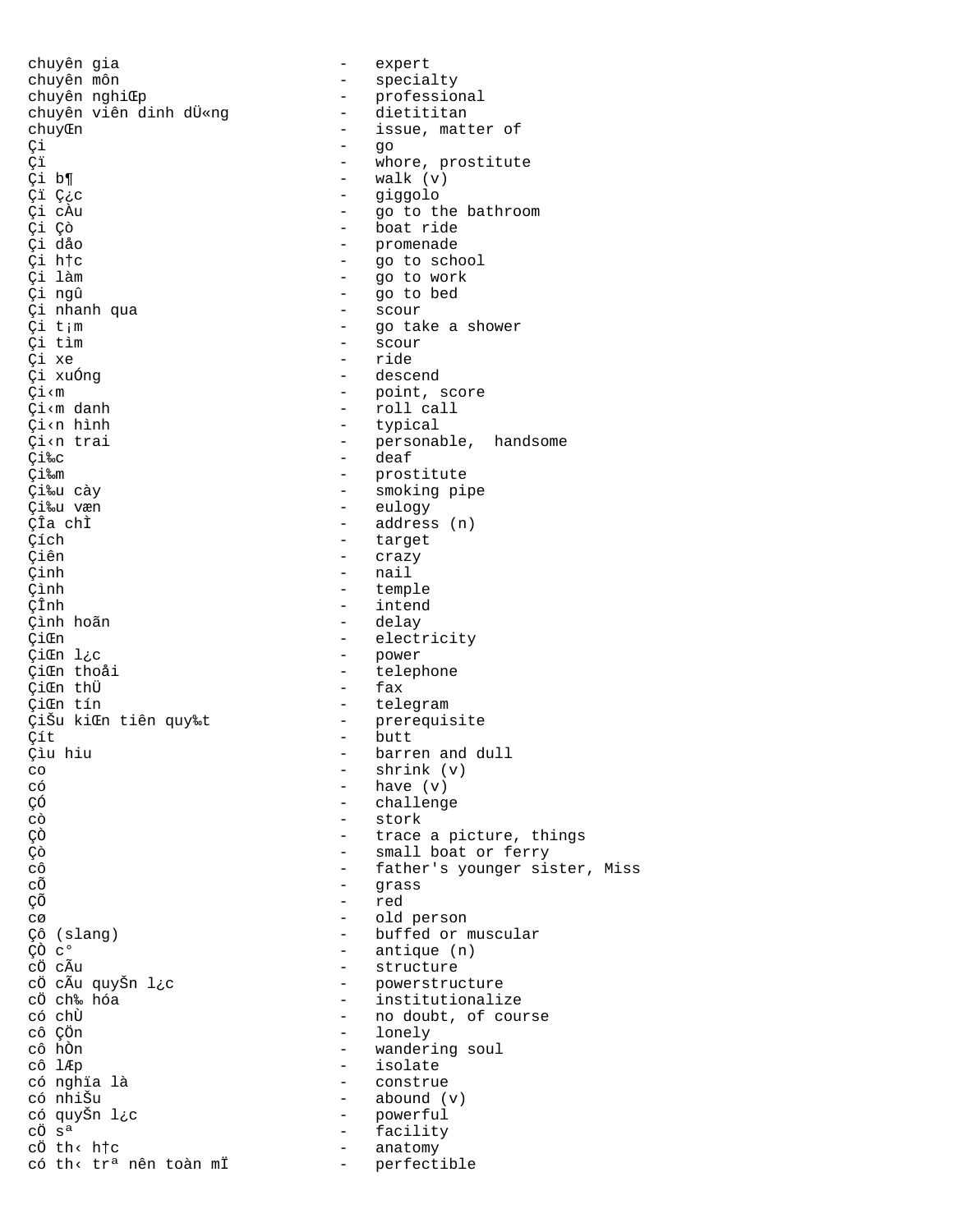cô th‰ alone against many  $\equiv$ có thẩm quyŠn  $\equiv$ authoritative  $c^{\circ}$  tri  $\equiv$ voter c° tri Çoàn electoral vote  $c<sup>o</sup>a$ door c°a mình  $\overline{a}$ vagina c°a nÈo  $\overline{a}$ entries - gateway c°a ngÕ - window  $C$ °a  $S$ ° - guess Çoán - second guess Coán mò Coàn th< - collective - play backup music (v) CŒm nhậc - hungry, famish Çói  $-$  hill ÇÒi Çòi  $\equiv$ demand (v) Çôi - pair, couple, two ÇÓi chti  $\sim$ contradict Çòi hỗi - demand, necessitate ÇÓi kháng - denegation - address (v) ÇÓi phó ÇÓi tr†ng - counterweight - rice steamed cÖm - receive a person Cón ÇÖn - application for something, petition, single - lonely ÇÖn Ƕc - what's left? còn gì? - singlehandedly ÇÖn thüÖng Ƕc mã - resignation notice ÇÖn tØ chÙc ÇÖn xin - petition ÇÖn xin viŒc  $\overline{a}$ employment application  $\overline{a}$ bent cong  $\sim$ Çóng close ÇÓng - pile, stack, bundle  $-$  handcuff còng - piaster ÇÒng - public, publicly công - freeze (v), frozen, crowded, East Çông - carry on back (v) cõng ÇÒng áng  $\equiv$ farmwork fairness công b¢ng  $\equiv$ - dress up Çóng b¶ công bố - predicate - in public công c¶ng - people, public công chúng - hammer a nail Çóng Çinh công khai - publicly, blatantly - criticize publicly công kích Çóng kÎch - acting cÒng kŠnh - bulky ÇÒng loåi - same race, same species  $\omega_{\rm{max}}$ ÇÒng nghiŒp colleague  $-$  admit công nhÆn công nhân  $\sim$ worker ÇÒng nhÃt  $\equiv$ uniform ÇÒng š  $\overline{a}$ agreement  $\sim$ công sän public property  $-$  box  $(v)$ Çóng thùng - homosexuality ÇÒng tính luy‰n ái - prosecutor công tố viŒn công xa  $\Delta \sim 10^4$ official vehiche - tòa án, sân court ÇŠ cÆp ljn m¶t cách sÖ khªi  $-$  allude  $(v)$ ÇŠ tài  $\sim$ subject for discussion ÇŠn  $\sim$ compensate (v)  $\equiv$ cu penis strike (French: coup), owl сú сù tickle (v, Northern), tickle (Northern)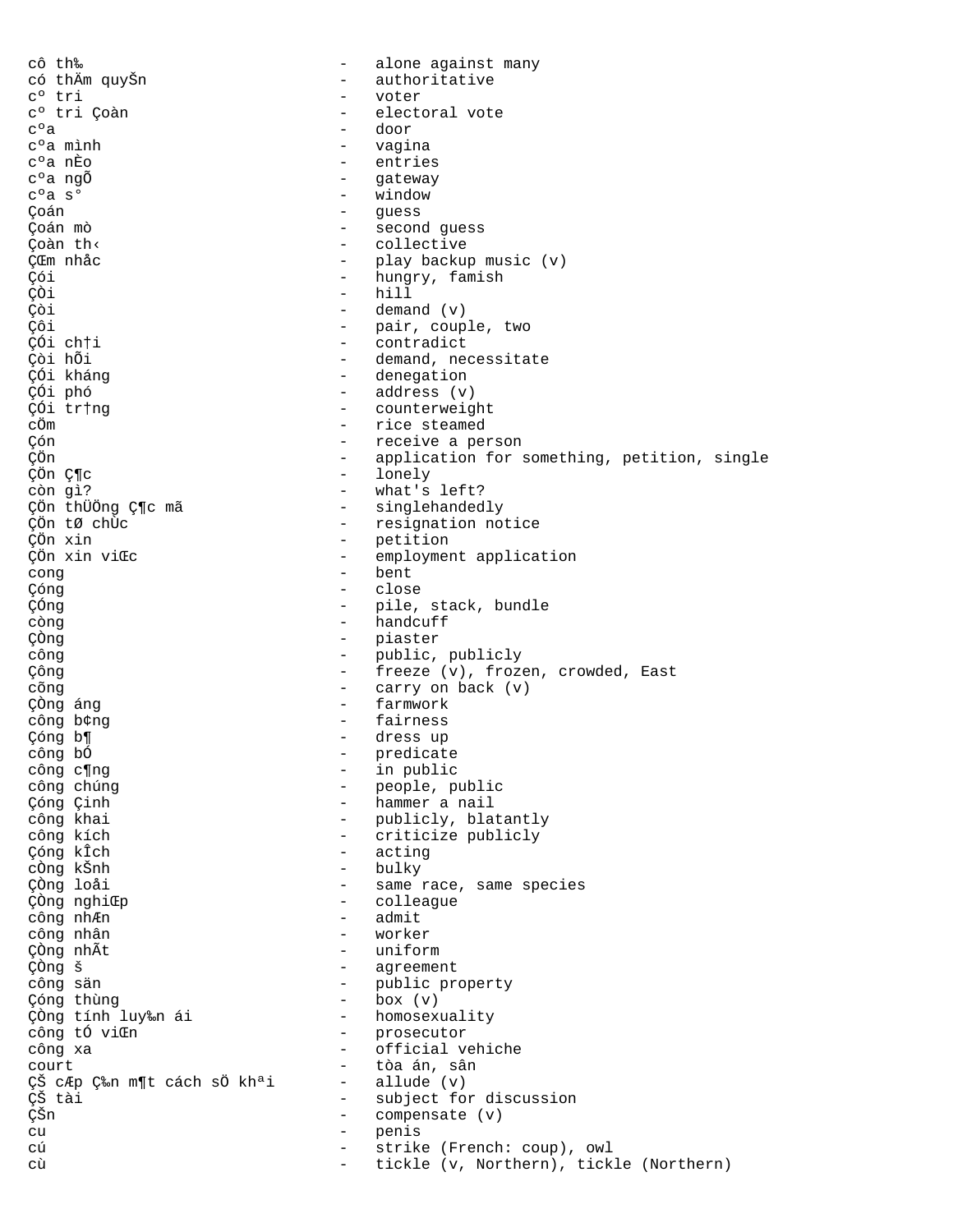cÛ - old cù lÀn - dummy ÇÜ©ng - sugar, street, avenue, way ÇÜ©ng hܧng - avenue - dirt road<br>- sewer ÇÜ©ng mÜÖng - sewer ÇÜ®c cÆp nhÆt hóa - up-to-date ÇÜ®c công bÓ<br>ÇÜ®c phép - go-ahead<br>- written ÇÜ®c vi‰t ra, thành væn<br>cu‡m cu‡m - take away Çùa - frivolous - saw  $(v)$ <br>- alms cûa bố thí cûa chùa - free stuff Cúc - mold<br>Cúi - bend - bend down cung - bow cÙng<br>
Cúng C<sub>i</sub>n<br>
Cúng C<sub>i</sub>n Cúng C<sub>i</sub>n<br>
cung cách<br>
- manner cung cách - manner cung cÃp<br>
cung ÇiŒn<br>
- palace<br>
- palace cung ÇiŒn - palace - melody<br>- oblation cúng dÜ©ng ThÜ®ng ñ‰<br>cung tên - bow and arrows cung thû - archer cuÓc - pick (garden) cuÓc b¶ (slang) - walk (v- lóng) cuỐn  $\overline{\phantom{a}}$  - roll up<br>cuỐng - stem (n - stem (n)<br>- panic cuỐng cuồng (chính trî) - panic<br>cÜÖng lĩnh (chính trî) - platform cÜÖng lïnh (chính trî)<br>cÜÖng liŒu - hardware Cút - insert - insert<br>Cùt - busted CÙt  $\ddot{c}$  - busted (string, rope) cÙu - save (v)<br>cÙu cÃp - paramedi - paramedic cÙu tr® - aid d¿ - participate d¿ khuy‰t - alternate d¿ phÀn - take part in d¿ thÄm - pre-trial d¿ thi - take exam d¿ tiŒc - join a feast<br>d¿ trù - join a feast - anticipate d¿ng - build d«n - frivolous<br>d» – mean vic: d»  $\frac{d}{dx}$  - mean, vicious  $\frac{d}{dx}$  - vicious  $\frac{d}{dx}$  - vicious - vicious d» kiŒn - data d¢n xuÓng - hold down d¥n - caution, advise - remind, keep reminding<br>- pour over (v) d¶i - pour over (v) d†c theo chiŠu dài - longwise da - skin dª - inaptitude dã - crush with a mortar - Yes (polite acknowledgement) då dày - stomach då dÀy - stomach - orangutan dã thú - wild animals, wildlife då xoa  $-$  a kind of evil; ugly woman dky degree teach, wake up dái - penis dài - long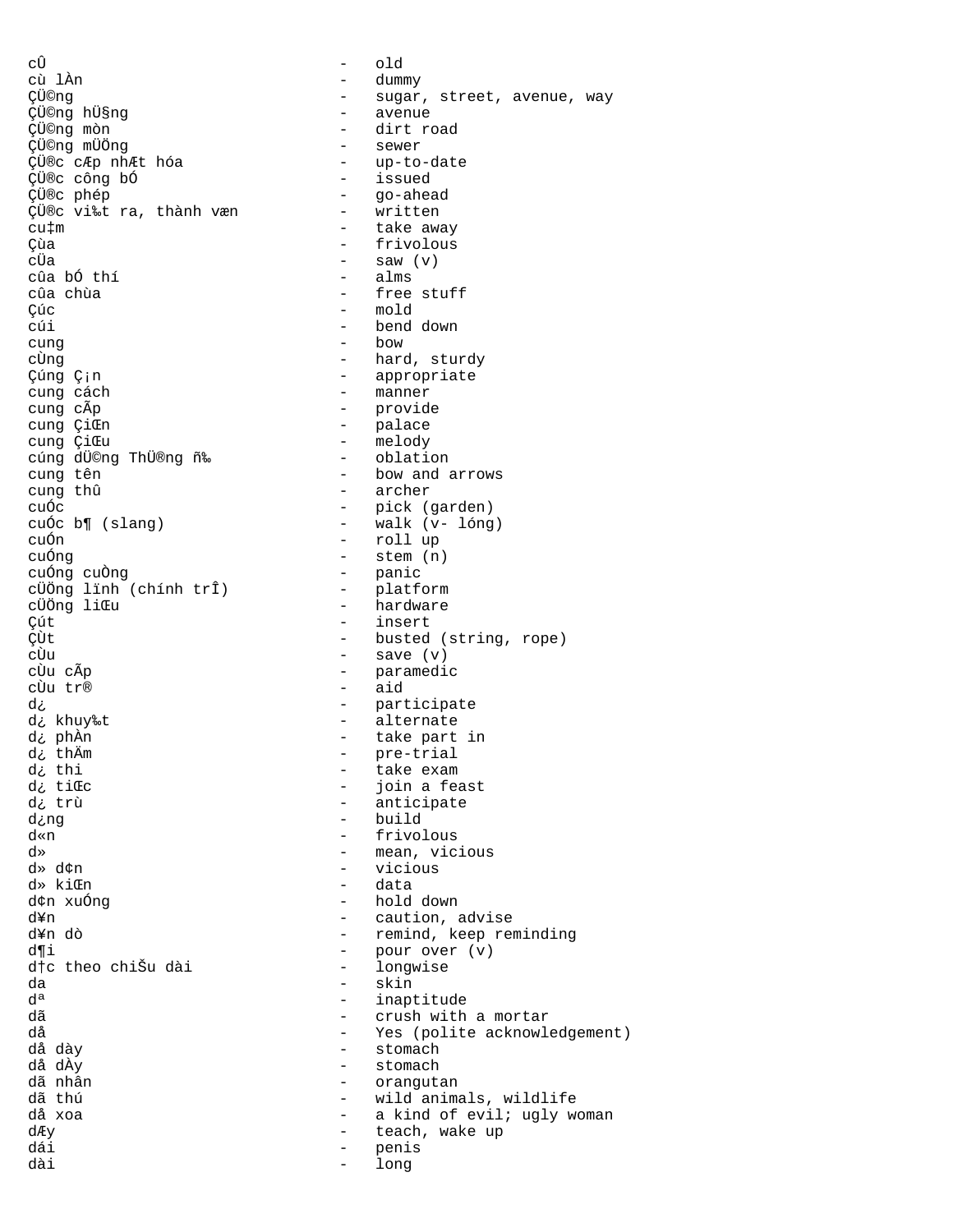dåi  $\equiv$ naive - lengthy dài giòng - dare (v), defy dám dÀm dŠ - continuous rain dâm t¥c - depraved dÅn Ƕ - extradite dÅn ÇÜ©nq - guide the way dân luÆt - civil law dân thu¶c ÇÎa - colonist dang d<sup>a</sup> - incomplete, unfulfilled, half-done dành døm - savings dành dam  $-$  save  $(v)$ - list danh sách dÀu  $\circ i1$ dÀu  $\equiv$ oil dÃu hide (v)  $\equiv$ - hide dÃu di‰m dÃu hiŒu - sign dÃu v‰t  $-$  trace  $(n)$ - thick dÀy - rope, string dây dåy - teach (v) - mother's sister ٦ì. dî biŒt - differences - movement di chuy<n - commute di chuy<n ljn s<sup>a</sup> làm m‡i ngày dí xúc Ƕng - misty eyed dÎch  $\Delta \sim 10^4$ translate - translation dÎch thuÆt - postal service dÎch vø bÜu ÇiŒn  $\omega_{\rm{max}}$ diÍn giä speaker - building dinh th: diŒn - wear fancy clothes - appearance, look diŒn mảo - area (geomertry) dion tích - help someone walk by holding up his/her body dìu - soft dîn dø - seduce, sweet talk - hesistate do d¿ - seduce, sweet talk, talk into dø d‡ - spy, espionage do thám - desire (often sexual) døc dối  $lie (v)$ døng cø thu hình vào ÇiŒn toán  $\equiv$ scanner  $\frac{1}{2}$ døng cø væn phòng office equipment - indifferent d°ng dÜng - uninformed dót - parachute dù dù - umbrella (Southern) dÜ qiä - excess (wealth) - notwithstanding dù là - nomad du møc dܧi ÇâY - follows - husband of mother's sister dܮnq beauty dung  $\equiv$ dùng  $\overline{a}$ use, utilize  $\overline{a}$ beauty dung nhan  $\mathbf{r}$ forgive dung tha dung tích  $\sim$ volume - tolerate bad behavior, conduct dung túng - penis dÜÖng vÆt - solely duy nhÃt - conservation duy trì  $\sim$ wife or honey (as called by husband or lover) em - brother (younger) em g« xuống  $\sim$ unload g©m hesistate due to fear g‡ wood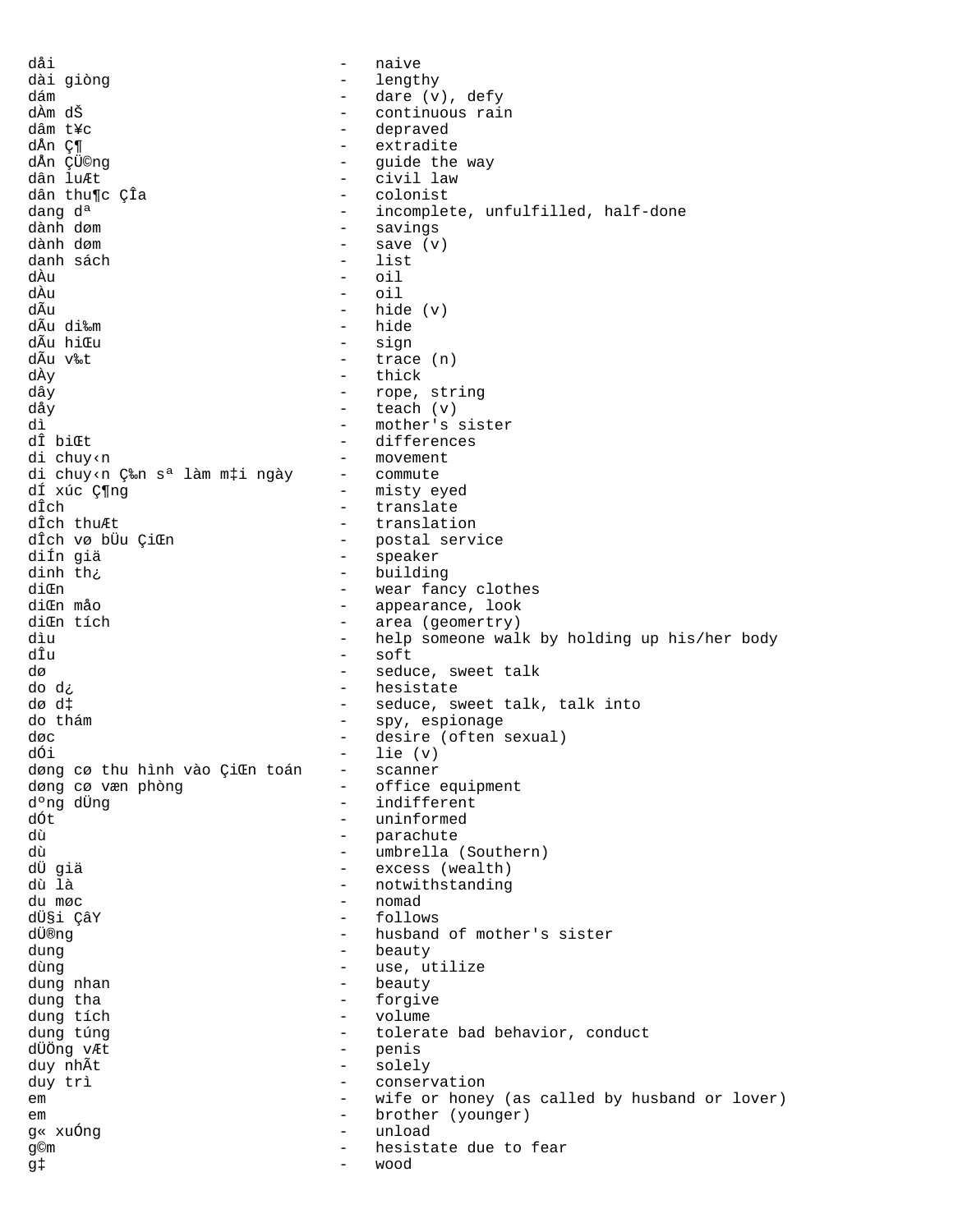| gà                        |                          | chicken                      |
|---------------------------|--------------------------|------------------------------|
| qã                        |                          | he                           |
| gà con                    |                          | chicks                       |
| gà mái                    | $\overline{\phantom{0}}$ | hen                          |
| gà trống                  | $\qquad \qquad -$        | rooster                      |
| gåch                      | $\qquad \qquad -$        |                              |
|                           |                          | brick                        |
| gÆt ÇÀu                   | $\overline{\phantom{0}}$ | nod                          |
| gan                       | -                        | liver, bold                  |
| gÀn                       |                          | near, proximity, almost      |
| gân                       | $\qquad \qquad -$        | tendon                       |
| gán cho                   |                          | impute                       |
| gân máu                   | $\qquad \qquad -$        | vein                         |
| gây Çói                   |                          | famish                       |
| gh‰                       | $\qquad \qquad -$        | chair                        |
| ghi chú                   | $\qquad \qquad -$        | record (v)                   |
| ghi låi                   | $\equiv$                 | document $(v)$               |
| ghi nhÆn                  | -                        | record (v)                   |
| ghi xuÓng                 | -                        | record (v)                   |
| gì                        |                          | what?                        |
|                           |                          |                              |
| gi¿t tiŠn                 | $\qquad \qquad -$        | default                      |
| qi≫                       | -                        | keep, retain, hold           |
| gi» gìn                   | -                        | conserve                     |
| gi» gìn                   | $\overline{\phantom{0}}$ | conservation                 |
| gi§i nghiêm               | $\overline{\phantom{0}}$ | curfew                       |
| gi§i tØ                   | $\equiv$                 | preposition                  |
| gi©                       | $\overline{\phantom{0}}$ | hour                         |
| gi†ng                     |                          | voice                        |
| gi‰ng                     | $\overline{\phantom{0}}$ | well                         |
| giá                       | -                        | sprouts, price               |
|                           |                          |                              |
| già                       | -                        | old                          |
| giä                       | -                        | fake, false, pseudo          |
| giá cä                    | $\qquad \qquad -$        | price                        |
| già d¥n                   | -                        | experienced                  |
| giä dång                  | -                        | disguise                     |
| già dÎch                  | $\qquad \qquad -$        | dirty old man                |
| giä dø                    | $\qquad \qquad -$        | suppose                      |
| giä dÓi                   | $\equiv$                 | deceitful, lying             |
| giä måo                   | Ξ.                       | forge                        |
| gia phä                   | Ξ.                       | family tree                  |
| giä s°                    | $\overline{\phantom{0}}$ | suppose                      |
| gi <mark>ä thuy‰t</mark>  |                          |                              |
|                           | -                        | premise                      |
| giá trÎ                   | $\qquad \qquad -$        | value                        |
| giä tܪng                  |                          | imaginary                    |
| giä v©                    |                          | pretend, acting              |
| giÆn d»                   |                          | allay $(v)$                  |
| giäi mÆt mã               | -                        | decipher                     |
| gi <mark>äi mÆt mã</mark> | $\overline{\phantom{0}}$ | decode                       |
| giäi phóng                |                          | liberate                     |
| giäi phóng                |                          | liberation                   |
| giäi tÕa công h»u         | $-$                      | destatize                    |
| giäm                      |                          | lessen, lesser, decrease     |
| giám ÇÓc                  |                          | director                     |
| giäm giá trÎ              | $\qquad \qquad -$        | depreciate                   |
|                           |                          |                              |
| giám sát                  | $\qquad \qquad -$        | control (v), monitor (v)     |
| giáng cÃp                 | $\overline{\phantom{0}}$ | demote                       |
| giao                      |                          | delivery                     |
| giàu                      | $\overline{\phantom{0}}$ | rich                         |
| giàu lòng                 | $\qquad \qquad -$        | compassionate, generous      |
| giàu tình cäm             |                          | touchy, sensitive            |
| giàu xø                   |                          | very rich                    |
| giÀy                      |                          | shoe                         |
| giÃy                      | -                        | paper                        |
| giÃy má                   |                          | document                     |
| giÃy phép                 |                          | authorization                |
|                           |                          |                              |
| giÃy t©                   |                          | documents, paperwork         |
| gió                       | $-$                      | wind                         |
| giò thû                   | $\overline{\phantom{0}}$ | a type of Vietnamese sausage |
| giống                     |                          | alike, same, genre, type     |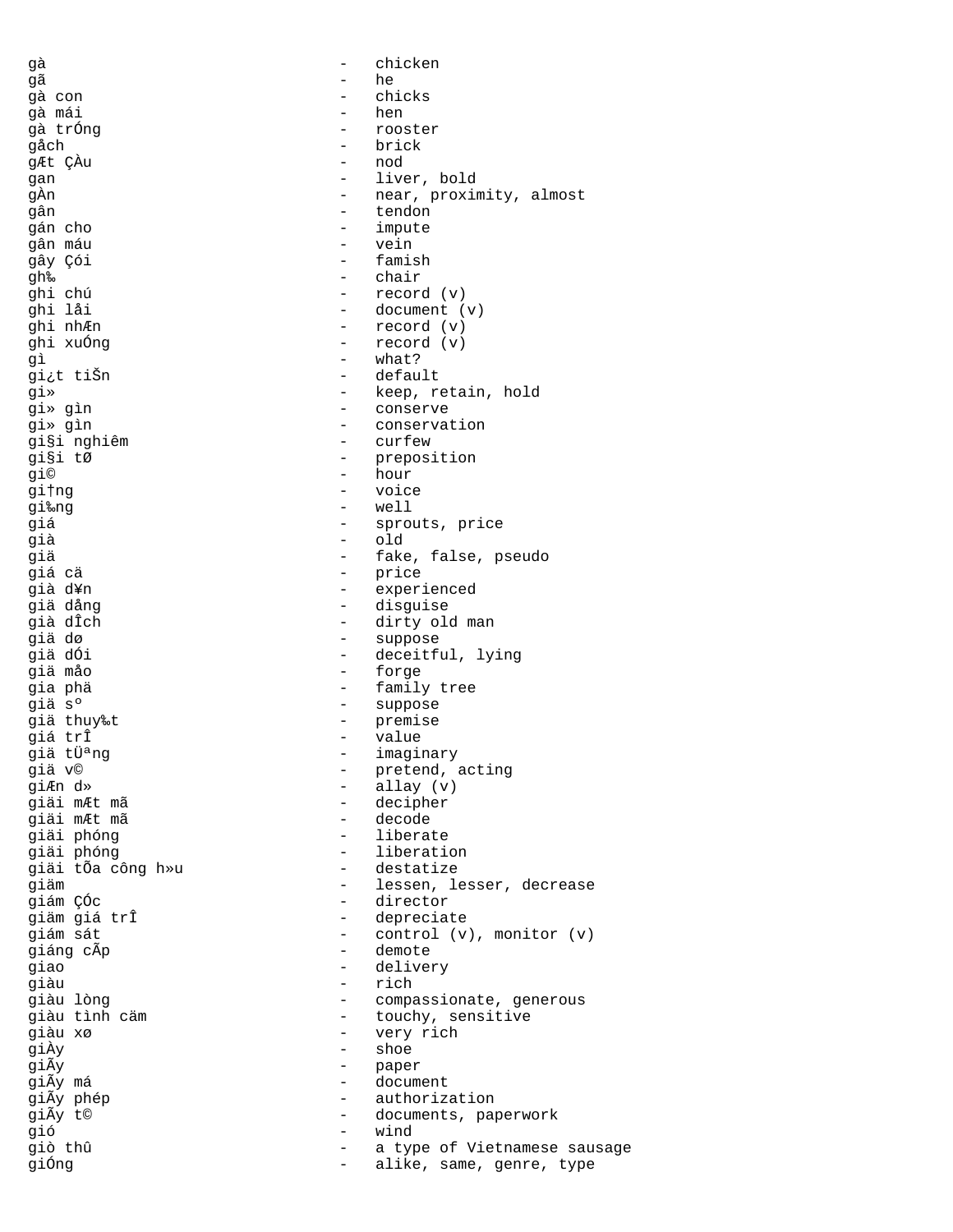giông tố  $-$  storm gÓc cây dia ann ann an tree stump gÓc gác dia ann an t-- hometown<br>- brace (v) gÒng mình ch© bi‰n cÓ<br>hịc ám h¡c ám - dark thought h¡c ín - asphalt h»u hiŒu - effective h»u ích  $h$ a - useful - useful - useful - useful - useful - elated - elated - elated - elated - elated - elated - elated - elated - elated - elated - elated - elated - elated - elated - elated - elated - elated - elated -- elated h©n - upset h®p ÇÒng - contract h®p ÇÒng  $\begin{array}{ccc} - & \text{agreement} \\ \text{h}^{\circ} & - & \text{tiger} \end{array}$ - tiger h¶c tû - drawer h¶i Çoàn - organization, group h¶i ng¶ - reunion, reunited<br>h¶i š h¶i š - solicit for advice - member h†c - study, learn<br>h†c b°ng - scholarship - scholarship h†c b°ng<br>h†c ÇÜ©ng - scholarship<br>- school, edu h†c ÇÜ©ng - school, education h†c giä - scholar h†c lóm - learn by watching without approval<br>h†c sinh - student h†c sinh - student<br>h†c trò - student h†c trò - student - only study what guessed to be in the test h†p sÖ khªi - preliminary hearing h‡ tr® - support h‡n Ƕn - chaos h‡n loån - chaos h‰t dùng - defunct h‰t th©i - defunct - defunct - defunct - defunct - defunct - defunct - defunct - defunct - defunct - defunct h‰t xÄy - far out hå cÃp  $\overline{p}$  - low life people<br>hå qiá - discount (v) hå giá - discount (v) - demean hæm - threaten - hatred hÆn thù; tách xá - alienate (v) hæng 1988 – high spirit, aggressive<br>hæudu<br/>@ hændent, descendant hændent, descendant - descendent, descendant ham - lust, greed hÀm - cave, basement håm (lóng) - pig (slang) håm Ƕi - fleet (Navy)<br>håm phó - fleet (Navy) håm phó - ship second in command hàm š - construe - ship captain  $h$ àn  $-$  weld  $(v)$ hàn g<sub>i</sub>n  $-$  mend (v) hàng  $-$  merchandise, goods, line hàng häi  $-$  maritime hàng không  $-$  airline hãng làm nܧc hoa<br>hàng n¶i hóa - perfumery<br>- domestic good hàng ngoåi hoá - imported good hàng phøc  $\begin{array}{ccc} - & - & - \\ - & - & - \end{array}$  surrender to, submitted to hành hành - onion hành hå - torture, harass hành hình - execute (kill) hành khÃt - beggar hành lá<br>
hành lang<br>
hành lang<br>
ann ann ann an Sualaiseacha ann an Sualaiseacha ann an Sualaiseacha ann an Sualaiseacha - walkway, hallway hành quy‰t<br>hành quy‰t tÙc th©i summarv execution hành quy‰t tÙc th©i - summary execution hành trang  $\qquad \qquad -$  luggage hành trình - journey häo - like (v)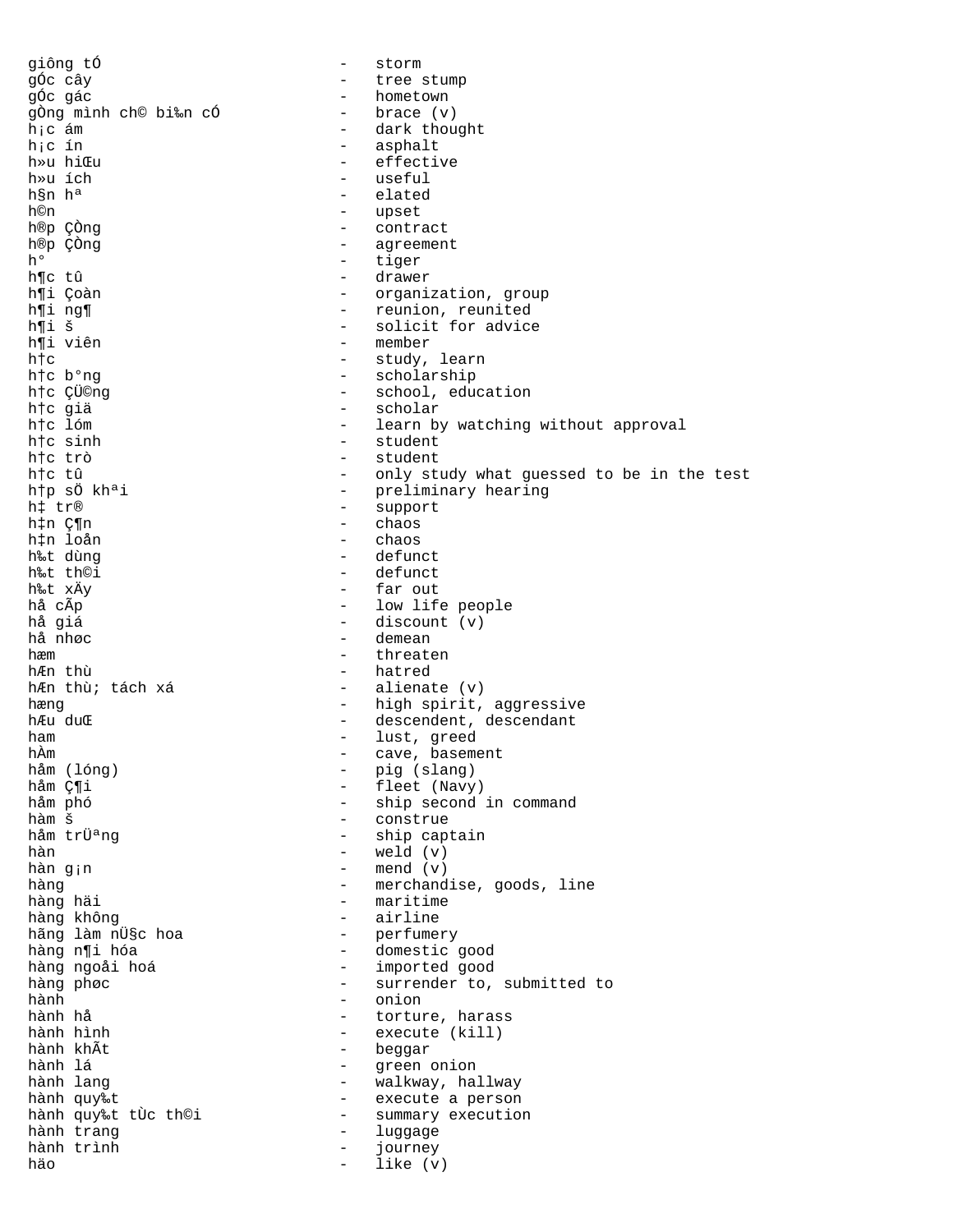hao hao (diŒn måo) - resemble - flamboyant hào hoa - enthusiasm háo hÙc hào khí - valiant - wear and tear hao mòn håt - grain - grain of dust håt bøi - no wonder, that's why hèn chi - cowardice hèn hả - amphitheater hí trü©ng - peril hi<m nguy - understand hi<u - rare hi‱m - dendriform hình dáng nhữ cây cói - criminal law hình luÆt - up-to-date hiŒn tåi - symbol, brand hiŒu - efficient hicu nghicm - effective hiŒu quä - principal (school) hicu trüang - lonely, barren hiu quảnh - pit hố  $-$  lake hÒ hÒ sÖ  $-$  file hÒ sÖ - record ho¤ng - fawn - turn into hóa - even (score) hòa - peace<br>- undo, neutralize effects hòa bình hóa giải - mediate hòa giải hóa ki‰p - transform body - Holland Hòa Lan hòa ܧc - peace treaty - grand dream hoài bão - What a waste! Hoài cûa! - return something hoàn hoãn - delay - exchange (v) hoán chuy<n - bravo hoan hô - novation hoán n® - completion hoàn tẤt - rebate hoàn tiŠn hoàn toàn - entire - wild (ajd) hoang - panic hoäng  $-$  wild  $(n)$ hoang dã - sunset hoàng hôn - confused hoang mang - barren hoang vu - rivalry, contention høc h¥c - ask hÕi - response hòi Çáp  $-$  in a hurry hối hä - regret hối h*E*n - decommission hòi hữu tàu thûy - hurry up someone hối thúc hối ti‰c - regret - session hồi; màn - rose hÒng - waist hông hỗng - broken down hÜ - broken down - depraved hû hóa - guideline hܧng dÅn - inbound hܧng n¶i - outbound hܧng ngoåi - major Central town Hu‰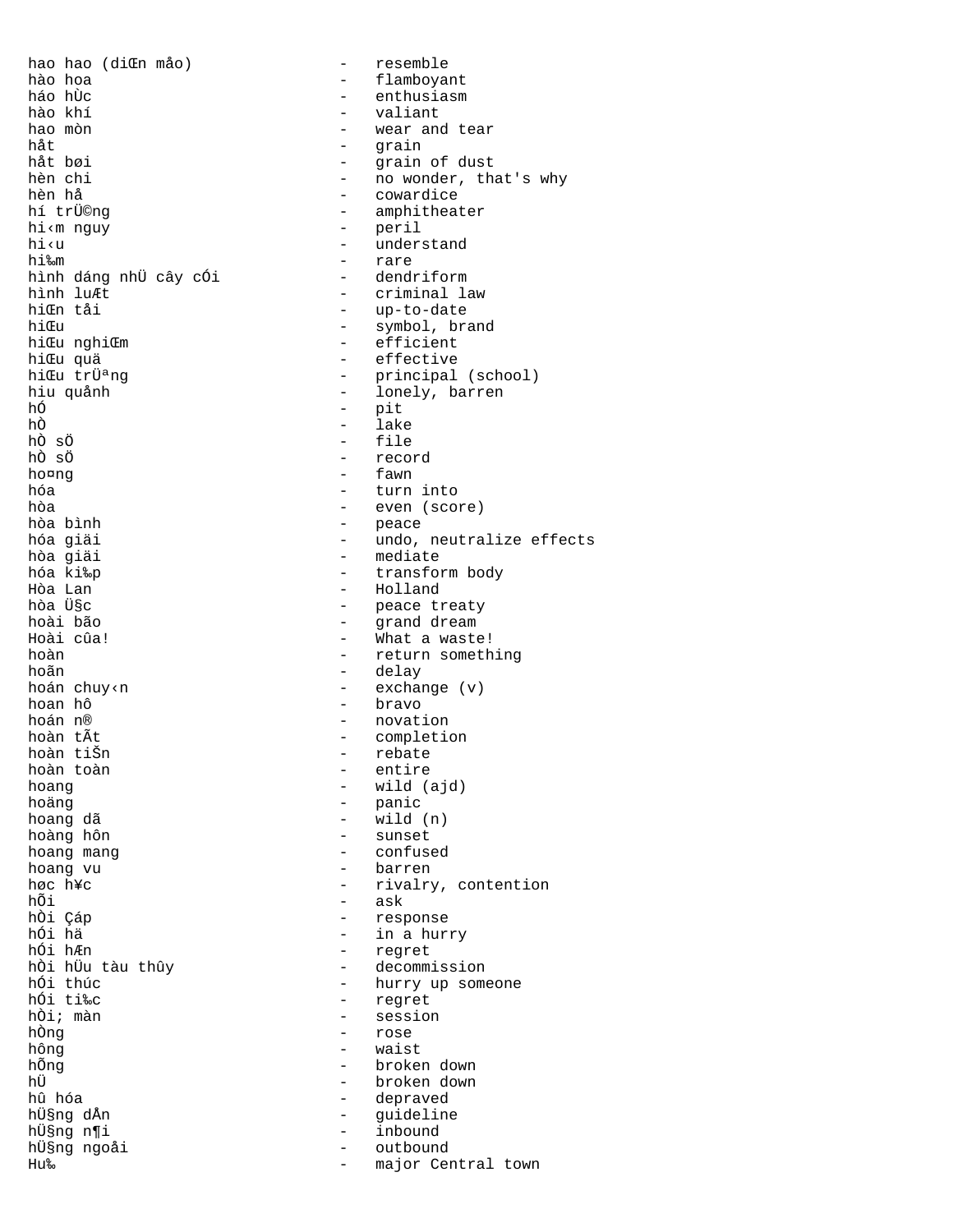Hung Gia L®i **-** Hungary hung hãn - aggressive huŠ vÓn - break even hûy bÕ - abort (v) Hy Låp - Greece Ì låi - rely on ít ra - at least k‰ hoåch - plan kÈ bÎ trøc xuÃt kéo dài  $-$  extend kêu  $\begin{array}{ccc} k \hat{e}u & - & \text{call (v)} \\ k \hat{e}u & ca & - & \text{while} \end{array}$ kêu g†i - implore kh;c nghiŒt<br>kh;c tÜ®ng kh¡c tÜ®ng - sculpt kh£ng ÇÎnh - steadfast<br>kh© - naive.du kh° - hardship kh°ng lÒ - gigantic Kh°ng Tº - Confucius kh‰ ܧc - contract khä nhÆp - accessible khách – guest – guest<br>khách hàng – custor khách hàng - customer khæn - towel khai - stench - stench - stench - stench - stench - stench - stench - stench - stench - stench - stench - stench - stench - stench - stench - stench - stench - stench - stench - stench - stench - stench - stench - stench khai quang - herbicides kham kh° - austerity<br>kham kh° - austerity<br>khÄn - urgent khÄn - urgent khÃn  $\frac{1}{2}$  han  $\frac{1}{2}$  han  $\frac{1}{2}$  han  $\frac{1}{2}$  han  $\frac{1}{2}$  han  $\frac{1}{2}$  han  $\frac{1}{2}$  han  $\frac{1}{2}$  han  $\frac{1}{2}$  han  $\frac{1}{2}$  han  $\frac{1}{2}$  han  $\frac{1}{2}$  han  $\frac{1}{2}$  han  $\frac{1}{2}$  han  $\frac{1}{2}$  han  $\frac{1}{$ khan  $e^{\circ}$  - dry throat<br>khan hi $\frac{1}{2}$  - shortage. khë - lightly khen ng®i  $-$  compliment khí - air khí khái - valiant khía cånh - aspect khinh - scorn khinh khÌnh<br>khinh miŒt khó - difficult khÓ - loincloth<br>khò - snoring s khô - dry khó chÎu  $-$  grummpy, difficult

hÙng  $-$  in the mood  $\begin{array}{cccc}\n\text{hu}\check{\mathbf{S}} & \text{for} & \text{if} & \text{iv} \\
\text{hu}\check{\mathbf{S}} & \text{vOn} & & & - & \text{if} & \text{iv} \\
\text{hu}\check{\mathbf{S}} & \text{vOn} & & & - & \text{iv} & \text{iv}\n\end{array}$ hûy hoåi - destroy one's body - alliance<br>- deportee - whine - miscall kh;c  $\begin{array}{ccc} \text{kh} \text{;c} & \text{ch} \text{;c} \\ \text{kh} \text{;c} & \text{n} \text{ch} \text{;c} \end{array}$ kh© - naive, dumb<br>kh<sup>o</sup> - naive, dumb khä toàn mÏ - perfectible khác - different, differ khác thÜ©ng - unusual, abnormal - hotel khách sáo  $-$  pretentious - insistent, persistent - departure khai måc - opening a meeting khai trü©ng<br>
khai trüÖng - school opening<br>
- grand opening<br>
- grand opening khai trÜÖng - grand opening khan hi‱m shortage, scarcity<br>khÄn trÜÖng shortage, scarcity - urgent, urgency, emergency kháng cáo - appeal a lower court decision khÄu ܧc - 1990 - 1991 verbal agreement - weapons, arms<br>- valiant khi‰m diŒn - in absentia khinh công - martial art walking on air - hot air balloon<br>- cocky - despise khò - snoring sound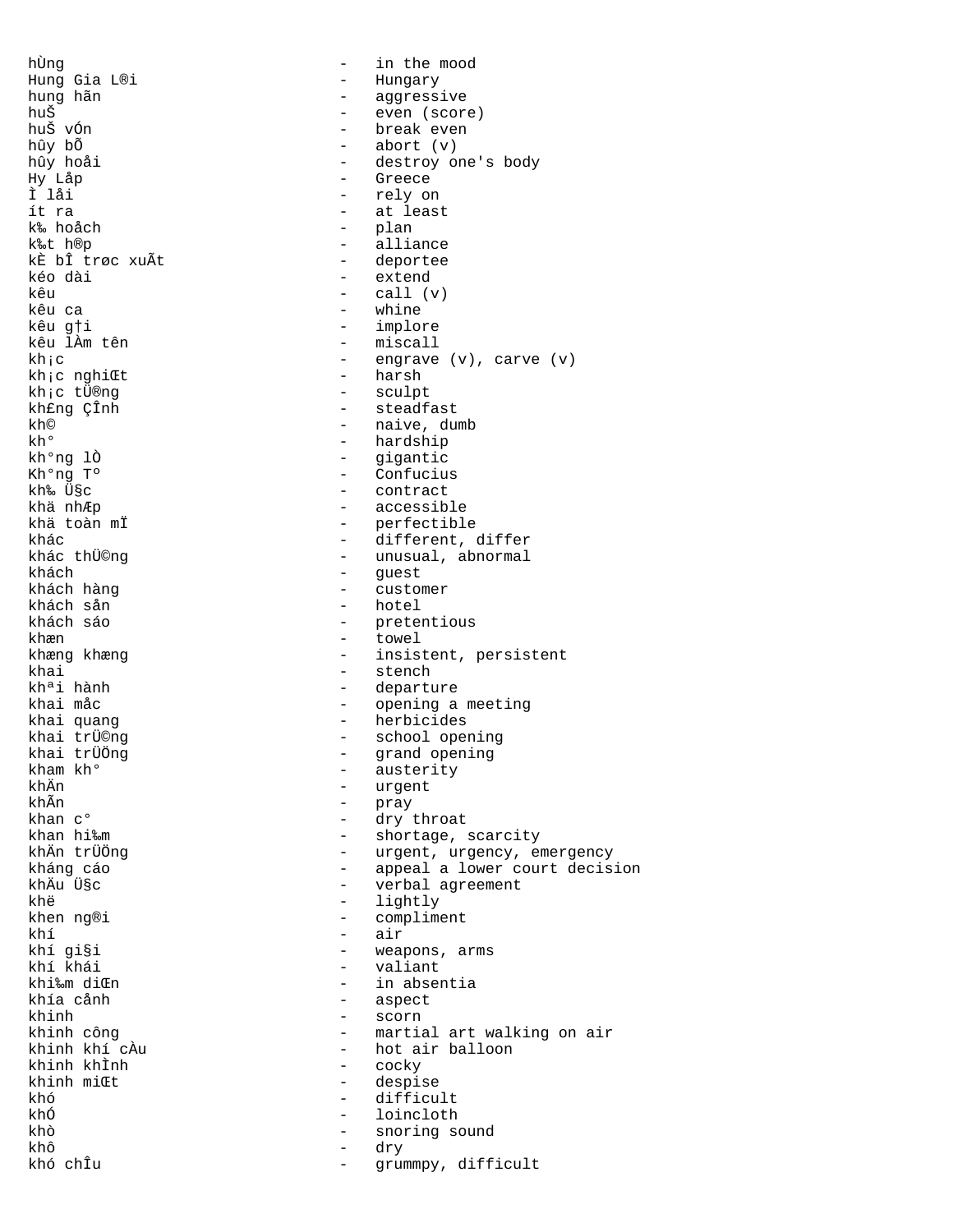khó tính  $\equiv$ difficile khóa  $\equiv$ lock - brag, show off khoe - healthy khõe - smoke khói - quantity khói lü®ng - pineapple khóm - bent back khòm - bent back khòm lüng - miserable khốn cùng khốn kh<sup>o</sup> - miserable khôn nguôi - endless - no, null khôna - uninformed không bi‰t - common không Ç¥c s;c - predominant<br>- unscheduled khống ch‰ - predominant<br>- unscheduled<br>- unscheduled<br>- obscurity<br>- frivolous<br>- not only không ÇÎnh trü§c không có chủ š không hËn trܧc không n°i ti‰ng không n°i ti‰ng<br>không nghiêm chÌnh<br>không nhang không nh»ng - hijacker không t¥c - default không trä n®  $-$  air không trung - utopia không tܪng - zone khu v¿c - reject khܧc tØ - frame khung - crazy, deranged khùng khung änh - picture frame - design khuôn mÅu - late at night khuya - destabilize khuynh Çäo - propensity, trend khuynh hܧng - marginal propensity to save khuynh hܧng ti‰t kiŒm biên t‰ khuynh hÜsng tiêu thơ biên t‰ - marginal propensity to consume<br>ki likng - thorough kÏ lÜ«nq - engineer ki sü - electrical engineer kÏ sÜ ÇiŒn - electronic engineer<br>- mechanical engineer<br>- chemical engineer<br>- technique, technology<br>- technique, technology ki sü ÇiŒn t° ki sü cö khí ki sü hóa h†c kÏ thuÆt - high technology, hi-tech kÏ thuÆt cao Ç£ng - verify, account (v) ki<m Çi<m - verifiable ki<m Çi<m ÇÜ®c - censor, censorship ki<m duy Et - sword, search (v)  $k$ i ‱m  $-$  ant ki‰n - build, construct ki‰n thi‰t - knowledge ki‰n thÙc - withdraw (from a gathering) ki‰u - persevere kiên trì kiêu cæng  $\sim$ conceited - pliers kìm - gold-based kim bän vÎ - needle and thread kim chÌ - diamond kim cÜÖng - jewelry kim hoàn - metal kim khí - metal kim loåi Kinh - Viet race to differentiate from tribal montagnars - aqueduct kinh Çào - menstrual kinh nguyŒt kình nhau; kŠnh nhau - confront each other  $-$  control  $$ kinh niên - macro economics kinh t‰ Çåi vi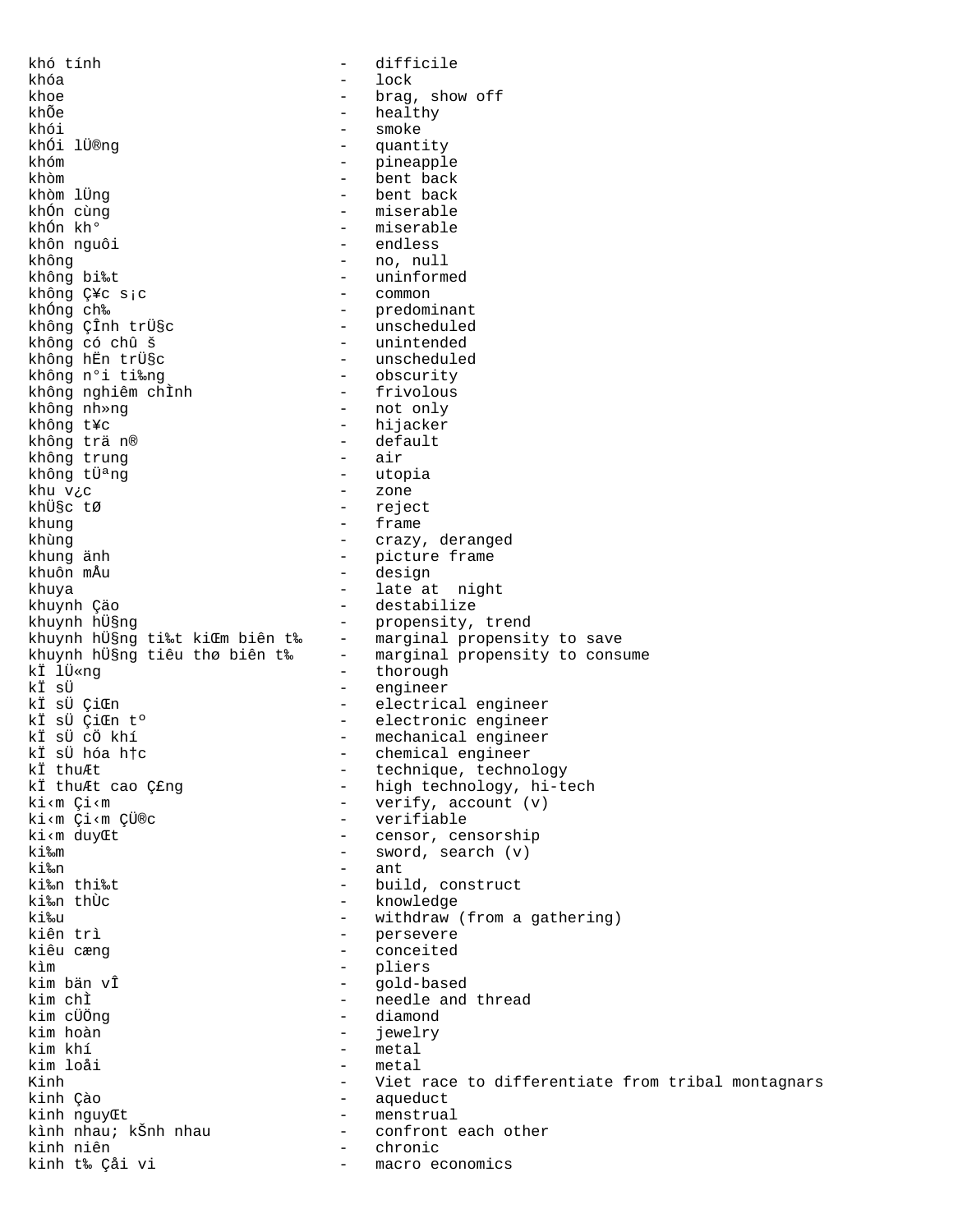kinh t‰ ti<u vi - micro economics kinh t<sup>a</sup>m - disgusting kính, ki‰ng - glasses, glass, mirror - deposit kš thác kŠm - pliers kŠm hãm - restraint someone from (v)  $-$  shake  $1/c$ - much, a lot  $1 \, \mathrm{m}$ - troublesome l;m chuyCn - babble on  $l$ ;m l©i - settle down in bottom l;ng Ctng - listen attentively l;ng nghe - little by little  $1$ ;t nh;t - choose l¿a chtn - choice l¿a chtn (s¿) - grenade l¿u Çån - accidental  $1$  « l£ng l¥ng - quietly - flirtatious l£ng lÖ - big, grand, huge l§n - grand 1§n lao l§n tu°i - mature l§p - class, classroom, course  $1$  $$p$  h $~$ tc - classroom - workshop l§p th¿c hành - pretend not to see or know (v) 1© - profit (v), gain (v)<br>- testimony l©i l©i khai - gum (oral) l®i - take advantage of 1®i døng - profit (v) l®i tÙc 1®n  $\equiv$ pig  $1\P$ - reveal, small road l¶ liÍu - obvious - reveal  $1\P$  ra - roll (fall), wrong, mistaken  $1 \P n$ - denude l¶t trÀn  $\omega_{\rm{eff}}$  $1<sub>1</sub>$ jar - hole, loss (vs gain)  $1^{\ddagger}$  $-$  leaf lá là - am, is, are iron (v)  $1a$  $\sim$ lå  $\equiv$ strange, unusual låc  $\overline{a}$ lost (the road)  $-$  camel låc Çà - cocky lÃc cÃc låc Çàn - separated from group, herd låc CiŒu - out of tune låc ÇÜ©nq - lose the road låc gitng - lose voice - backward state låc hÆu låc lõng  $\sim$   $$ out of place - upbeat, optimistic låc quan - worship place, temple læng mi‰u - run to and fro as to try to help læng xæng - cheat, contraband, a STD lÆu läi nhäi  $\overline{a}$ nag  $1$ àm  $\Delta \sim$ do, make - wrong, mistaken lÀm - amiss làm æn loång quảng - alleviate (v) làm b§t Çi - do homework làm bài làm càn - carry out with haphazard  $\sim$   $$ làm chÃt plastic plasticize - be a daughter-in-law làm dâu - allay (v) làm dÎu Çi låm døng  $\sim$ abuse làm giàu  $\sim$ get rich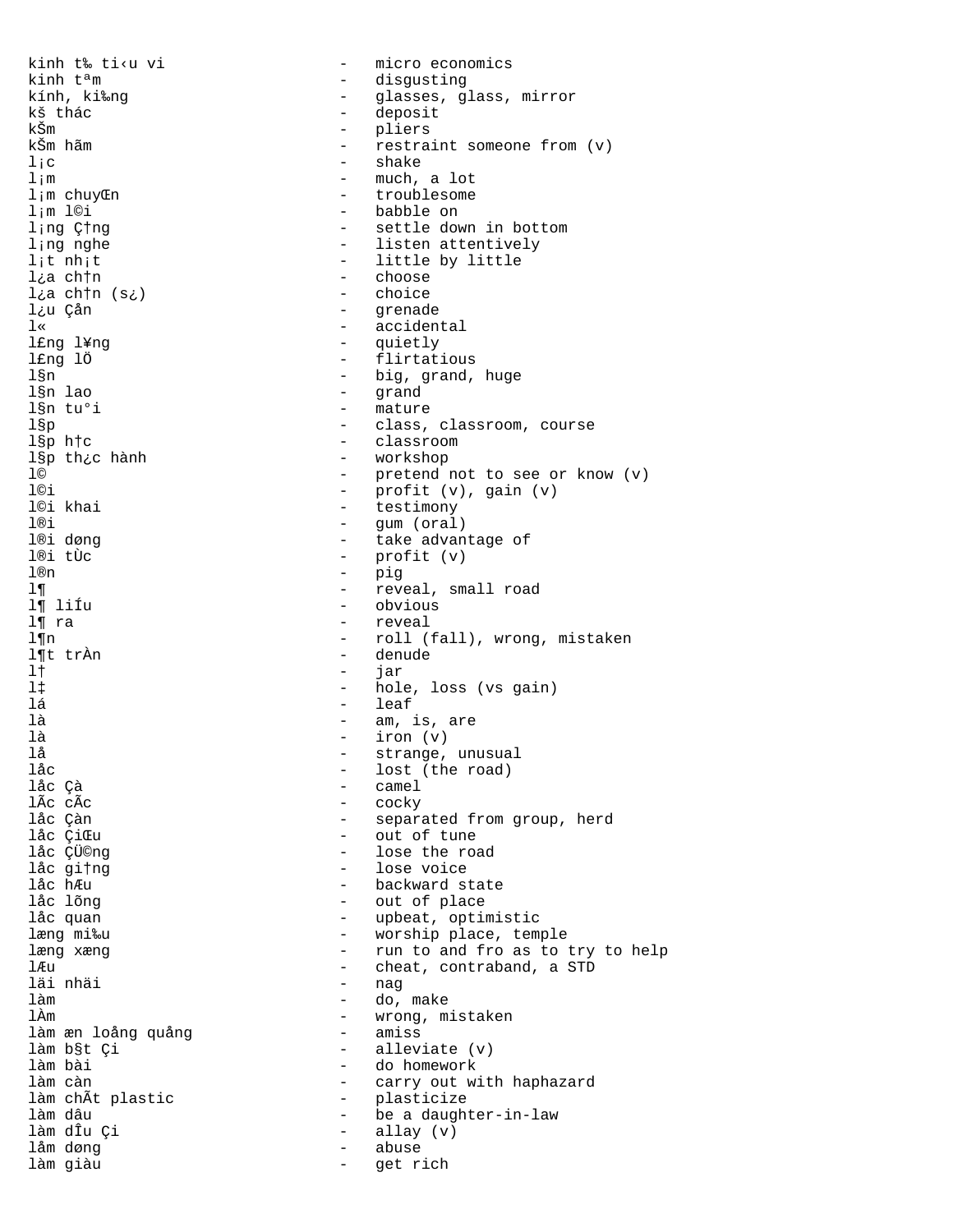làm khó dÍ - harass - faux pas<br>- perfuncte làm lÃy lŒ - perfunctory làm lë - be a man's misstress - demean<br>- demoralize làm mÃt tinh thÀn<br>làm mê ho¥c - allure (v)<br>- lenitive làm mŠm Çi (y dÜ®c)<br>làm phòng ra - decompress làm ra - create lâm th©i - provisional<br>
làm tình - make love làm tình - make love - work, at work lan can - balcony làn sóng ngÜ©i vào<br>lan tràn lan tràn <sup>-</sup> spread (v) - spread (v) - spread (v) - spread (v) - spread (v) - spread (v) - spread (v) - spread (v) - spread (v) - spread (v) - spread (v) - spread (v) - spread (v) - spread (v) - spread (v) - spread (v) - s - oblivion<br>- wander lang thang<br>lãng xËc lãng xËc - non-sense<br>lånh - cold lånh - cold lånh c£ng - cold feet lãnh cäm - frigid lånh lùng - cold heart lånh nhåt - apathy, cold shoulder Lào; Lèo - Laos láu - bright lÀu - story (house) lâu - long time<br>
1Äu - fondu lÄu - fondu lÀy - mired lÃy  $\qquad \qquad -$  take  $(v)$ <br>lắy  $\qquad \qquad -$  bow down  $l$ åy  $l$ äy  $l$ äy  $l$ äy  $l$ äy  $l$ äy  $l$ äy  $l$ äy  $l$ äy  $l$ äy  $l$ äy  $l$ äy  $l$ äy  $l$ äy  $l$ lÃy ÇÜ®c  $\frac{1}{\text{a}y}$   $\frac{1}{\text{a}y}$   $\frac{1}{\text{a}y}$   $\frac{1}{\text{a}y}$   $\frac{1}{\text{a}y}$   $\frac{1}{\text{a}y}$   $\frac{1}{\text{a}y}$   $\frac{1}{\text{a}y}$   $\frac{1}{\text{a}y}$   $\frac{1}{\text{a}y}$   $\frac{1}{\text{a}y}$   $\frac{1}{\text{a}y}$   $\frac{1}{\text{a}y}$   $\frac{1}{\text{a}y}$   $\$ låy løc - kowtow (v), implore - unload le - show off lé - crossed eye lè - stick (tongue) out - odd (vs even) lê - pear lË - fast<br>lên - qo u lên  $\frac{1}{2}$  - go up, mount (v), climb up lên án lên án 1988 – Henrik Henrik I. († 1898)<br>18 denounce – Henrik Henrik Henrik I. († 1898)<br>18 december – Henrik Henrik II. († 1898) lên Çài  $-$  enter the ring<br>
lên cao  $-$  extensive lên cao - extensive lên ngôi  $\begin{array}{ccc} - & + \text{to be enthroned} \\ - & - \text{climb (v)} \end{array}$ leo - climb (v) - fail to keep promise lèo (slang) - fail to keep promise - blebbermouth lÍ  $\begin{array}{ccc} \text{if} & - & \text{bow in front of altar} \\ \text{if } \zeta \P \end{array}$ lÍ Ç¶ - polite, respectful liên ǧi<br>liên hŒ - mutual - mutual - related liên hŒ - related to - alliance<br>- contact liên låc - contact liên låc viên<br>liên løc ÇÎa liên løc ÇÎa - intercontinental<br>liên løy - implicate - implicate liên minh - alliance<br>Liên Minh Phòng Thû ñông Nam Á - Associat - Association of South East Asian Nations (ASEAN) liên quan ljn<br>liên tøc continuous linh tinh  $-$  miscellaneous li $\mathfrak{m}$ g - throw (v) liŒt kê - list (v) liŠn - immediate - continuous, uninterrupted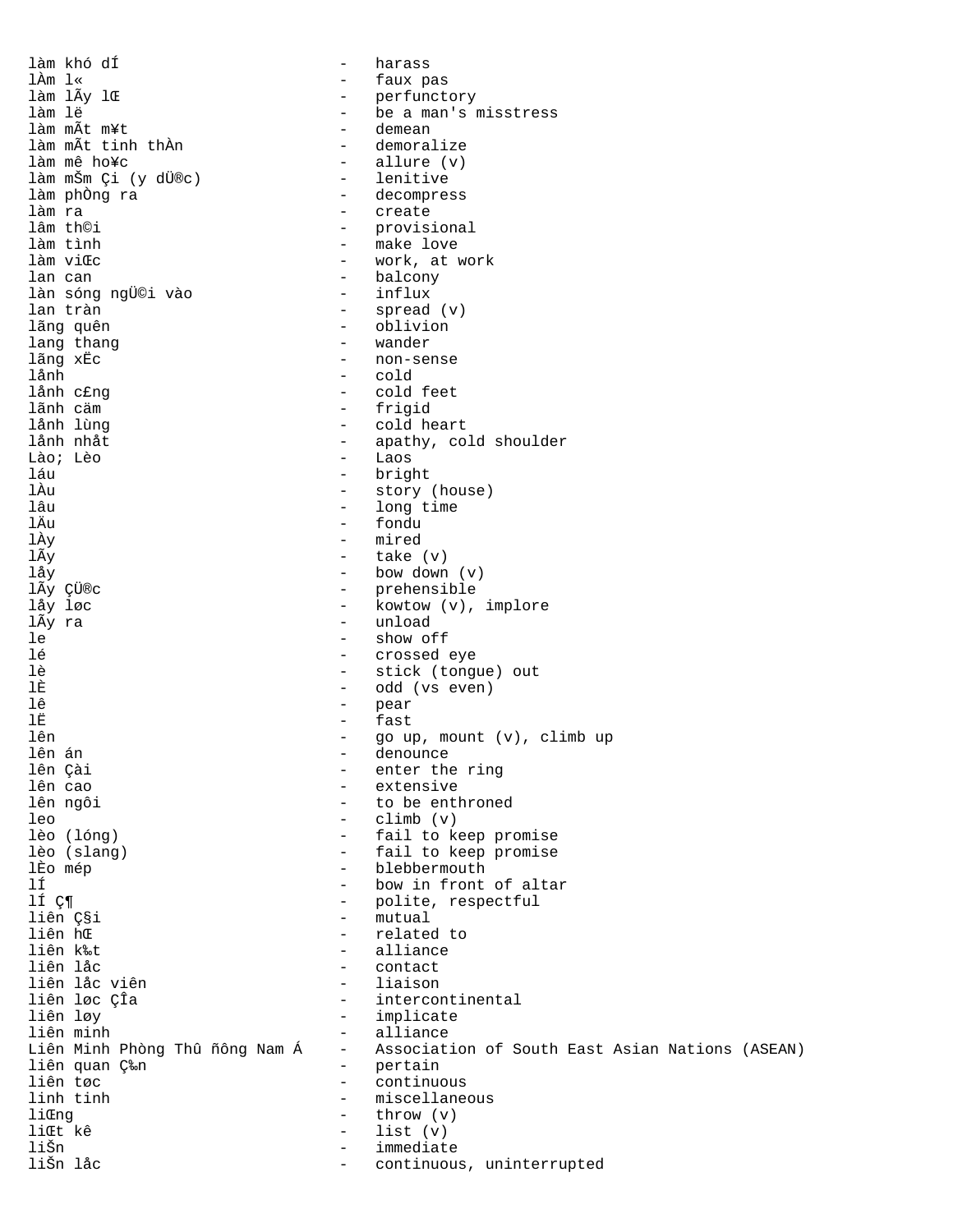liŠn liŠn  $\equiv$ non-stop - worry (v)  $1<sub>o</sub>$ lò - stove - inattention lö çãng lÖ ÇÍnh - negligent lò l¶ - unclothed  $1°a$ - fire l°a Çån - war - delete, preclude loåi ra - rebel loån loan tin - annoucement - clumpsy loång quång løc ÇÎa - continent - tears lŒ - depend on lo thu¶c lối - vain lòi - protruding - exit lói ra lối vào - entrance - loosened long lóng - slang - cage lÒng - inner thought, feeling lòng  $-$  cage  $(n)$ lÒng - body hair lông lòng chim - bird cage lòng ngü©i - infiltrate agent into an organization - greed<br>- sidewalk lòng tham lŠ ÇÜ©ng 1Š 1Ói - method, way, guideline - huge clay water jar lu - lazy lܩi; lÜ©i bi‰ng - rice stalk lúa - traffic law luÆt lŒ lÜu thông - defense lawyer luÆt sÜ biŒn h¶ - pierced  $1$ ûna - back (body) lÜna lÜng chØng - half way, half baked - loosened lung lanh lÜÖn - eel - genuflect<br>- treacherous luÒn cúi lÜÖn lËo - disengage ly k‰t - in debt  $m_1c$  n® - scold ming - diatribe ming choi thÆm tŒ - scold continuously m;ng nhi‰c - eye  $m_1 t$ - ptosis mit bî xŒ xuống - ptosis m<sub>i</sub>t nhܧnq - wear  $(v)$  $m \mathbf{Y}$ C - bargain, negotiate m¥c cä - complex m¥c cäm - uniformed m¥c CÒng phøc - notwithstanding m¥c dÀu - the hell with it  $m$ ¥c k $E$ m¥c nhiên - proceed despite ... - implicit m¥c thÎ - salty  $mYn$ - face m¥t - desktop m¥t bàn - appearance m¥t mÛi - mask m¥t nå m¥t nå hÖi Ƕc - gas mask - façade m¥t tiŠn - talk in sleep m§  $m$  $\odot$  $\sim$ unclear m© ám  $\sim$ obscurity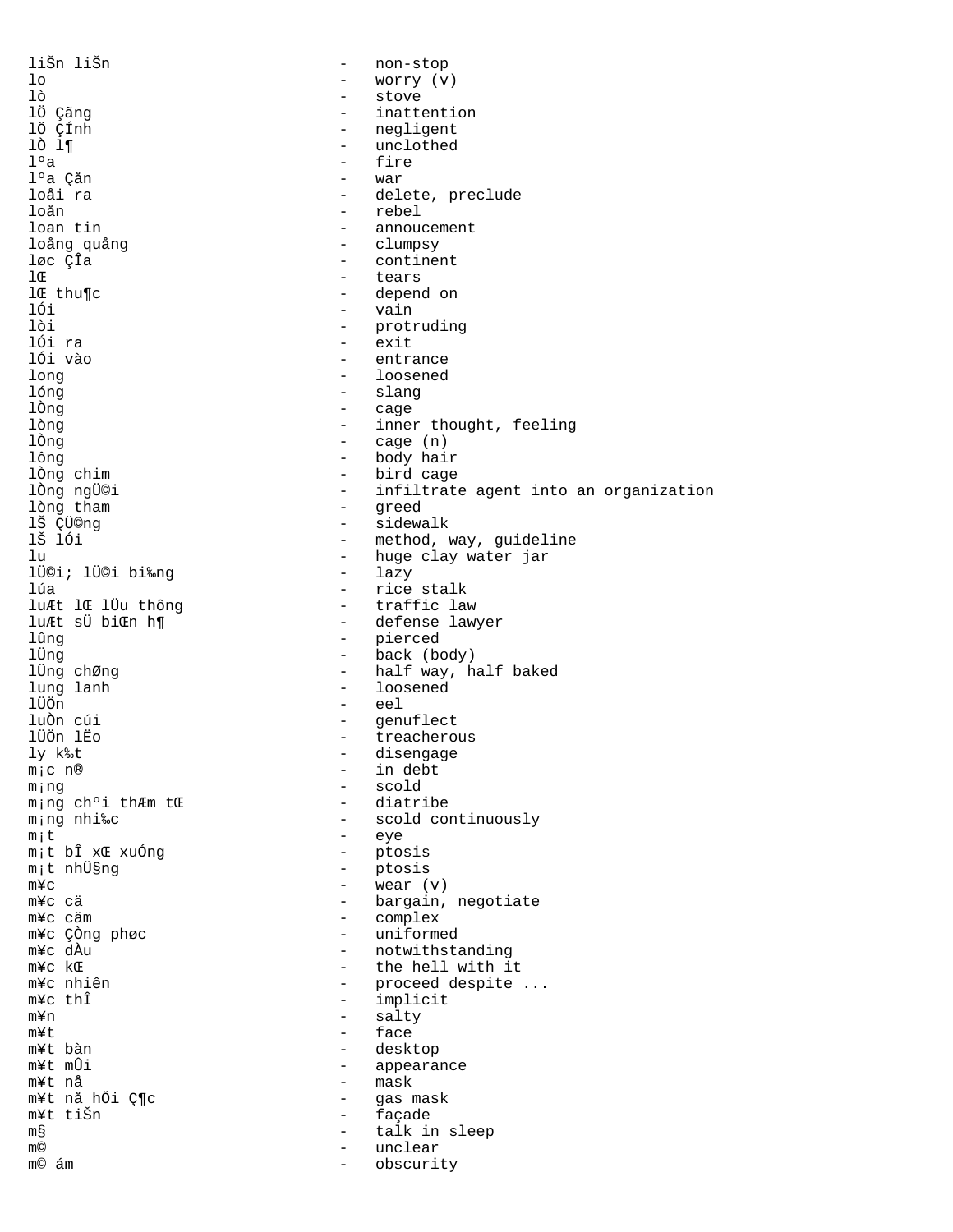m® - Mom, wife of mother's brother m° - surgery m¶ state and the state of the state of the state of the state of the state of the state of the state of the state of the state of the state of the state of the state of the state of the state of the state of the state of t m¶t lÀn - once m¶t loåi cây mesquite - algarroba m¶t mình - single m¶t trong các ngành thảo h†c - pteriodology<br>mti m‡i - each ma  $-\qquad -\qquad$  ghost  $m^a$  $-$  open  $(v)$ <br> $-$  cheek má - cheek mä - tomb mã  $-$  horse (Chinese), appearance mª màn (kÎch) - prelude Måc TÜ Khoa - Moscow - circuit board måch ÇiŒn - circuit mÆp m©  $\qquad$  - obscurity Mán Mán - minority tribal race in Vietnam màn - curtain, act (drama) - perjury<br>- carry mang  $\frac{1}{2}$  mang  $\frac{1}{2}$   $\frac{1}{2}$   $\frac{1}{2}$   $\frac{1}{2}$   $\frac{1}{2}$   $\frac{1}{2}$   $\frac{1}{2}$   $\frac{1}{2}$   $\frac{1}{2}$   $\frac{1}{2}$   $\frac{1}{2}$   $\frac{1}{2}$   $\frac{1}{2}$   $\frac{1}{2}$   $\frac{1}{2}$   $\frac{1}{2}$   $\frac{1}{2}$   $\frac{1}{2}$   $\frac{1}{2}$   $\frac{1}{2}$  mang n¥ng ÇÈ Çau - - laborous pregnancy and painful delivery<br>mång nhŒn mång nhŒn - spider web máng sÓi - gutter - powerful måo hi‹m - adventurous - impersonate måo t¿ (Væn phåm) - article  $m$ át  $-$  cool måt r $\mathbb{E}$ p - miserable, at the end of the rope  $\widetilde{\mathbb{E}}$  - missing mÃt tích - missing mau - fast máu - blood - preschool<br>- blood rel máu mû  $-$  blood related<br>mÅu t¿ - letter<br>- self c mâu thuẩn  $-$  self contradiction may  $-$  luck, lucky, sew (v) máy  $-$  machine mây - cloud máy b¶ dïa nhåc - jukebox máy bi‰n ÇiŒn trong xe hÖi - alternator<br>máy CiŒn toán C< bàn - desktop máy ÇiŒn toán Ç< bàn - desktop may m<sub>i</sub>n - lucky may m¡n - lucky máy móc - machines - make love<br>- generator máy phát ÇiŒn - generator (electric)<br>me - tamarin me tamarin - tamarin<br>mà - crushed mè  $-$  crushed sunflower seeds mÈ de chipped mê - dizziness mË - mother - seduced, dizzy mè nheo - nag - supertition<br>- crooked un méo - crooked, uneven mèo - cat mËo - trick mi - kiss (slang)<br>mi - noodles (Chi mì  $-$  noodles (Chinese)<br>mí mit  $-$  eye lid - eye lid<br>- exempted miín  $-$  exempted, exempt miÍn bàn - discussion not necessary miÍn cÜ«ng - reluctant miÍn phí - free of charge miÍn vào - entry disallowed smile (v)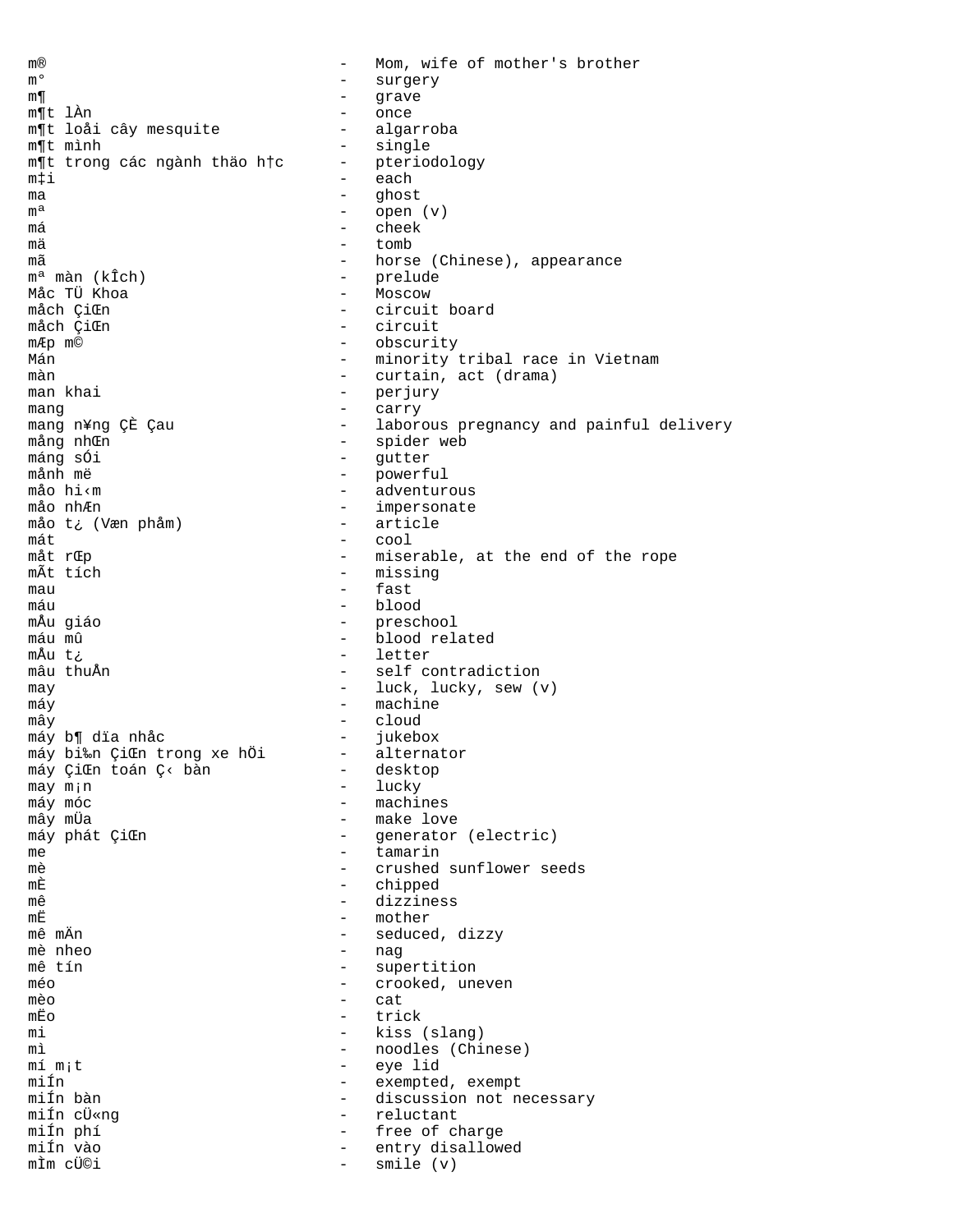Minh  $\equiv$ Minq minh chÙng  $\equiv$ prove minh ÇÎnh  $\frac{1}{2}$ affirm Minh Чc B;c ñåi Tây DÜÖng North Atlantic Treaty Organization (NATO)  $\equiv$ minh oan  $\equiv$ exonerate minh thî  $\overline{a}$ explicit  $\overline{a}$ jack fruit mít  $\equiv$ touch mó  $-$  tomb mÒ mÕ - mine mÕ l‰t - wrench - dreaming mÖ màng mô tä - describe mò tôm (lóng) - sleep with the fish (slang) - vomit  $(v)$ , vomit m°a møc Çích - purpose møc ÇÒng  $\omega_{\rm{max}}$ young farm boy - reading glasses møc kÌnh møc løc  $\overline{a}$ table of content  $\mathbf{r}$ corroded møc nát møc r»a  $\equiv$ decomposed  $m$ *C* $t$ - tired nÕi  $-$  hait móna  $-$  nail  $-$  butt môna móng chân - toe nail móng heo - pig's feet - finger nail móng tay mŠm  $\equiv$ soft mù blind mÛ cao cûa linh møc Công giáo  $\equiv$ miter mù m©  $\overline{a}$ ambiguous mܧn  $\mathbf{r}$ hire (v), rent (v) mܩi  $\equiv$ ten - borrow mܮn mܮn n® - ask for a loan  $-$  late mu¶n; mu¶n màng - mosquito  $mu \ddagger i$  $\omega_{\rm{max}}$ mu‡ng spoon - buy mua  $-$  dance  $(v)$ múa - season mùa mÜa  $\overline{a}$ rain mua chu¶c - buy influence - harvest season mùa g¥t - clown around múa may quay cuÒng - drizzle mÜa phùn - vintage mùa rÜ®u  $m\tilde{l}$   $\sigma$   $\tilde{\Delta}$  $n$ - demand mÛi - nose mÛm mïm - huggable - full house (poker) mùn sÄu muÓi - salt muÓi m¥t shameless  $\overline{a}$ muÓn want (v), desire (v)  $\overline{a}$ muôn several  $\overline{a}$  $\overline{a}$ Muôn næm Long live  $\mathbf{r}$ muôn thü<sup>a</sup> long time  $c$ âm mute - seize, grab  $n<sub>i</sub>$  m njng - sunshine - lie down n¢m n¥c danh - anonymous - heavy n¥ng n¥ng nh†c  $\sim$ laborous  $\equiv$ heavy, substantial (damage, loss, casualty) n¥ng nŠ  $n(R)$ debt  $\sim$ n® chÒng chÃt deeply indebt  $\equiv$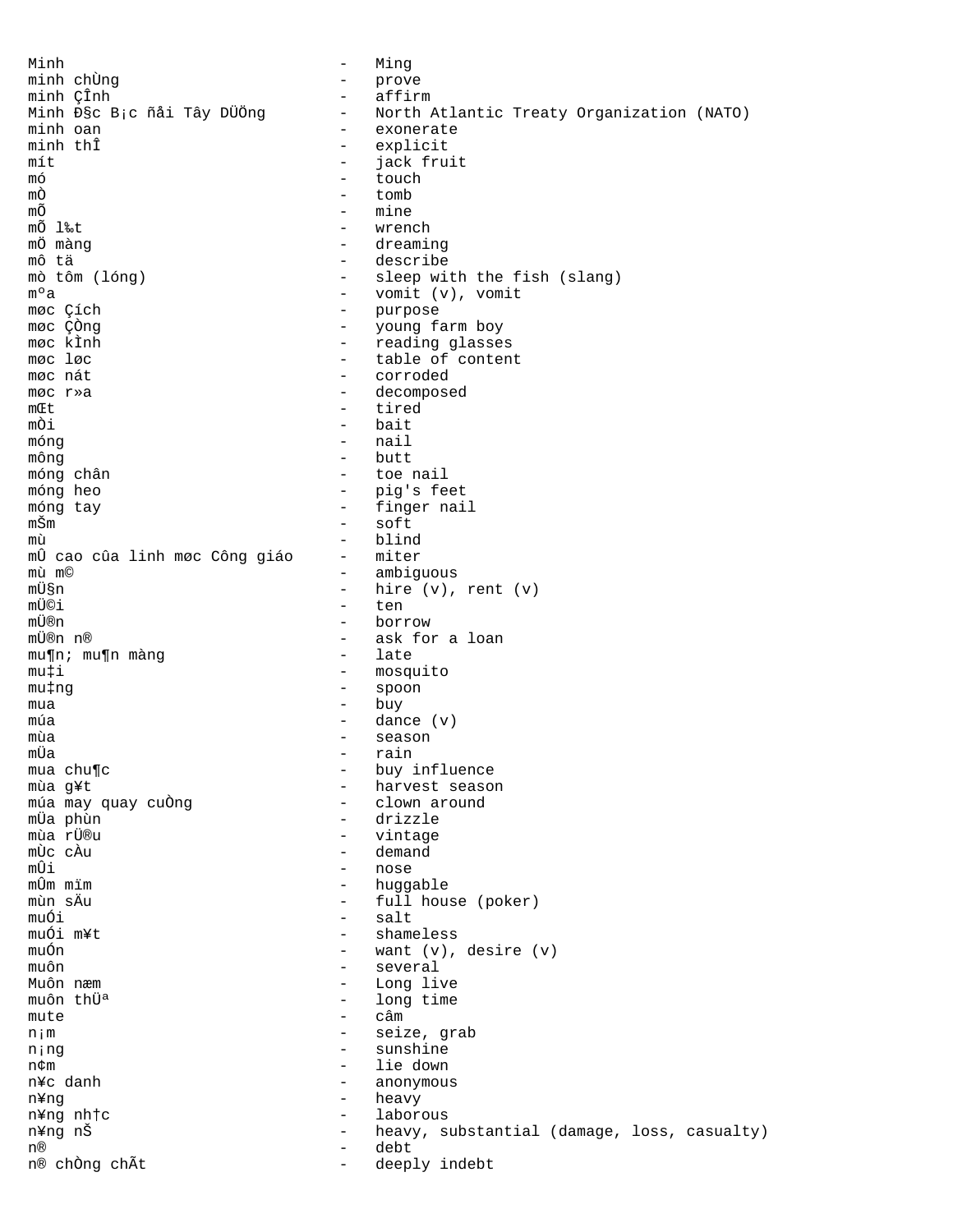n® m§i thay n® cÛ - novation n° - explode, brag (slang) n°i  $-$  float  $(v)$ nºi da gà - goosebumps - buoyant n°i lŠu bŠu - become enraged, fly into anger n°i nóng - become famous nºi ti‰nq n°i ti‰ng xÃu - notorious - paternal n¶i - internal affair n¶i b¶ n¶i cônq - insider work, attach n¶i tåi - internal n¶i tình - internal situation ná - crossbow  $n^a$  s $\S$ m - rathe - slingshot ná thung - Norway Na Uy  $\equiv$ næm five - implore næn nÌ - energy næng lÜ®ng - productivity næng xuÃt - diminishing return næng xuÃt tiŒm giäm - Korea ñåi Hàn Nam TÜ  $-$  Romania nẫn ná - reluctant to leave - she nàng - support with favoritism nâng Ç« - hold with care nâng niu - Catholism ñåo file (v) nåp ÇÖn  $\overline{a}$ - into tiny bits nát tan nâu - brown nÃu  $-$  cook  $(v)$ nÃu nܧng  $-$  cook  $(v)$ - pry nåy n<sub>i</sub>p né - avoid, duck ném  $-$  throw  $(v)$ nêm  $-$  taste  $(v)$ - anchor neo  $\frac{1}{2}$  and  $\frac{1}{2}$ ng;m nghía contemplate, look at - dominate ng¿ trÎ ches  $\overline{a}$ ng¿c chest  $\overline{a}$ ng¿c - thought (v) ng« - suspect (v) ng© - interesting ng¶ - Russia Nga - tusk ngà - hold in mouth  $(v)$ ngÆm - being quiet ngÆm tæm - impede ngæn cän - preclude ngæn tr<sup>a</sup>  $-$  sahib Ngài (ti‰ng fn ñ¶ xÜa) - secretly ngÃm ngÀm - swan ngan - money-based ngân bản vÎ - budget ngân quÏ - across ngang - boastful ngåo mån - immediate ngay lÆp tÙc nghe - listen, hear - water buffalo calf nghé - poor nghèo  $\sim$ doubt, suspect nghi - rest, relax nghÌ nghi  $\sim$ think cemetery nghia trang  $\sim$ nghïa vø  $\sim$ obligation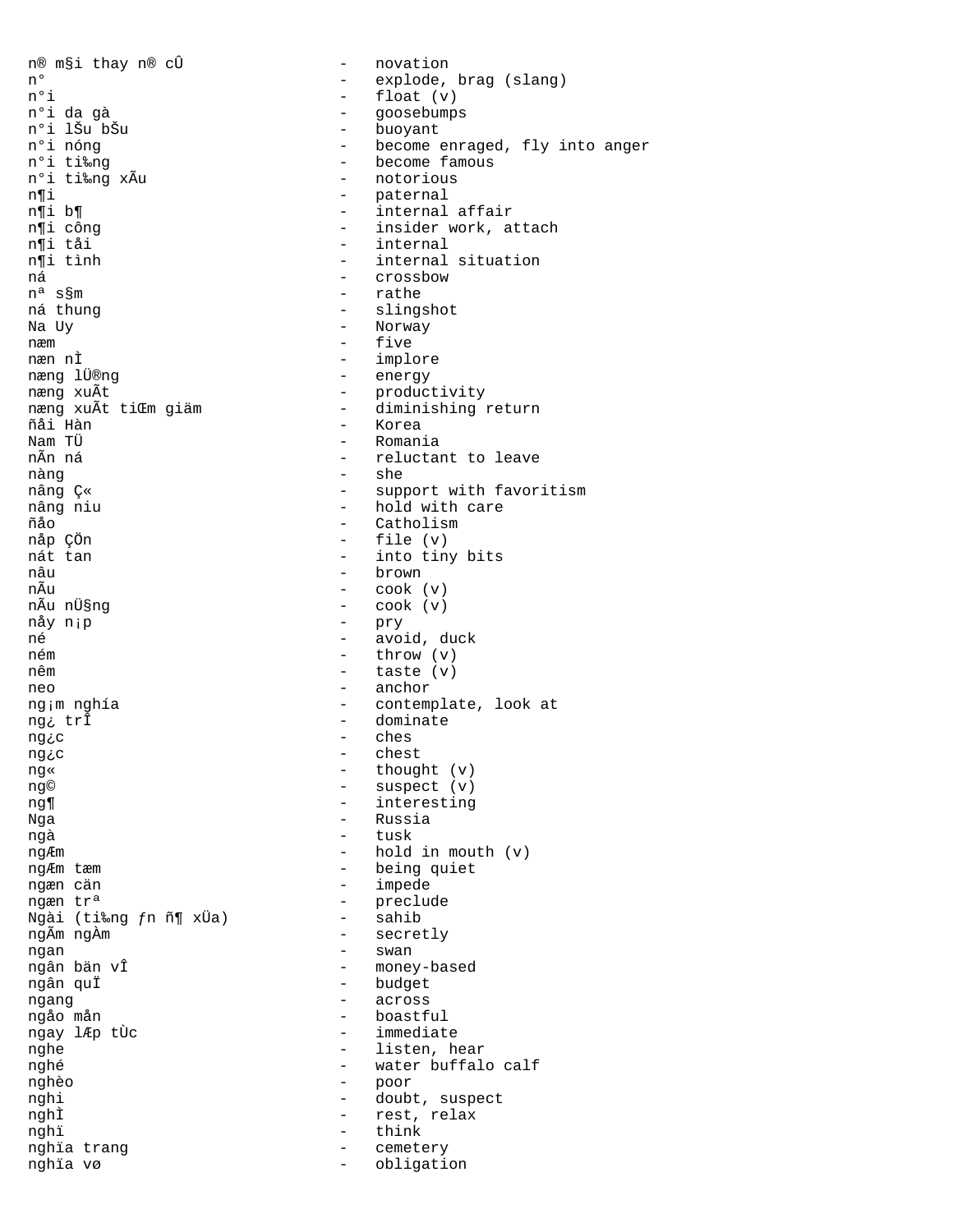nghÎch cänh - predicament - research nghiên cùu  $-$  tilt nghiêng - addicted nghiŒn - Job, career, profession<br>- Job, career, profession - addicted nghiŠn nghŠ nghŠ nghiCp job, career, profession  $-$  look  $(v)$ ngó - corn ngô  $-$  reside at  $(v)$ ngø - alley ngõ hÈm ngø ngôn - fable - winding ngo¢n nghèo - maternal ngoåi - foreign power ngoåi bang - bystander ngoåi cu¶c - diplomacy ngoåi giao - Ulpionacy<br>- Department of State (US), Foreign Affairs Ministry<br>- attack from outside Ngoåi Giao (B¶) ngoåi kích - external, heavily influenced by foreign cultures ngoåi lai - exception ngoåi lŒ - alien, foreigner ngoåi nhân - outskirt ngoåi ô - foreign country ngoåi guÓc - outside the family ngoåi t¶c - extramarital love affair ngoåi tình - foreign exchange ngoåi tŒ - except ngoåi trØ - spectacular ngoån møc - obedient ngoan ngoãn  $-$  sit  $(v)$ ngÒi - toe ngón chân - linguist ngôn ng» gia - finger ngón tay - wait for, expect impatiently ngóng - stupid nqu - sleep nqû ngܫng m¶ - admire ngữ nghiệp — and the people, person<br>
ngữ ciên<br>
ngữ ciên<br>
ngữ ciên<br>
ngữ ciên<br>
ngữ ciên<br>
ngữ chây vật thay the — scourge<br>
ngữ chây vật thay the — servers<br>
ngữ chây vật thay the — servers<br>
ngữ chây vật thay the — servers<br>
ngữ - gentry<br>- absentee ngܩi khá giả ngܩi khi‰m diŒn - alarmist ngܩi la hoäng - insider ngܩi n¢m vùng - latter nqܩi sau - predecessor<br>- insider ngܩi tiŠn nhiŒm ngܩi trong cu¶c - defunct ngÜng hoåt Ƕng - iris nqÜÖi - plaintiff<br>- reason, cause nguyên cáo nguyên nhân - birthplace nguyên quán - original nguyên thûy - word by word nguyên væn - intact nquyên vËn - Nguyen Dynasty (last dynasty of Viet Nam) NquyÍn - pledge (v), vow (v) nguyCn  $\omega_{\rm{eff}}$ nguyŒn cÀu pray, prayer - moon nguyŒt - lunar eclipse nguyCt th¿c  $\sim$ nguyŠn VOW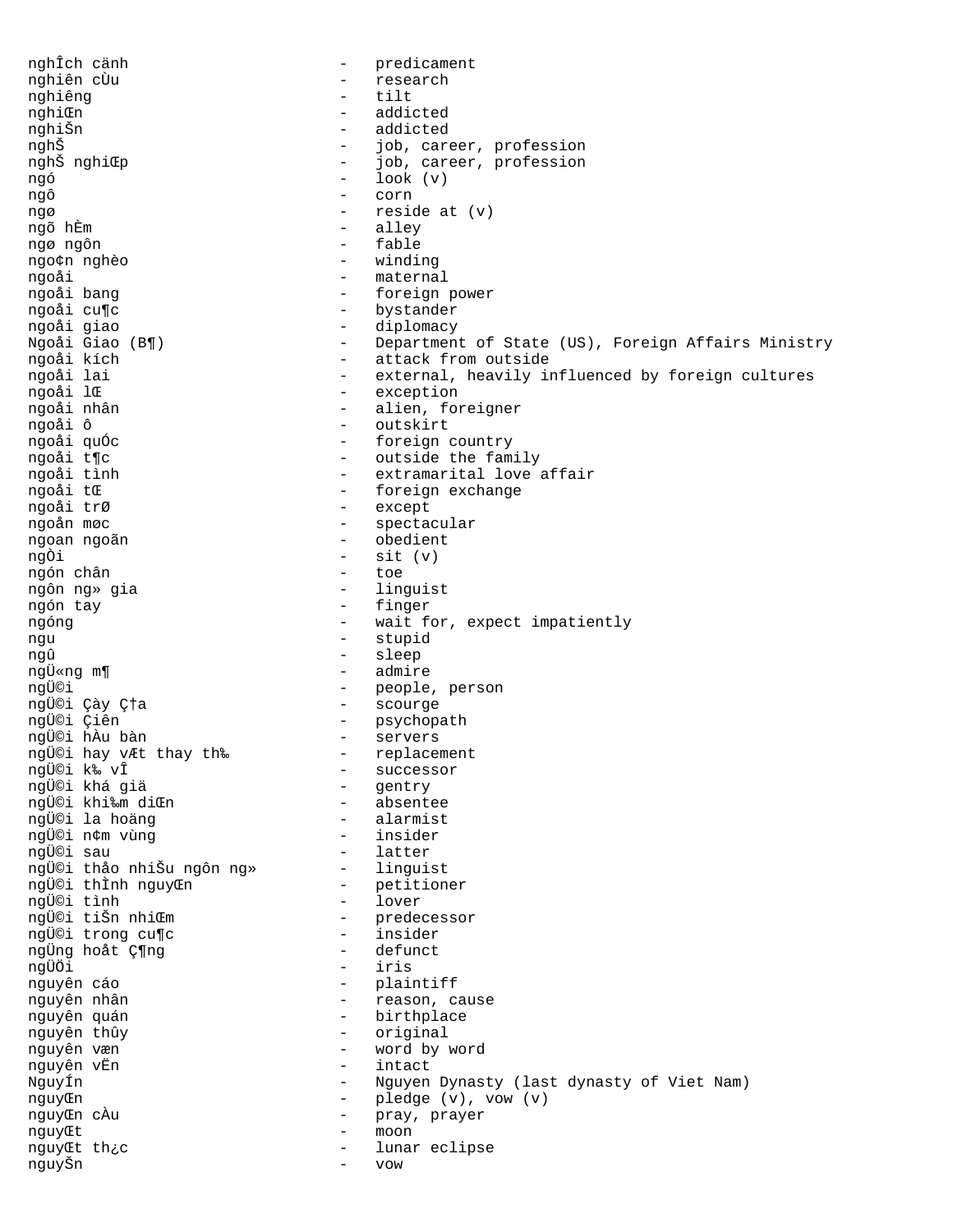nquyŠn rûa  $\equiv$ revile  $nh;c$  $\equiv$ remind nh;m vào  $\equiv$ target (v) Japan Nh¿t  $\sim$ - pick up something from the ground nh¥t  $\omega_{\rm{max}}$ remember  $(v)$ , miss  $(v)$ nh§ nh§ vŠ - think back  $\equiv$ nh§t grease - ask for help (v) nh© - solicit for favor nh© cÆy nho - spit nhtc nh¢n  $\Delta \sim 10^{-11}$ laborous - house, establishment, dynasty nhà nhà chừc trách  $\omega_{\rm{max}}$ authority - depot nhà kho nha khoa chuyên vŠ l®i và nܧu - periodontics  $\frac{1}{2}$ nhà máy phát ÇiŒn powerhouse  $\frac{1}{2}$ nhà th© church nhà thầu - contractor  $-$  lift  $(v)$ nhÃc - chamber music nhắc thính phòng - receive nhÆn - determination, determine nhÆn ÇÎnh - intake nhÆn CÖn - identify nhÆn diŒn - inward nhÆp - import nhÆp cäng - enter a port (a country) nhÆp cänh - intake nhÆp liŒu - admitted into a school nhÆp môn - get close to opponent in combat nhÆp n¶i - undecided nhÆp nh¢ng nhÆp tÎch - naturalized (citizenship) - Japan NhÆt nhÆt th¿c - solar eclipse nhÆt trình - daily paper nhẫm nháp - drink slowly as to enjoy - multiply (v), men, core nhân  $\Delta \sim 10^4$ nhân chững witness nhân danh - in the name of - mankind nhân loải nhẫn mảnh  $\overline{a}$ emphasize nhân viên personnel  $\overline{a}$ nhát  $\overline{a}$ coward nhÃt  $\overline{a}$ first - pale (color), unsalty  $nh<sup>4+</sup>$ nhåt nhëo - flat taste nhÀu - wrinkled  $\mathbf{r}$ nhäy jump (v) nhäy cao - high jump nhäy dù  $\omega_{\rm{max}}$ parachute (v) - hopscotch nhäy lò cò - wink $(\mathtt{v})$ nháy m<sub>i</sub>t nhäy mÛi sneeze (v)  $\sim$  . dance (v) nhäy nhót  $\equiv$ nhäy rào  $\overline{a}$ sneak out (v)  $\overline{a}$ long jump nhäy xa - pole vault nhäy xào nhè  $\equiv$ cry (v), spit out food (v) nhË - light (not heavy) nhë ra - would have been, supposed to  $-$  bitch  $(v)$ nhi‰c  $-$  heat  $(n)$ nhiŒt nhiŒt Ƕ  $\sim$ temperature nhiŒt k‰  $\sim$ thermostat nhi∉t thành  $\sim$ enthusiasm nhiŒt tình  $\sim$ enthusiasm nhiŠu (Tô Cách Lan)  $\overline{a}$ scouth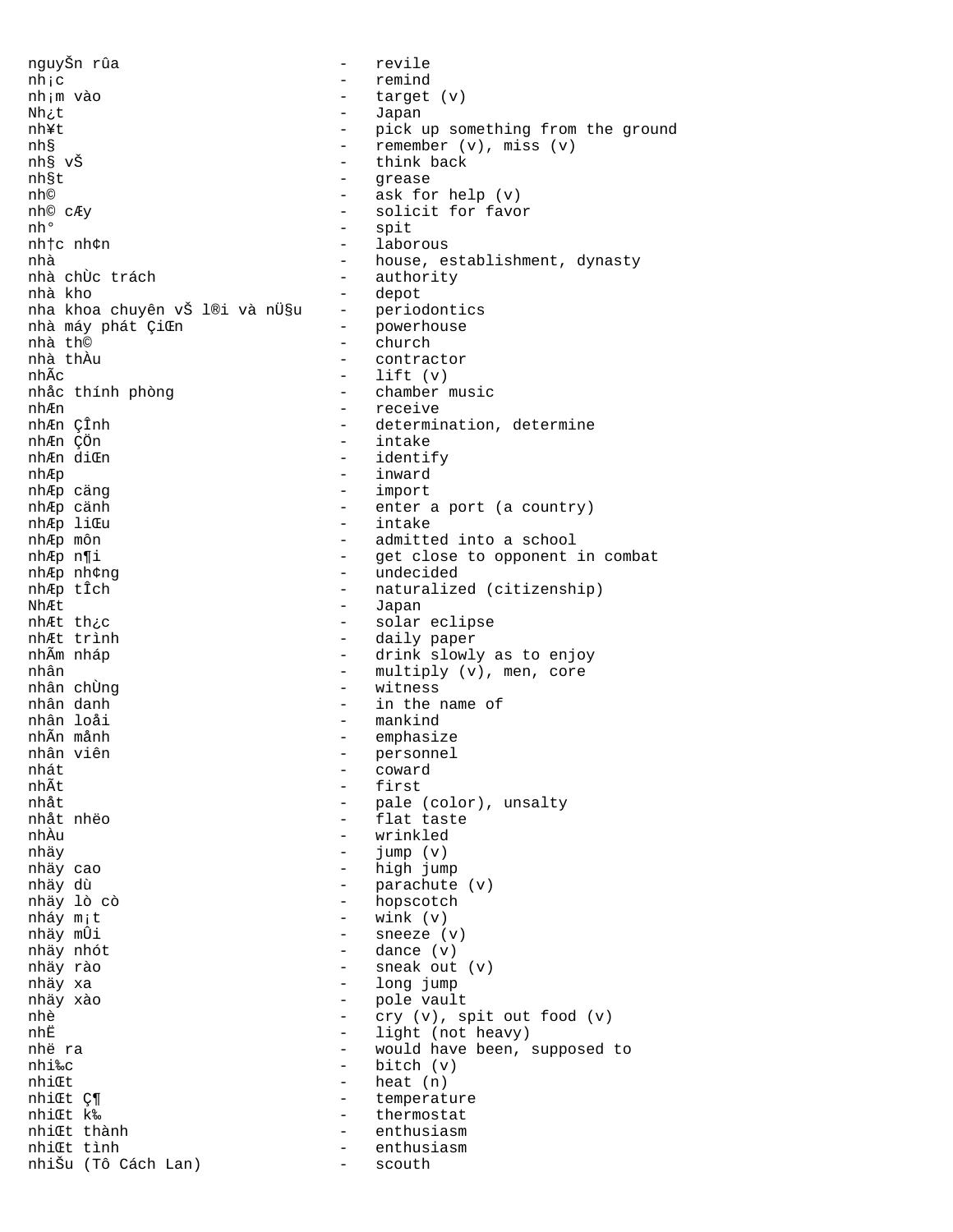nhiŠu khi  $\equiv$ many times, often nhÖ dirty, filthy  $\equiv$ nhõ - little, small, drip (v) - narrow-minded, small-minded nhõ mțn - humiliation nhøc nhøc døc - physical desire  $\equiv$ nhóm group, association  $-$  look (v) nhòm nhóm htp - organize a meeting - demand nhu cÀu nhu liŒu - software - alike nhÜ nhau nhܮc Ci<m - vulnerability - demure nhữn nh¥n - felt nÌ - post<br>- full (food) niêm y‰t no -  $he$ , she, it nó nÕ - crossbow - play around nô Çùa - slave nô lŒ - mattress nŒm - campground nÖi c;m tråi - destination nÖi ljn  $-$  race  $(n)$ nòi giống - packing house nÖi gói hàng bán sÌ  $-$  state  $(v)$ nói r¢ng  $-$  hot nóng - shallow nông - shallow-minded nông cản - fever nóng ÇÀu - farmer nông dân - impatient, uneasy nóng lòng - shallow-minded nông n‡i nóng nÄy - impatient, hot tempered - impatient nóng näy nóng tính - hot-headed nܧc - water nܧc Çái - urine - broth nܧc lèo - fish sauce nܧc m;m - tear (as in crying) nܧc m;t - spit nܧc mi‰ng - soda, fresh water nܧc ng†t - soy sauce nܧc tÜÖng - Germany ñÙc ói - vomit (v), vomit - favor Ön Ónq - pipe, tube ông bà n¶i - paternal grand parents - maternal grand parents ông bà ngoải - binoculars Óng nhòm  $\omega_{\rm{max}}$ Óng vÓ pipe (tobacco) - lung ph°i phá destroy, ruin  $\equiv$ ferry boat phà  $\overline{a}$ - obliterate phá bố - abort (v), abort phá thai - deflower phá trinh - duty phÆn s¿ phai - faded  $-$  delegate  $(v)$ phái - right (direction), must phäi - dye phÄm - violate phåm phÄm chÃt  $\equiv$ quality phảm vi  $\equiv$ scope centimeter, shit phân  $\sim$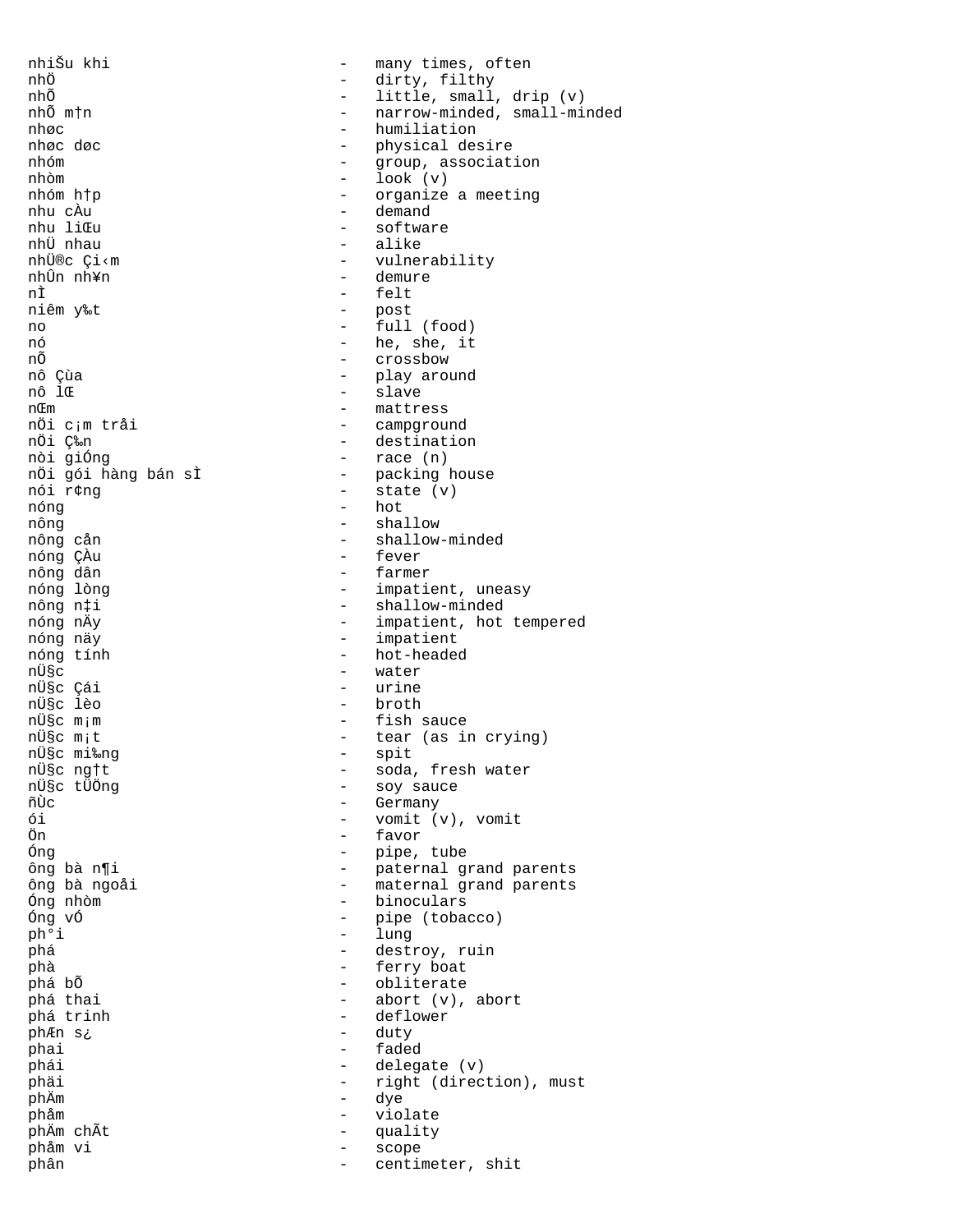phän - anti, against phÃn - chalk phän änh - reflect phän b¶i - betray phân bì  $-$  jealous, envious<br>phân biŒt  $-$  distinguish, dif phân biCt<br>
phân C¶ng<br>
- distinguish, differentiate<br>
- reactionary phän Ƕng - reactionary phän cáo (LuÆt) - deraign (Law)<br>phẫn Cẫu - - struggle, end phÃn ÇÃu - struggle, endeavor<br>phän chi‰n - struggle, endeavor phän chi‰n - anti-war phân chia - allocate (v) - judge<br>- prejudge phán Çoán quá v¶i phân công  $\qquad$  - assign work phän công en anders anders a counterattack phÀn cÙng - hardware phän gián - counterinterlligence - divisive, dividing<br>phân kháng - divisive, dividing<br>- deplore phän kháng - deplore PhÀn Lan - Finland phân loåi - classification phân minh  $\qquad -$  fair and clear phần minh  $\qquad -$  software phÀn mŠm - software phÅn n¶ - mad, angry, furious - counter artillery phân phÓi - distribute phán quy‰t - dictum phân sÓ - fraction phân tách - analyze - analyze<br>- analyst phân tích gia<br>phän Ùng phän Ùng - reaction phân vân - hesistant - hesistant - hesistant - hesistant - hesistant - hesistant - hesistant - hesistant - hesistant - hesistant - hesistant - hesistant - hesistant - hesistant - hesistant - hesistant - hesistant - hesista phân x°  $-$  try (law), resolve a conflict phát ra - release phép - authorization phí - waste phí phảm  $-$  waste, wasteful phí t<sup>o</sup>n  $-$  cost - cost<br>- fixed cost phí t°n bÃt bi‰n<br>phí t°n khả bi‰n phí t°n khä bi‰n - variable cost phi‰u bÀu khi‱m diŒn - absentee ballot<br>phiên xº - trial phiên xº - trial<br>phin cà phê - coffee phin cà phê  $-$  coffee filter phišn phừ  $-$  cumbersome phiŠn phÙc - cumbersome<br>phóng - throw (a kr phóng  $\begin{array}{cccc} - &$  throw (a knife, lance)<br>phòng  $\begin{array}{cccc} - &$  chamber, room, prevent - chamber, room, prevention phÕng - burn (skin) phòng bÎnh  $\qquad \qquad -$  prevent an illness<br>phòng b&nh  $\qquad \qquad -$  prevention of disea - prevention of disease phÕng chØng  $-$  estimate (v) phòng h†c - classroom phòng ngØa - prevent, prevention phòng Nhì - Deuxièm Bureau (French Intelligence) phòng Óc  $\qquad \qquad -$  facility phóng s¿ - newspaper report phøng s¿ - serve phòng thû - defense - blockade<br>- eject phóng v†t lên<br>phóng viên - reporter<br>- barometer phong vÛ bi<u phu b‰n tàu - dock worker phù thûy - wizard phÙc tåp - complex qøy løy - kowtow and kiss up to qu› - monster quá de contra de contra excessive de contra excessive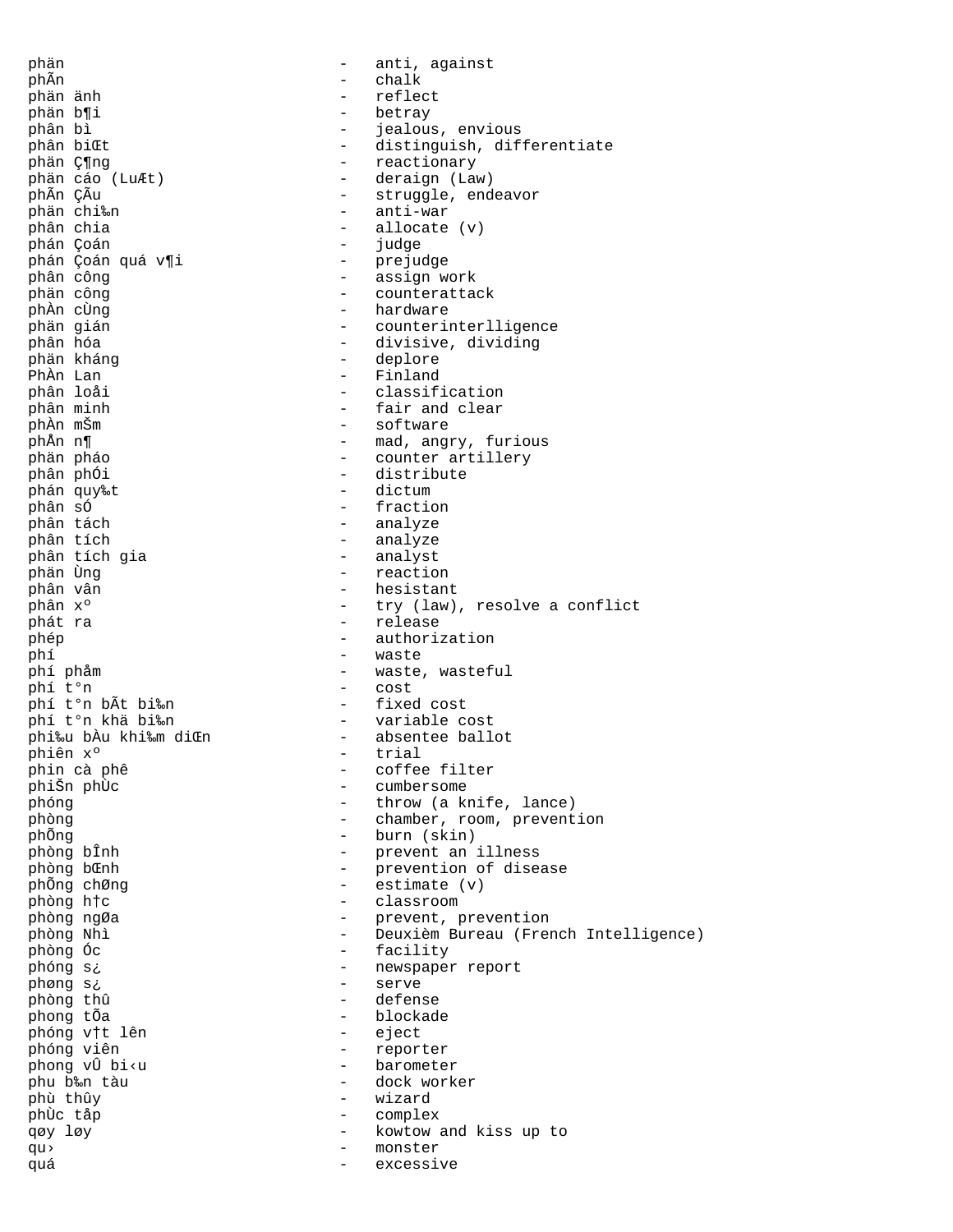quà gift  $\equiv$ quä  $\equiv$ fruit quå  $\equiv$ Crow quà æn snack quá Çáng excessive  $\sim$ quä lic  $\overline{a}$ pendelum quà t¥ng  $\overline{a}$ gift  $\frac{1}{2}$ excessive quá tr§n - district quÆn  $-$  throw  $(v)$ quæng - royal court official, mandarin quan - bistro quán - slack, pants quÀn - soldier quân  $\frac{1}{2}$ roll up quÃn - lingerie quÀn áo lót phø n» quân bình - equilibrium boxer short quÀn Çùi  $\sim$ quan liêu - act superior to others thanks to own high position - military law quân luÆt  $\sim$ quÀn quÆt working hard quán rÜ®u  $\equiv$ pub quan sát  $\sim$ observe quan tài - coffin quÅn trí - so frustrated to do something crazy - management by objectives quản trî theo chì tiêu - whip quÃt quÀy  $\sim$  . counter, window, guichet - harass quÃy nhiÍu, phiŠn nhiÍu  $\equiv$ gather around quây quÀn  $\overline{a}$ quen thu¶c familiar  $\equiv$ knee (v) quì quÏ Çåo  $\Delta \sim 10^4$ orbit - national antheme quốc ca quốc kÿ - national flag quốc thiŠu - national anthem (no lyrics) - dear, treasure (v) quš  $-$  knee  $(v)$ quÿ - decide quy‰t ÇÎnh - right (law) quyŠn - acting (acting director) quyŠn (quyŠn giám ÇÓc) - boxing quyŠn Anh - martial art quyŠn cܧc  $\overline{a}$ rja ax  $\equiv$  $-$ in $-$ law  $r<$ - decompose r»a nát ra r©i råc - sporadic - exit (v), eject ra rÆm råp - dense  $\mathbb{R}^{\mathbb{Z}}$ teeth ræng ræng cÃm  $\sim$   $$ wisdom tooth - front tooth ræng c°a - molar tooth ræng hàm ræng nhõ  $\overline{a}$ denticle ræng sâu  $\equiv$ cavity tooth ráng chÎu  $\overline{a}$ too bad rÃt nhiŠu  $\overline{a}$ extensive rÀu rï  $\mathbf{r}$ worried rÍ  $\equiv$ root riêng tÜ - privacy rìu  $\sim$ ax - how strange! rõ lå  $-$  wash  $(v)$  $r^{\circ}a$ r°a t¶i  $\sim$ ablution roi quÃt  $\equiv$ scourge rÓt cu¶c  $\equiv$ eventually field ru¶nq  $\sim$ ru¶ng lúa  $\equiv$ rice patty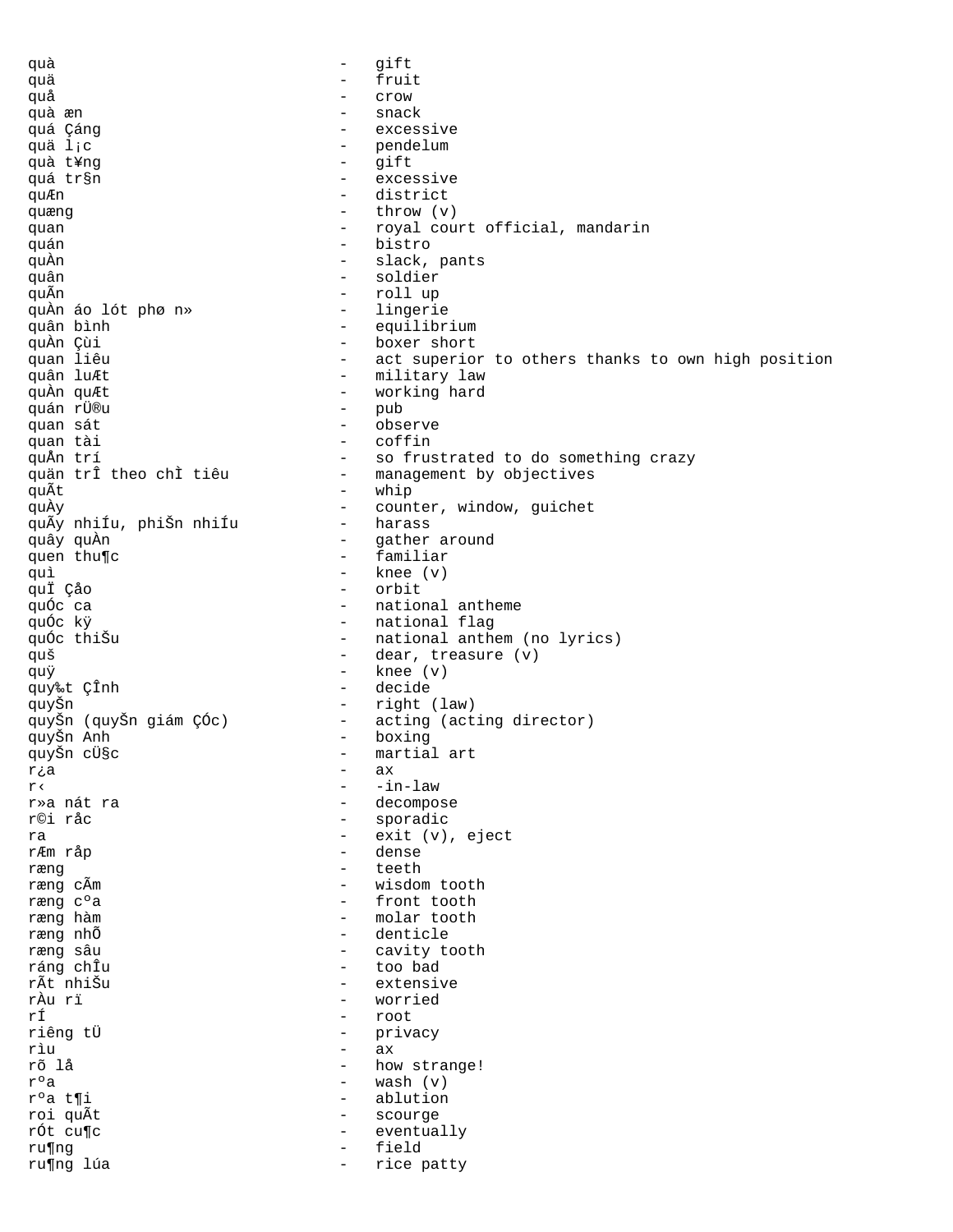$r \mathbf{u} \mathbf{f}$  $\equiv$ intestine ru¶t dÜ  $\equiv$ appendix  $-$  curse  $(v)$ rûa - round up people for arrest ruÒng b<sub>i</sub>t - declaw rút vuÓt š meaning  $\overline{a}$ š chí - determination š ÇÎnh - intention - schedule (v) s;p gi© - reset s;p låi - metal  $s$ <sub>i</sub>t s¿ cho phép - allowance, authorization - fact s: kiŒn - automation s¿ t¿ Ƕng hóa - issue, affair, matter s: viŒc - short-lived s§m nª tÓi tàn  $-$  allay  $(v)$  $S^{\textcircled{\tiny{\textregistered}}}$  $S<sup>a</sup>$ - workplace - lemon grass sä s<sup>a</sup> dï - the reason of ... - fire (v, from a job) sa thäi - deflock sa thải ra Çảo giáo - hobby s<sup>ª</sup> thích  $s^a$  thú  $-$  200 sách  $-$  book såch - clean - product<br>- pregnant woman<br>- product of imagination<br>- dereliction sän phÄm sän phø sän tÜ<sup>a</sup>ng sao lãng - saddness sÀu - finally sau cùng sâu thêm - deepen - drunk, dizzy say - sparrow se sÈ se së - quietly - serve a ball sËc-via (Fr- servir) - squeeze (v), take something for compensation si‰t - extraordinary siêu phàm  $-$  birth sinh ÇÈ - twins sinh Çôi - birthday sinh nhÆt - pick a fight, make trouble sinh s¿ - breeding sinh sän - survival sinh tÒn sÓ - number, digit sÖ kh<sup>a</sup>i - preliminary số mŒnh - destiny sÖ š - unintended  $-$  amend  $(v)$ s°a C°i - prep s°a soån  $\frac{1}{2}$  . sÖn dã wildnerness - mountain goat sön düöng sÖn hà  $\equiv$ country sÓng live (n), dwell, occupy  $\equiv$ sóng  $\overline{a}$ wave sÓng  $\overline{a}$ raw (food) - river sông - horn sØng - erection sØng lên (tøc) - parallel song song - survive sÓng sót sÙ - ceramic sÜ - monk (Buddhist) sÙ giä  $\equiv$   $\equiv$ envoy sÙ mång - mission sÙc khõe  $\sim$ health swell sÜng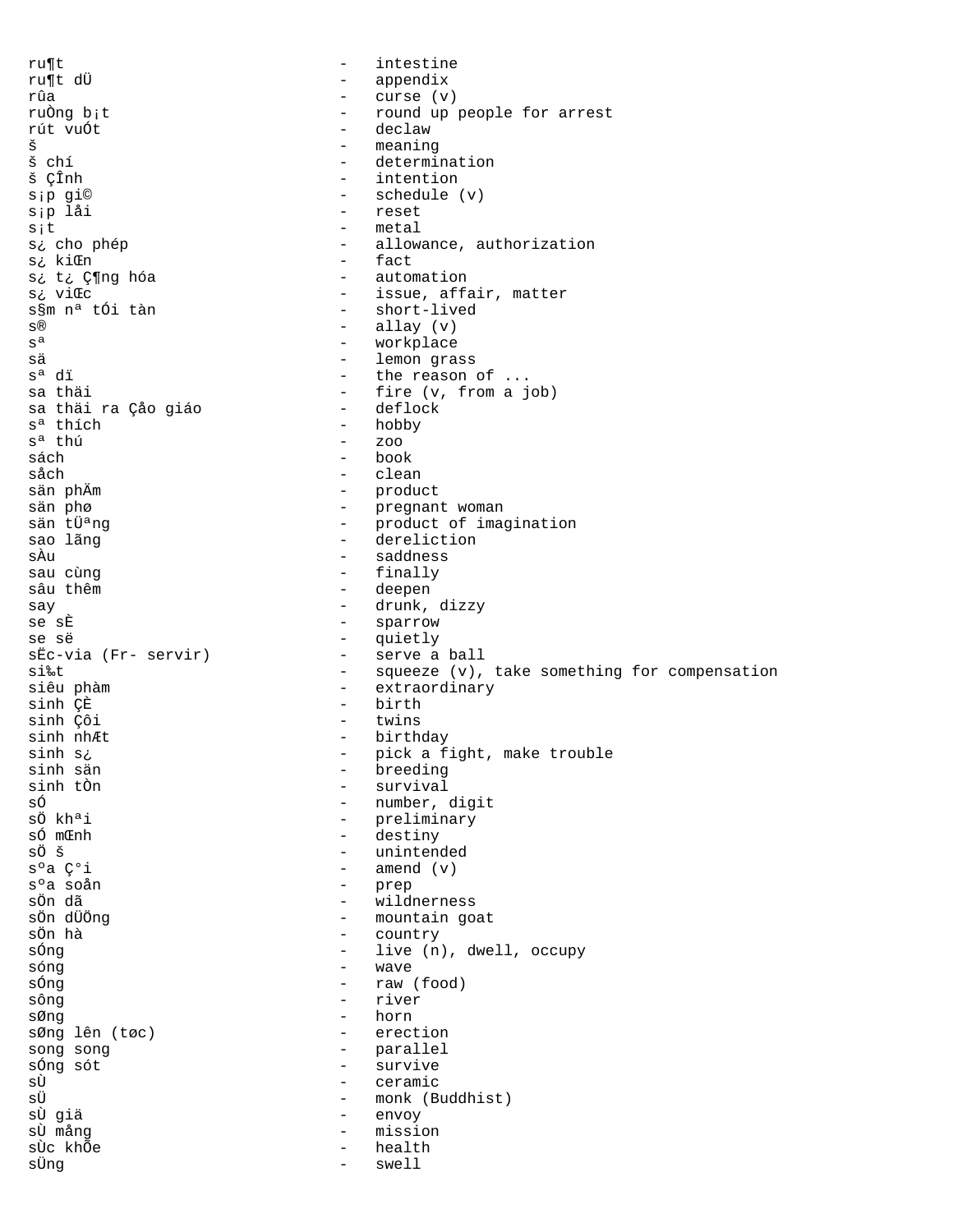sÜÖna mist  $\equiv$ sÜÖng mù - fog - straight (poker) suÓt - decline suy thoái - power off<br>- self (action) t<sub>i</sub>t ÇiŒn じこ - automate t¿ Ƕng hóa - dictionary t¿ Çi<n t¿ do báo chí - freedom of the press - freedom of travel<br>- freedom of association<br>- free speech t¿ do Çi låi (vãng lai) t¿ do h¶i h†p lÆp Çoàn t¿ do ngôn luÆn - freedom of religion t¿ do tín ngÜ«ng - self-taught t¿ h†c - self-conscious t¿ k> ám thÎ - self-taught t¿ luyCh - inferior complex t¿ ti m¥c cäm - uninvitedly t¿ tiŒn t¿ t° - suicide - superior complex t¿ tôn m¥c cäm - autonomy t¿ trî t¿ vÅn - suicide - clear one's throat t¢ng h;ng - have an affair with ... t¢ng tÎu  $-$  gift  $(v)$ t¥nq - donate t¥ng d»  $-$  gift  $(n)$ t¥ng vÆt - relentless t§i tÃp t° h®p  $\frac{1}{2}$ collective t° uyên ÜÖng - love nest - Consulate General T°ng lãnh s¿ - sin, guilt t¶i - pry t†c måch - dozen t á - describe tä - diaper  $+ \tilde{a}$ - weight (sport) tå  $-$  cult tà Çảo tá ÇiŠn  $\sim$   $$ peasant - leisurely tà tà - ragged, tattered tä tÖi - opened palm length-between thumb and middle finger tÃc identical tảc (giống nhữ tảc)  $\sim$ tåc Çån - grenade - author tác giả - act without fear of anyone or consequences tác oai tác quái - piece of art work tác phÄm - demeanor tác phong - copyright tác quyŠn tåc tÜ®nq - sculpt a statue - increase, augment tæng - promotion (rank, position) tæng chÙc - reinforce tæng cÜ©ng  $\sim$   $$ tæng giá price hike - develope, grow tæng trܪng - collective tÆp Çoàn - collective tÆp h®p - collective tÆp th< - retarded tÆt nguyŠn tâm não  $-$  buy  $(v)$  $E.R11$  $t \leq i$ - re (prefix), rare (food) - skilled, talented  $t \geq 1$ - pale tái (mÀu) tài ba  $\sim$   $$ talented tåi ch‡  $\sim$ onsite tài chánh; tài chính  $\sim$ finance (n) - incumbent tåi chÙc tái ÇÎnh cÜ - resettle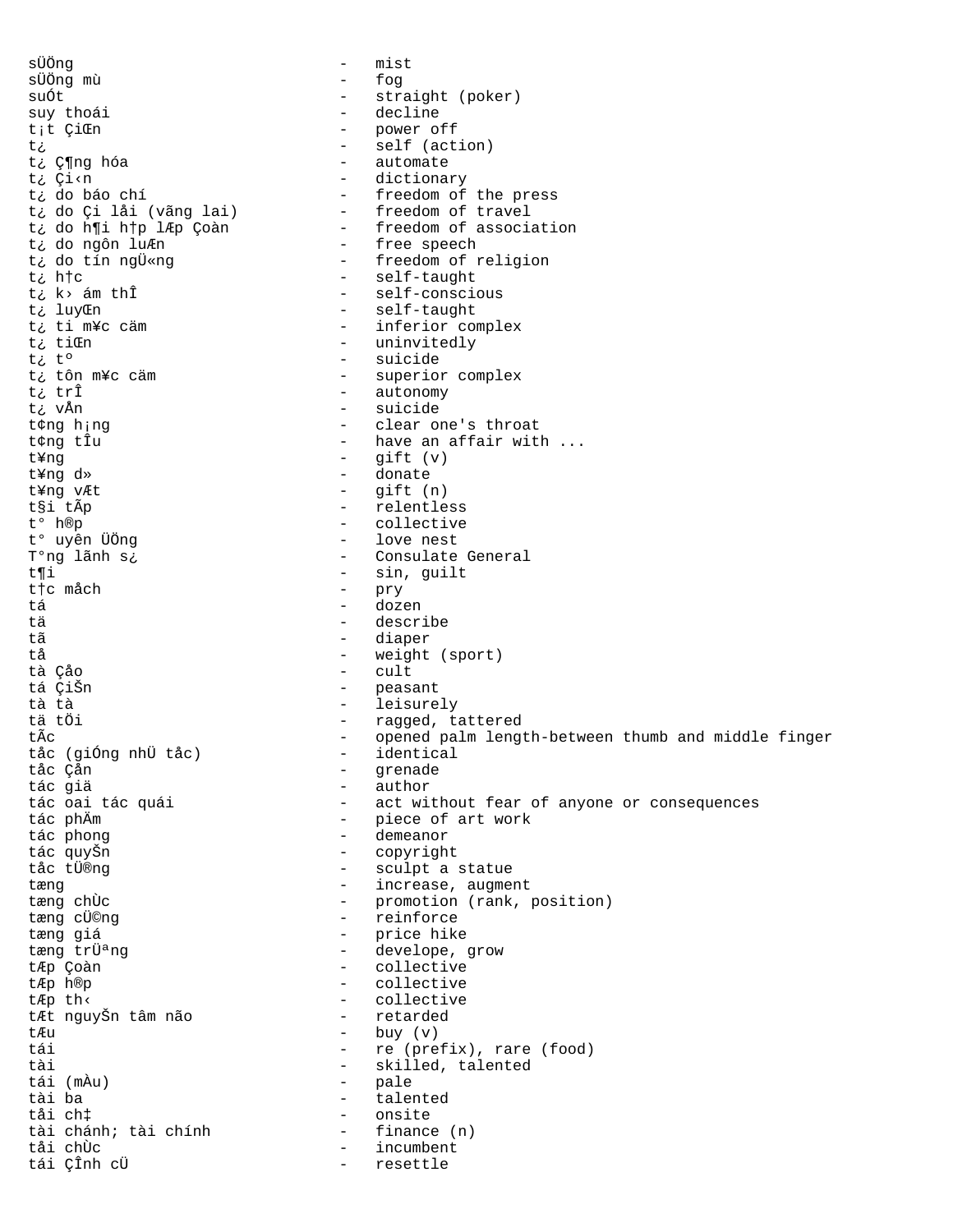tài công - navigator (ship, boat) tái døng tàu bè - demothball tái gía - remarry tái giá - remarry tài næng - skilled tái nåm - rare and well-done meat (Pho soup) tåi sao? - why? tái sinh - rebirth tai ti‰ng - bad reputation, obloquy tái tøc - renewal tài tr® - finance (v)<br>tải vì - because tåi vì - because - chauffeur, driver tái xác nh*E*n  $-$  reaffirm t<sup>a</sup>m - disgusted<br>
tâm hồn - soul, spir tâm hÒn  $\begin{array}{ccc} - & \text{ soul, spirit, mentally} \\ - & \text{spirit, mentally} \end{array}$ - psychology<br>- petty tÀm phào - petty tåm quyŠn - acting tÀm tã - pourdown tÀm thÜ©ng  $\qquad \qquad -$  platitude, mundane tan - melted<br>
t<sup>a</sup>n - scared  $t^a$ n - scared  $\overline{t}$ ñn - scared - ton - ton<br>- allay (v) tan Çi lo l<sub>i</sub>ng<br>tán dÜÖnq - praise tàn nhần  $-$  cruel, inhuman tàn phá - obliterate tàn tå - ruined, deteriorated tanh - fishy tánh - character, trait (same as tính) táo båo - impudent tåp nhåp - trivial tát <sup>–</sup> slap – slap – slap – slap – slap – slap – slap – slap – slap – slap – slap – slap – slap – slap – slap – slap – slap – slap – slap – slap – slap – slap – slap – slap – slap – slap – slap – slap – slap – slap – slap tÃt - sock tÃt cä<br>
Tầu - entire<br>
Tầu - China TÀu - China - China tâu lên - report to someone superior tay - arm - erase, eraser<br>- Spain Tây Ban Nha<br>tÄy chay tÄy chay - boycott - brainwash<br>- misnomer tên áp døng sai teo - shrink<br>th<sub>i</sub>c m<sub>i</sub>c - wonder - wonder - wonder (v) th;ng - win (v), break (stop) th; nq cfng example and cfng - dead (slang)  $\frac{1}{2}$  tr $\overline{E}$ n  $\overline{E}$  - win a battle th; ng xe - stop a vehicle th<sub>i</sub>t  $c^{\circ}$  - strangulate<br>th<sub>i</sub>c dân - colonialist - colonialist th¿c døng  $\begin{array}{cccc} - &$  practical  $\text{th}_c$ c hành  $\begin{array}{cccc} - &$  apply th¿c hành - apply - diner (person) th<sub>¿</sub>c t‰<br>th<sub>¿</sub>c t‰ - reality<br>th<sub>¿</sub>c trång - status th¿c trång  $\begin{array}{ccc} \text{th} & \text{th} & \text{th} \\ \text{th} & \text{th} & \text{th} \\ \text{th} & \text{th} & \text{th} \\ \end{array}$ th< ch‰ - governmental model<br>th< nhân - entity - entity th¢ng he (impolite) th£ng - straight<br>th£ng c£ng (lóng) - dead (sla - dead (slang) th£ng th;n extraightforward, honest th£ng thØng  $-$  frank th£ng tính - straightforward personality<br>th¥ng dÜ - surplus - surplus th© - worship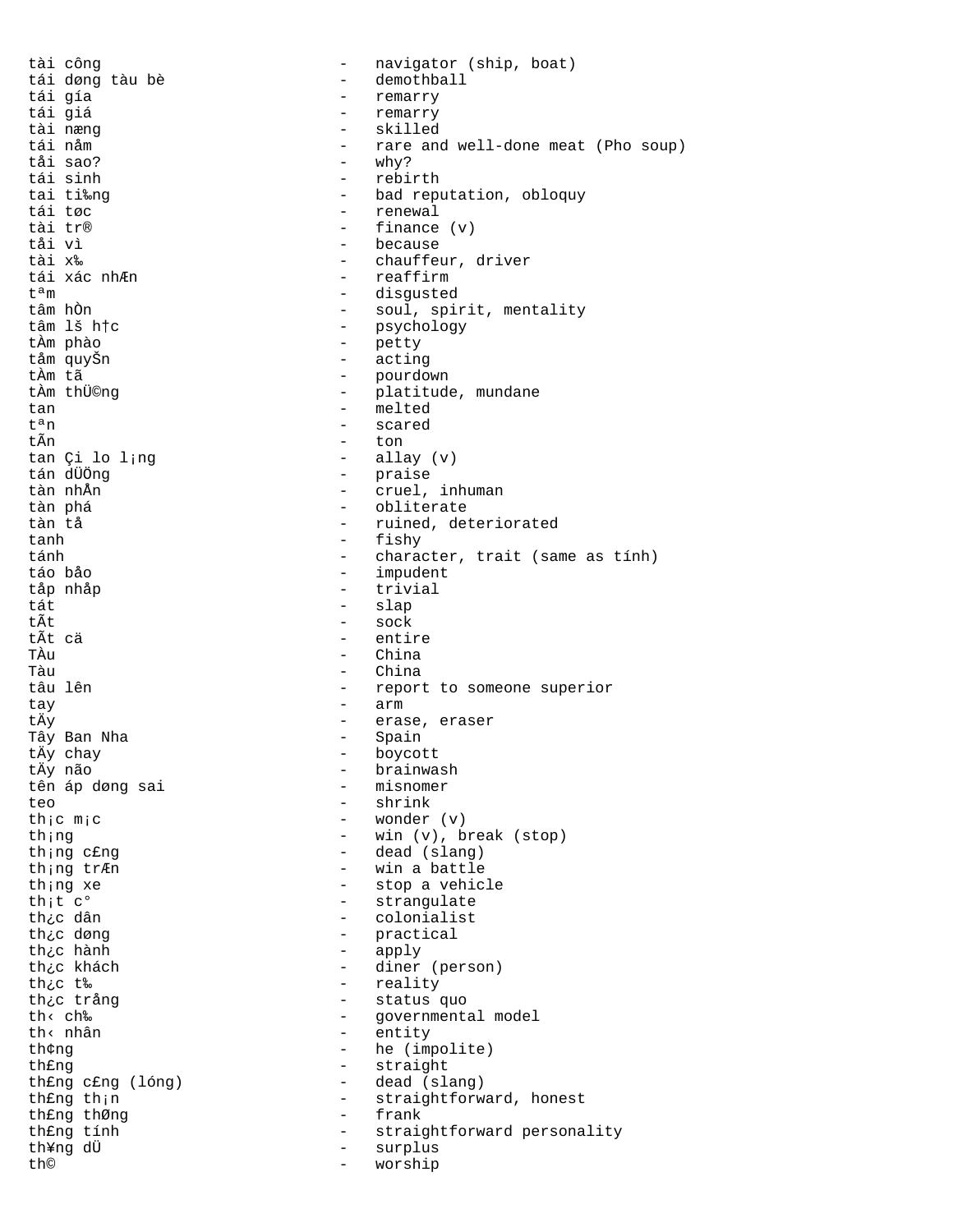th©i gi© - time th©i khóa bi‹u - schedule (n)<br>th® - worker th® - worker<br>th® b‰n tàu - - longsho th® b‰n tàu  $\begin{array}{ccc} - & 1$ ongshoreman thº công  $\end{array}$  -  $\begin{array}{ccc} - & 1$ ongshoreman  $\end{array}$ th° công - person with high local knowledge th<sup>o</sup> l¶ - disclose Th° Nhï Kÿ - Turkey th<sup>o</sup> phÌ - bandit<br>th<sup>o</sup>i - blow ( th°i - blow (v)<br>th°i cÖm - cook ric th°i cÖm - cook rice th<sup>o</sup>i kèn  $\begin{array}{ccc} - &$  play a wind instrument<br>th<sup>o</sup>i phòng  $\begin{array}{ccc} - &$  inflate, exaggerate th<sup>o</sup>i phÒng  $\qquad \qquad -$  inflate, exaggerate<br>this lés th†c léc - tickle<br>th‰ kËt - tickle - tickle - predicament tha  $\frac{1}{100}$  - forgive (v), drag prey away (v) thä - let go (v), free (v) - acquittal<br>- limitless thä c°a (slang)<br>thà r¢nq thà r¢ng - rather thä ra - release thác - die (v) - waterfall thách - challenge thæm - visit thæm dò - feel others' opinion - visit and bring food to a person in jail thÆp thò - hide and show one-self behind an object thÆt - real, true ThÆt sao? - Really? thÆt thà - sincere Thái - Thailand<br>thái - Slice (v thái - slice (v) thäi - discard<br>tham - discard<br>- greedy tham  $\qquad - \qquad \qquad \text{greedy}$ <br>thÂm  $\qquad - \qquad \text{permea}$  $\begin{array}{ccc}\n\text{th} \tilde{\text{A}}\text{m} & - & \text{permeate} \\
\text{th} \text{am} & \text{ch} \tilde{\text{h}}\text{h} & - & \text{ioin} & \text{a} \\
\end{array}$ tham chính  $\begin{array}{ccc} - & - \end{array}$  join a government<br>thầm CÎnh  $\begin{array}{ccc} - & - \end{array}$  determine thÄm ÇÎnh  $\frac{1}{2}$  determine<br>thÀm kín - quietly. thÀm kín - quietly, inwardly - judge thĂm quyŠn<br>tham quyŠn cÓ vÎ - authority, jurisdiction<br>- cling on to power or pow tham quyŠn cÓ vÎ - cling on to power or position thÃm thía - deeply felt thám thính  $\begin{array}{cccc} - & \text{spy on, surveillance} \\ \text{th} \tilde{Am} & \text{th} \tilde{ad} & \text{th} \end{array}$ thÃm thoát - time flies thâm thûng<br>
tham vịng<br>
ambition<br>
- ambition tham v†ng - ambition thĂm vÃn interrogate<br>thĂm vÃn viên interrogato thĂm vÃn viên - interrogator<br>thần dimec - interrogator<br>- miracle drug thÀn dÜ®c - miracle drug - calmly<br>- godling thÀn thánh (ÇÎa phÜÖng) Thánh Chi‰n - Crusade thành phần - Crusade - Crusade - Crusade - Crusade - Crusade - Crusade - Crusade - Crusade - Crusade - Crusade - Crusade - Crusade - Crusade - Crusade - Crusade - Crusade - Crusade - Crusade - Crusade thành phÀn - element - undesirable element thành quả<br>thánh thữ®ng (không xác thÎt) - platonic thánh thÜ®ng (không xác thÎt) –<br>thánh thùc thánh thÙc - defy thành tích - accomplishment thanh tra - audit - written, document (v)<br>- zoo thäo cÀm viên - zoo thäo luÆn chuyên môn<br>thäo nào - no wonder, that's why<br>- tower tháp - tower thÃp thốm  $\frac{1}{2}$  anx: thÃp thÕm  $\overline{a}$  th $\overline{b}$  th $\overline{b}$  anxioux  $\overline{b}$  anxioux  $\overline{b}$  anxioux thÃt chí - depressed - unemployed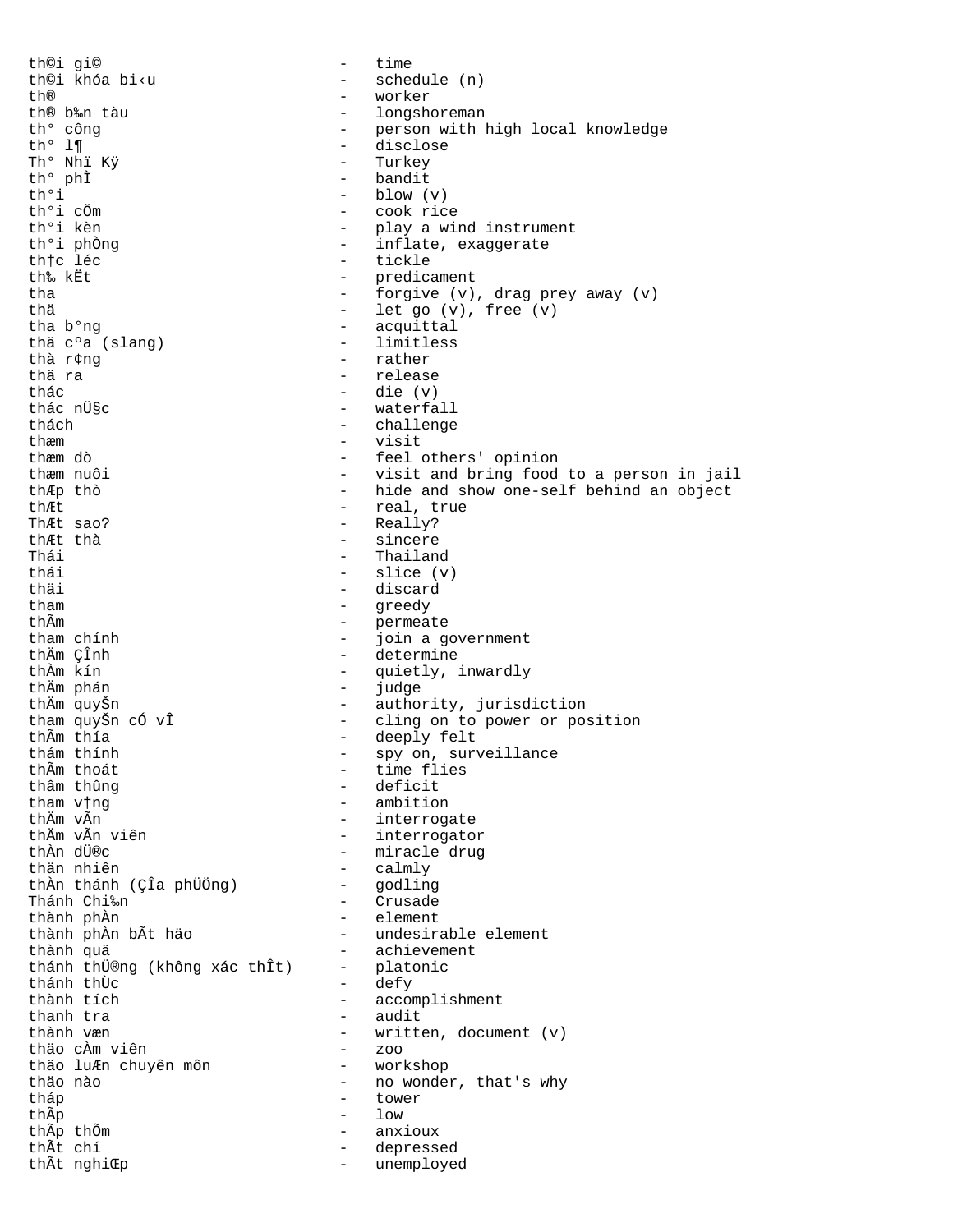thÃt th‰ - disadvantaged thÃt thân - lose virginity to ... thÃt thû  $-$  fort overrun by enemy<br>thÃt ti‰t thÃt ti‰t<br>thÃt tình - lose chastity<br>- broken-hearte thÃt tình  $\begin{array}{ccc} \text{th} \tilde{A} \text{t} & \text{th} \tilde{B} \text{t} & \text{th} \tilde{B} \text{t} & \text{th} \tilde{B} \text{t} & \text{th} \tilde{B} \text{t} & \text{th} \tilde{B} \text{t} & \text{th} \tilde{B} \text{t} & \text{th} \tilde{B} \text{t} & \text{th} \tilde{B} \text{t} & \text{th} \tilde{B} \text{t} & \text{th} \tilde{B} \text{t} & \text{th} \tilde{B} \text{t} &$ thÃt trÆn - lose a battle thÃt v†ng - disappoint tháu cáy<br>
thâu cáy<br>
thầy bói<br>
- palm rea thÀy bói  $\begin{array}{ccc} - &$  palm reader<br>thay  $\mathbb{C}^9$  i  $\end{array}$  - alter  $(v)$ thay  $\zeta^{\circ}$ i - alter (v)<br>
thầy qiáo - preceptor thÀy giáo - preceptor thay th‰  $-$  replace them  $-$  lust af - lust after, crave for thêm - additional thênh thang  $\qquad \qquad -$  roomy, spacious theo sau  $\overline{\phantom{a}}$  - follow thi - test<br>thi Cua - test<br>- comp thi Çua - compete thi hành - implementation thì là - dill thì thào - whisper (v) thi‹n cÆn - short-sighted<br>thi‹u não - depressed. lo thi‹u não  $-$  depressed, looking down<br>thi‹u số  $-$  minority thi‹u sÓ  $-$  minority<br>thi‰c  $-$  tin thi‰c - tin - castrate thi‰p Çi - fall asleep - armored vehicle, amor vehicle<br>- scout car thi‰t giáp nhÕ Ç< thám thính<br>thi‰t hài thi‰t hài - rollerskate thi‰t k‰ install, design<br>thi‰t l*l*lp instablish<br>establish thi‰t lÆp<br>thi‰t quân luÆt - establish<br>- martial la thi‰t quân luÆt - martial law<br>thi‰t tha - longingly thi‰t tha - longingly<br>thi‰t v*k*n xa - - armored p - armored personnel transport vehicle thi‰u - lack thi‰u ÇiŠu - almost - shortage thi‰u n® - in debt thi‰u thÓn  $-$  lack, shortage thích - like (v) thích khách<br>
thích thú<br>
thích thú thích thú - pleased thích Ùng - adapt thiên Çàng - heaven thiên tài - prodigy thiên tài mŒnh y‹u - good dies young thiên thu  $\frac{1}{2}$  - for a very long time<br>thiên  $x_1^8$  - for a very long time thiên vŠ - inclined<br>thím - wife of 1 - wife of father's younger brother thính giä - listener thÎnh hành - popular thính m¡t - sharp eye thính mủi<br>thính mÔi - sharp nose<br>thÎnh n¶ - exploded a - exploded anger, fury thÌnh nguyŒn thÜ<br>thÎnh soån thÎnh soån - lavish (feast) thính tai - sharp ear - audio-visual<br>- at times thÌnh thoảng<br>thÎnh vÜ®ng thÎnh vÜ®ng - prosperous, prosperity thÎnhvÜ®ng - prosperity<br>thiom - prosperity<br>- benevolent - benevolent thiŒn cäm  $-$  positive impression thi $\mathfrak{m}$  ngh $\mathfrak{C}$  - highly skilled thiŒn xå - sharp shooter thiŒt thòi - loss, disadvantage - meditate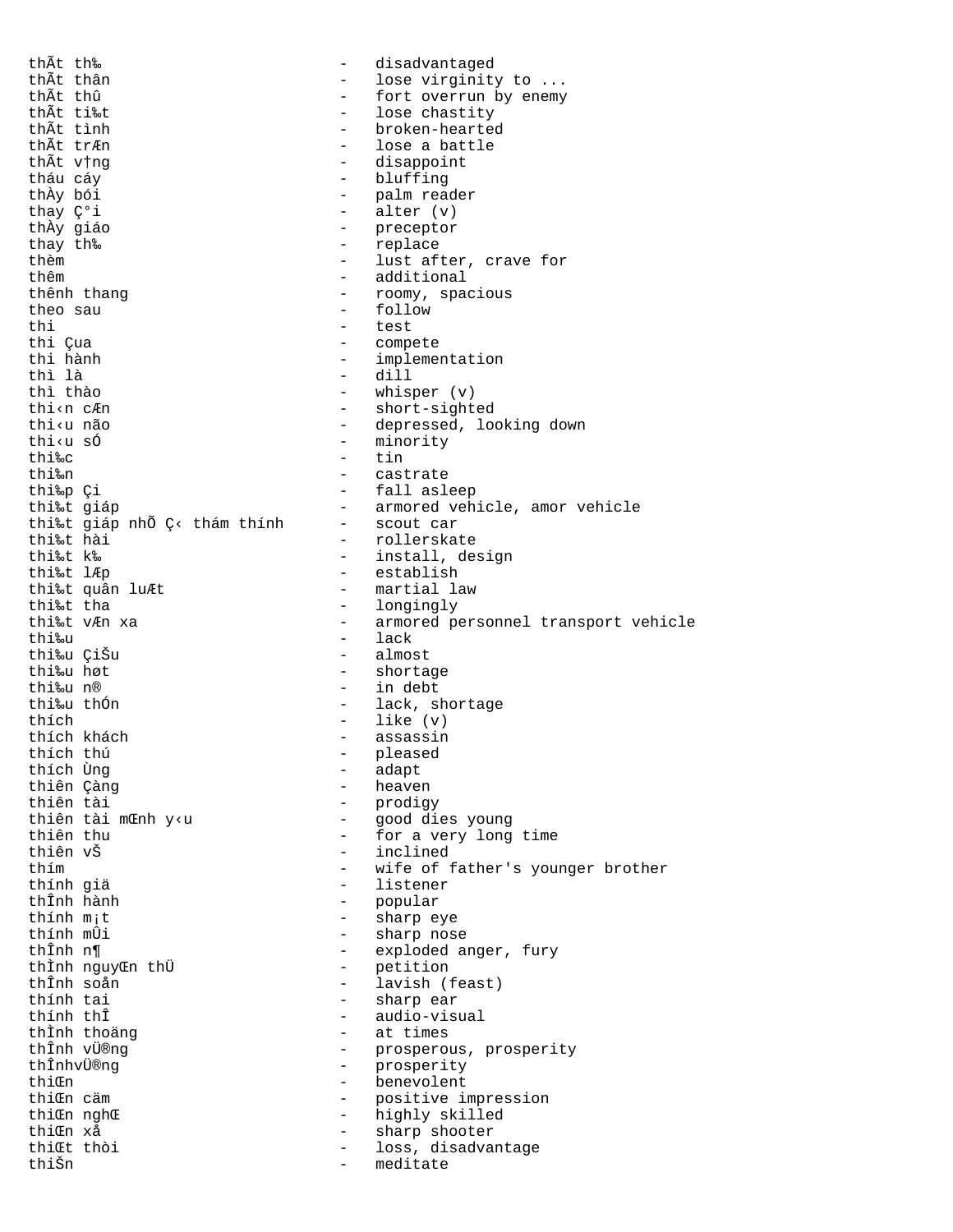thiŠn h†c - yoga thÎt - meat th<sup>o</sup> - try, try on, test, trial<br>thô - cargo, load thÒ - cargo, load<br>
thô - crude thô - crude thÖ - letter<br>thÕ - rabbit thÕ - rabbit<br>thø ÇÎch - surrou: thø ÇÎch - surrounded by enemies thø giáo - learn th<sup>o</sup> l<sup>o</sup>a - take on the challenge, play with fire<br>thØa - leftover thØa - leftover<br>thØa thãi - excess e thØa thãi  $-$  excess, extra<br>thÕa thuÆn  $-$  agreement - agreement thoái hóa  $-$  backward state thoái vÎ - abdicate thoát ép  $\qquad \qquad -$  decompress thóc - grain thối - stinky<br>thối tišn - return thÓi tiŠn - return change (\$) to buyer<br>thÖm - return change (\$) to buyer thÖm  $\begin{array}{ccc}\n & - & \text{pleasant scent, pineapple} \\
\text{thôn} & \text{n} & - & \text{countrv girl}\n\end{array}$ thôn n» - country girl thôn quê  $-$  countryside<br>thông báo  $-$  convey, inf - convey, inform, notify<br>- notify thông báo (v)<br>thông cäm thông căm  $\frac{1}{2}$  - emphathy thông cống  $\frac{1}{2}$  - unplug s - unplug sewer thông ÇÒng<br>
thông dìch<br>
- translate<br>
- translate thông dÎch - translate - translator, interpretor thông ngôn - translate thong thä<br>
thông thống<br>  $\frac{1}{2}$  - leisurely<br>
- straight - straight through unobstructed<br>- usual thông thÜ©ng<br>thông tin thông tin<br>
thông trî<br>
- dominate, dom thÓng trÎ<br>
thông từ<br>
- notice, announcement - notice, announcement Thøy ñi‹n - Sweden Thøy Sï - Switzerland thŠ - vow, swear - allege (v) thú - animal, confess (v), admit (v)<br>
- rank<br>
- rank thÙ - rank<br>thÙ - rank thÙ - rank<br>thù - hate thù - hate thù - hate thù  $-$  hate  $(v)$ <br>thû  $-$  defense thû - defense thÜ - letter - ranking, rank thû c£ng  $\qquad -$  defensive, on a defense thû cÃp  $-$  head (beheaded) thú chÖi - hobby thû Çô - capital thû Çoån  $-$  trick, cheat, deceit<br>thû công nghC  $-$  artcraft thû công nghŒ - artcraft thù dai - harbor resentment thÜ kš - secretary thÜ låi - bureaucrats thú nhÆn - admit thÙ phòng<br>
thÙ phòng<br>
thÙ phòng<br>  $\begin{array}{ccc} - & \text{mistress (slang)} \\ - & \text{study room} \end{array}$ thÜ phòng - study room thû phû  $-$  capital - capital - capital - capital - capital - capital - capital - capital - capital - capital - capital - capital - capital - capital - capital - capital - capital - capital - capital - capital - capital - - ranking, order thú t¶i  $\qquad \qquad \qquad -$  confess to a crime<br>thû th‰ thû th‰<br>Thû th‰! - defensive position<br>- En garde! Thû th‰! - En garde!<br>thÜ thä thÜ thä - leisurely - admit, confess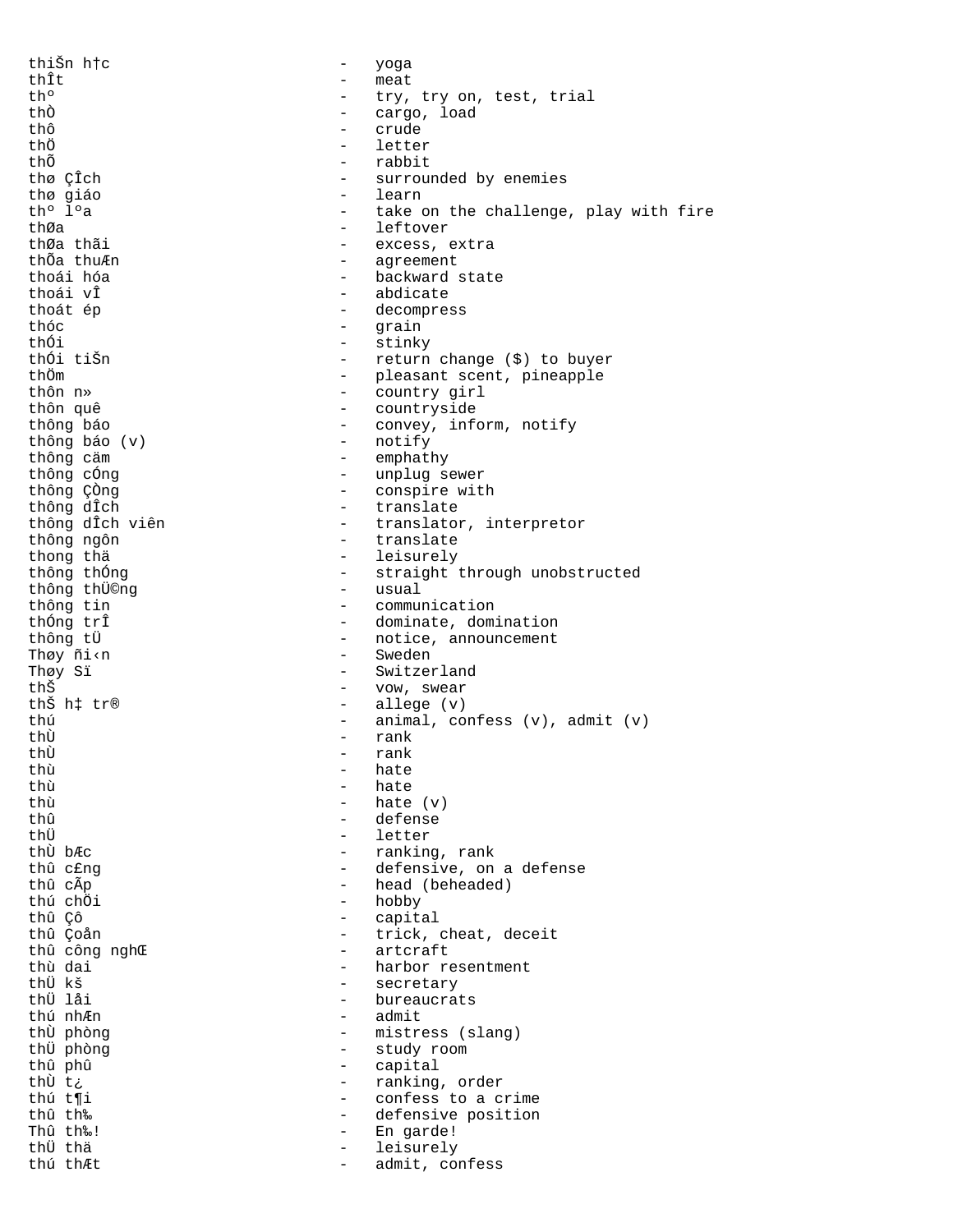thû thành - defend a fort - whisper<br>- whisper (v) thû thÌ; thì thÀm<br>thú tính thú tính - animalistic desire, animalistic<br>thû tøc - procedure thû tøc - procedure thû tܧng - prime minister thû vai trò - personate thu vào - intake thÜ viŒn - library<br>thܧc - library - library thܧc - ruler<br>thÜ©ng - ruler<br>- common thܩng - common thu¶c vŠ - pertain<br>thu‰ - tax - tax thu‰ - tax thu‰ l®i tÙc - income tax thu‰ mua bán - sale tax thu‰ nhÆp cäng (cänh) - import tax, tariff thu‰ quan - Custom Service thu‰ th° tråch - real estate tax thu‰ thØa k‰ - inheritance tax thu‰ vø - tax service thu‰ xuÃt - tax rate thua  $-\qquad$  defeat (n) thÜa - sparse thuÆn tiŒn - convenience thuÆt làm nܧc hoa - perfumery thuÀn thøc - well trained thÙc<br>
thÙc  $\frac{1}{x}$  - awake<br>
thÙc  $\frac{1}{x}$  - food thÙc æn - food thÙc khuya - stay up late thÙc th©i - realistic thùng - container, box (n)<br>thûng - torn - torn - torn<br>- bail thùng Ç¿ng; xô<br>thûng th£ng thûng thêng - leisurely, taking one's time<br>thùng thình - large (clothes) thùng thình  $\frac{1}{2}$  - large (clothes)<br>thùng thùng thùng thùng  $\frac{1}{2}$  - drum sounds thuốc nº  $\frac{1}{2}$  - ammunition thuÓc n° - ammunition - lenitive thÜÖng håi - symphatize thûy chung  $\frac{1}{2}$  - faithful<br>thûy lôi - torpedo thûy lôi 1998 - torpedo 1999 - torpedo 1999 - torpedo 1999 - torpedo 1999 - torpedo 1999 - torpedo 1999 - torpedo 1999 - torpedo 1999 - torpedo 1999 - torpedo 1999 - torpedo 1999 - torpedo 1999 - torpedo 1999 - torpedo 199 thûy tính - aquatic thuyŠn bè v§i Çáy bËt - scow ti<sup>k</sup>u bäo - table server (boy)<br>tiku CÒng - table server (boy) ti‹u ÇÒng - young boy ti‹u nhân - small-minded person ti<u thÜ<br>ti<u thuv‰t - girl from rich family<br>- novel ti<u thuy‰t<br>ti<u ti‰t ti<u ti‰t - minor detail<br>ti<u ti@n - minor detail - urinate ti<u vi - micro ti‹u xäo - gimmick ti‰n - advance ti‰n b¶ - progress ti‰ng - sound, language, fame, reputation ti‰ng Anh - English ti‱ng Ann<br>ti‰ng BÒ ñào Nha - Portuguese<br>ti‰ng La-Tinh - Latin - Latin ti‰ng La-Tinh - Latin ti‰ng lóng cûa isn't (xÃu) - ain't ti‰ng ñåi Hàn - Korean ti‰ng NhÆt, Nh¿t - Japanese ti‰ng ñÙc  $\overline{1}$  - German chang nu den an derman - German chang de den an derman - German - German - German - German - German - German - German - German - German - German - German - German - German - German - German - Ge - French<br>- Chinese ti‰ng Tàu - Chinese ti‰ng Tây Ban Nha<br>ti‰ng ViŒt ti‰ng ViŒt - Vietnamese ti‰p næng l¿c - energize ti‰p thÎ - marketing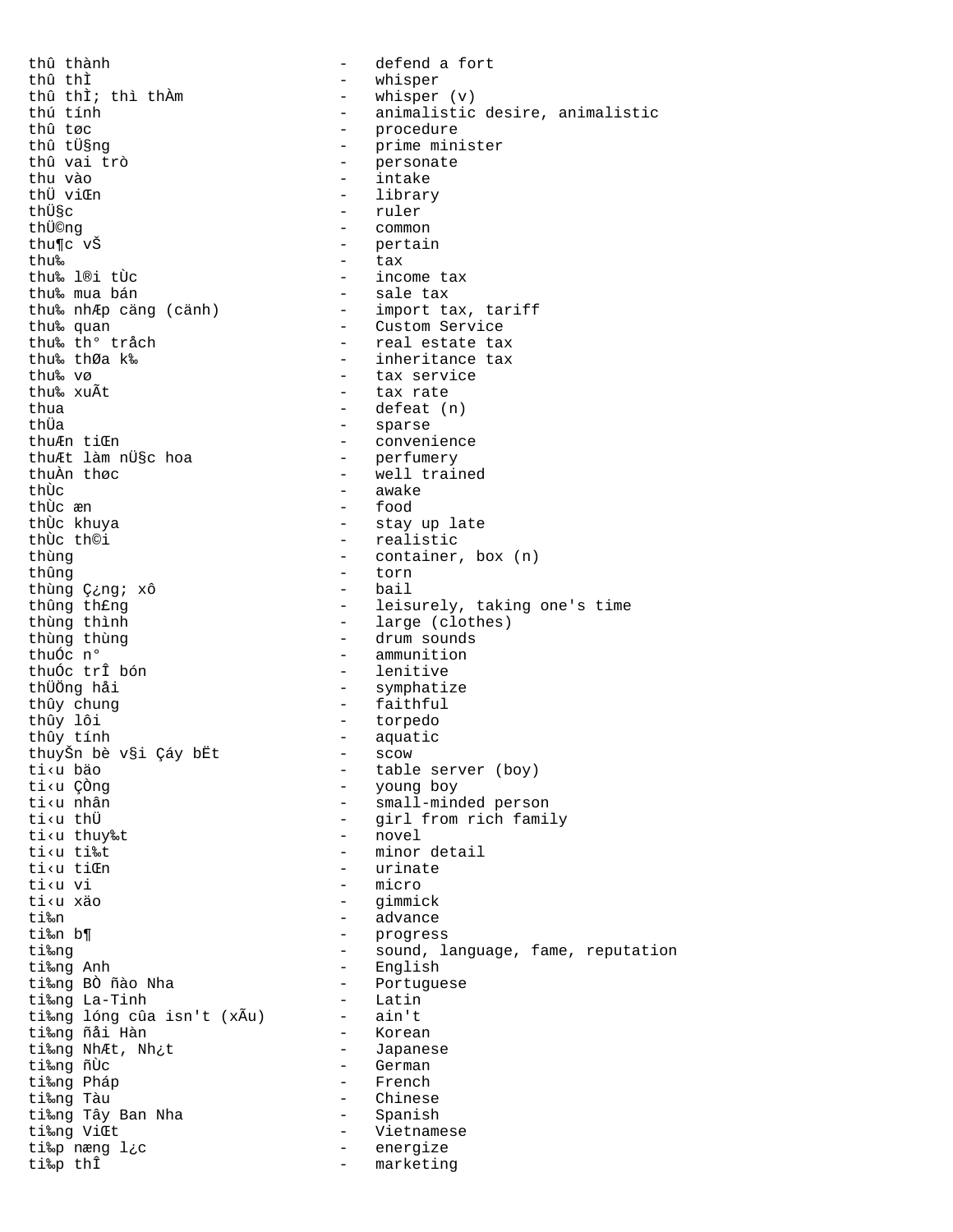ti‰p vÆn - relay (v) ti‰t kiŒm - conservation, savings<br>ti‰t l¶ - conservation, savings ti‰t l¶ - disclose<br>tÎch thu - disclose - impound ( tÎch thu  $-$  impound (v), confiscate<br>tiên Coán  $-$  predict, forecast tiên Çoán - predict, forecast tiên khªi - initial tim - heart tím - purple - search (v)<br>- puce tím nâu ÇÆm tìm ra - locate - decipher tính - calculate (v), personality tình - love tình - love tÌnh - town, city tÎnh - tranquil tình cäm - sentiment tình cänh<br>
tính Çồng nhẫt<br>
- uniformity<br>
- uniformity tính ÇÒng nhÃt - uniformity tình hình<br>tình hoài hÜÖng<br>- nostalqia tình hoài hÜÖng<br>tình mầu t°<br>- maternal tình mÅu tº - maternal love tình phø tº - parternal love tình th‰<br>tinh thần - situation<br>- spirit - spirit tính toán - calculating - situation, status<br>- love tình yêu<br>tình yêu thánh thÜ®ng platonic love tình yêu thánh thÜ®ng<br>tiŒm tiom - shop - shop - shop - shop - shop - shop - shop - shop - shop - shop - shop - shop - shop - shop - shop - shop - shop - shop - shop - shop - shop - shop - shop - shop - shop - shop - shop - shop - shop - shop - shop tiŒm æn - restaurant tiŒm bánh<br>tiŒm cÀm (?)<br>tiŒm cÀm (?) - pawn shop tiŒm gi¥t ûi  $\frac{1}{\pi}$  - laundry shop tiŒm qiãm tiŒm giäm - diminish (v) tiŒm may  $-$  tailor's shop<br>tiŒm s'a xe  $-$  auto/bike rep. - auto/bike repair shop tiŒm tåp hóa - convenient store tiŒm ti‰n - gradual increase tiŒn - convenient, lathe tiŠn - money, pretiŠn án - previous criminal records tiŠn båc - money tiŠn ÇÎnh - pre-destined tiŠn hô hÆu ûng - motorcade, large entourage tiŠn lÈ<br>tiŠn lŒ<br>tiŠn lŒ<br>cedence<br>cedence - precedence<br>- bail tiŠn th‰ chân<br>tiŠn thân - precursor<br>- due tiŠn thi‰u<br>tiŠn túi - allowance to - big<br>tó - accu tÓ - accuse, criticize<br>tô - bowl (large) tô - bowl (large) TØ (ông) - temple keeper tÓ cáo  $\overline{10}$  - accuse  $\overline{10}$  - accuse  $\overline{10}$  - accuse  $\overline{10}$  - refuse. tØ chÓi  $\qquad \qquad -$  refuse, reject<br>tº hình  $\qquad \qquad -$  capital punish tº hình - capital punishment tØ khܧc - decline tô màu - color (v) tò mò - curious - words tØ thiŒn - charity<br>tº thû - defense - defense to death to ti‰ng  $\frac{1}{2}$  - aloud tø trần tØ trÀn - die tòa - court of law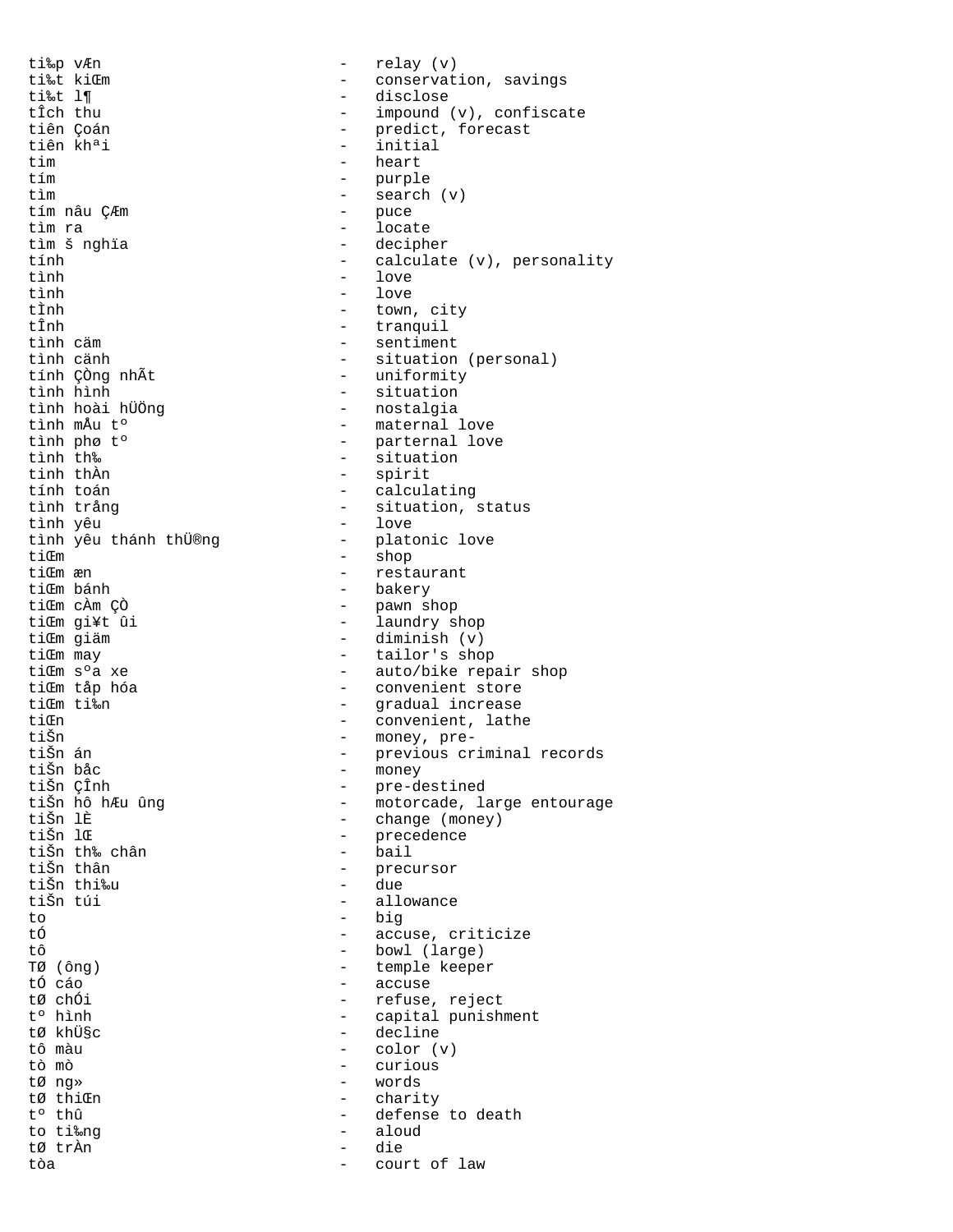tòa án - court of law - military tribunal tòa án quân s¿ m¥t trÆn - embassy tòa Çåi sÙ - consulate tòa lãnh s¿ - court of appeal tòa phá án - conspire toa rÆp - lower court tòa sö thÄm toàn di m - entire - perspire toát mò hôi - summary toát y‰u - hair tóc - re-marry tøc huyŠn  $\frac{1}{2}$ - custome - proverb tøc ng» tøc tïu  $\sim$ vulgar - legend had it .... tøc truyŠn - night, dark tÓi - bad tÒi tôi  $-$  I, me - maximum tói ça - slave tôi Çòi tối då - stupid tói tæm - dark  $-$  minimum tối thi<u - pitch dark tối thui - grab, arrrest tóm - shrimp tôm - summary tóm t<sub>i</sub>t - costly tÓn - corrugated metal sheet (French=tôle) tôn costly tốn kém  $\overline{a}$  $\equiv$ tØng each tòng teng - dangling - white tring tr<sub>i</sub>ng bóc - very white - white like a sheet tr;ng b Cch - bankrupted, empty-handed tr;ng tay - head directly toward tric chÌ - face-à-face tr¿c diŒn - intuitive tr¿c giác - ironically tr§ trêu - momentum tr§n - support, help  $T_T(R)$ - assistance tr® giúp - open eyes wide tr®n m;t - open eyes wide as if dead tr®n trØng - standing out tr¶i - steal (v), thieft tr¶m  $-$  mix (v) tr¶n - interrogate (v) tra - deceitful trá trà  $\sim$  10  $\pm$ tea - to pay, pay (v) trä - interrogate and torture tra khảo - response trä l©i - alienate (v) tr<sup>a</sup> nên xa cách tra tÃn  $\sim$ torture - hundred træm - boa constrictor  $tram$ træn trói - one's last words before death - moon træng træng khuy‰t - crescent moon - full moon træng r¢m - wrong, incorrect trÆt trÆt ÇÜ©ng rÀy - derail - order, orderly trÆt t¿ - amarelle trái cherry chua  $\sim$ hair needle trâm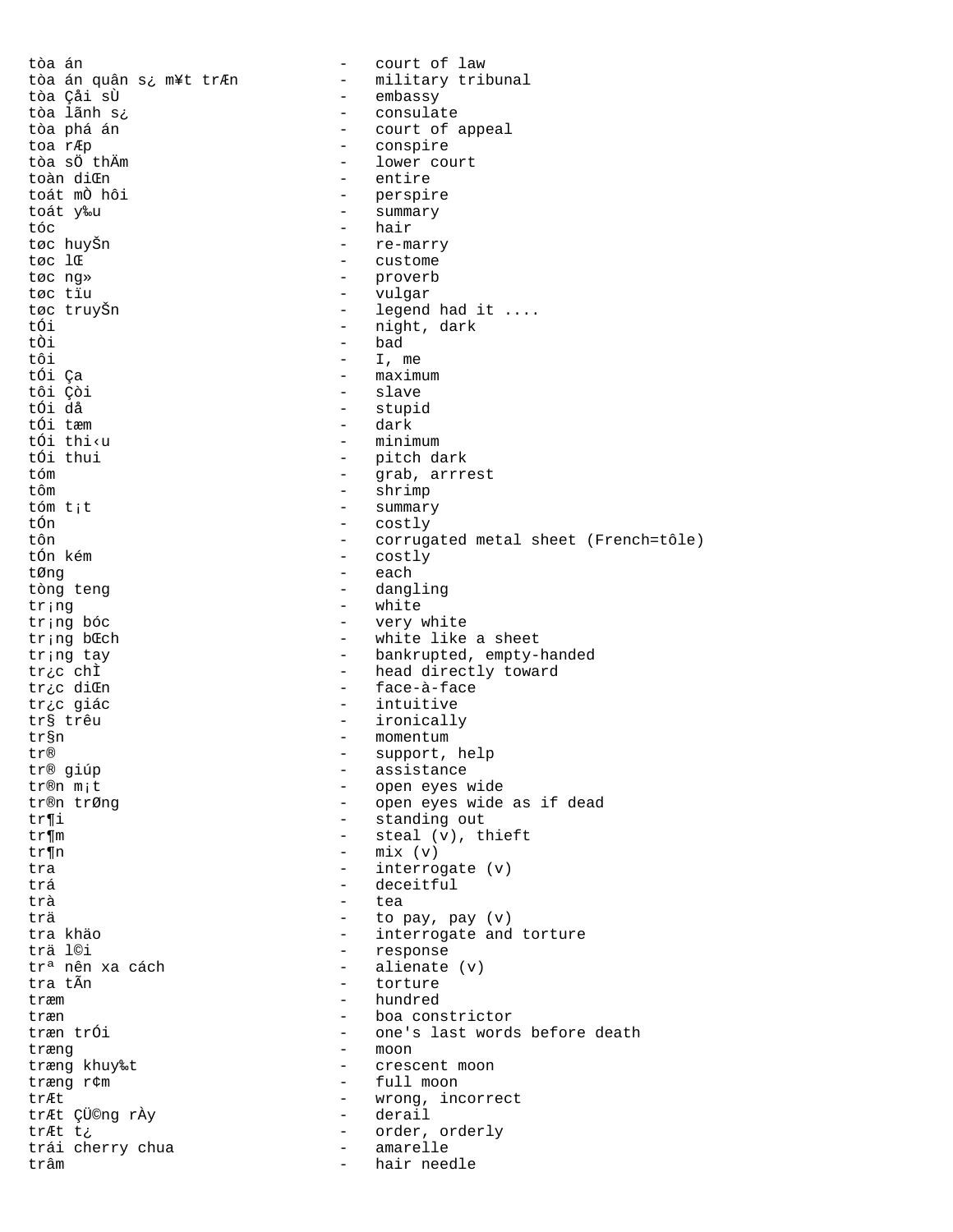träm - behead tråm  $\frac{1}{c}$  - station (gas, train, bus)<br>tråm ÇiCEn l¿c - en power station the power station<br>- aid station tråm cÙu thÜÖng chi‰n trÜ©ng<br>träm mã trà träm mã trà  $\overline{ }$  - tea harvested by beheading horses that ate tea<br>trầm mình  $\overline{ }$  - suicide by drowning trÀm mình - suicide by drowning trÀm ngâm  $\qquad \qquad - \qquad$  being deep in thought<br>trÀm tỉnh  $\qquad \qquad - \qquad$  cool headed trÀm tỉnh  $\frac{1}{2}$  - cool headed trầm tr<sup>o</sup> tråm tr° - engrave trÀm trÒ - profusely tråm xæng - gas station - train station<br>- depot tråm xe l°a hay xe bušt trÀn - half-naked (upper body) trång thái vô h»u  $-$  nothingness tranh - painting tránh - avoid, duck (v) tranh cãi (tòa) - argue (v)<br>tranh giành - compete f tranh giành  $\frac{1}{2}$  - compete for tranh lu $\sum_{n=1}^{\infty}$  - debate tranh luÆn - debate tranh vë - painting tre - bamboo très young<br>Exouth trÈ trung - youthful treo - hang (v) trèo - climb (v) tri‹n hån - extend triCu hÒi  $-$  recall (an official)<br>triŠu Çåi dynasty triŠu Çåi - dynasty triŠu Çình - royal court - royal court officials tro - ash<br>trò - tric trò - trick trØ - substract (v) trò Çùa - prank trØ hao - leeway - leeway - leeway - leeway - leeway - leeway - leeway - leeway - leeway - leeway - leeway - leeway - leeway - leeway - leeway - leeway - leeway - leeway - leeway - leeway - leeway - leeway - leeway - leewa trØ kh<sup>o</sup> - preclude, eliminate<br>trÖ trti - alone - alone trøc xuÃt  $-$  deport trÒi søt - fluctuate trÓi træng - last words before death trÓn - hide (v) tròn - round - slippery trong  $\begin{array}{ccc} - & - & - \\ - & \text{clear, in, inside} \\ \end{array}$ trÓng - drum trÒng - plant (v) trong câu  $\overline{z}$  - instring trù line trù li Cummunicate de la control de la control de la control de la control de la control de la control de la c<br>
truische de la control de la control de la control de la control de la control de la control de la control de - previous truÃt ph‰ - impeach, dethrone trÙc chánh - local authority trung cÃp  $\begin{array}{ccc} - & \text{intermediate} \\ \text{trung dung} & - & \text{centrist} \end{array}$ trung dung - centrist trung h†c<br>Trung ñông - high school<br>- Middle East Trung ñông<br>
trùng phùng<br>
- re-union<br>
- re-union - re-union<br>- loyal trung thành<br>trung tình - faithful truÒng - naked trÜÖng møc - account (n) - savings account truy ÇiŒu - post mortem funeral truy nã - hunt a fugitive truy thæng  $\begin{array}{cccc} - &$  post mortem<br>truy tó  $\begin{array}{cccc} - &$  prosecute truy tÓ - prosecute truyŒn - story tÜ ile birinin birinin birinin birinin birinin birinin birinin birinin birinin birinin birinin birinin birinin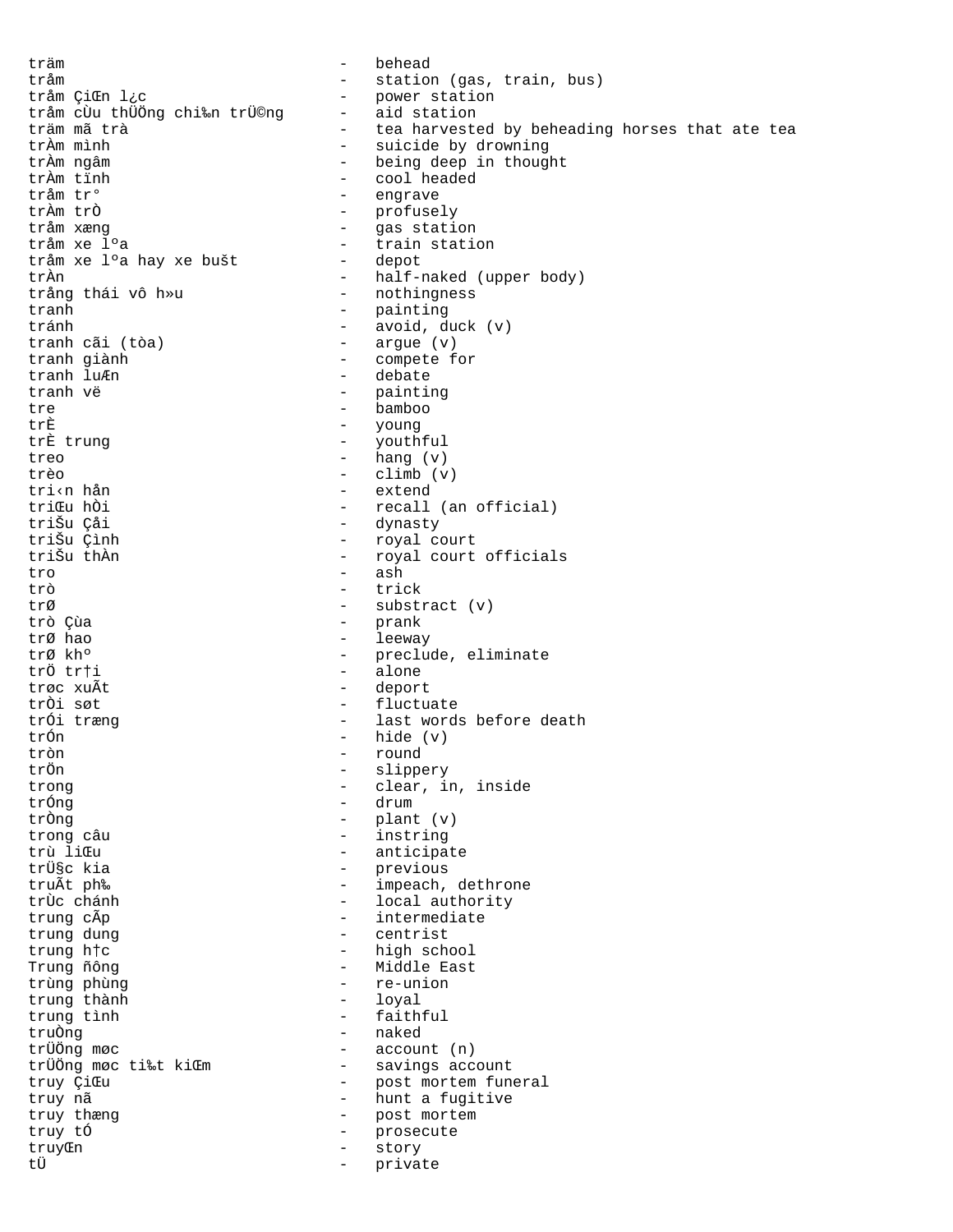tÜ bän capital  $\equiv$  . - amend tu chính  $-$  amend  $(v)$ tu chính (LuÆt) - privatize tÜ h»u hóa - fridge tû lånh (t;t) tÜ pháp  $\sim$ judicial tÜ sän - private property - feel constrained, confined tù túng - deprive tܧc Çoåt - General tܧng tü©na  $-$  wall - statue tܮnq tܪnq - thought (past tense) - angry tÙc - instantenous tÙc th©i tûi thân - self-pity - relative (ant. absolute) tÜÖng ÇÓi - constrast tÜÖng phän - similar, similarity tÜÖng t¿ - bone marrow tûy tùy cổ Ùng bi‰n - act as dictated by the situation - as one wishes tùy hÌ - notwithstanding, however, nevertheless tuy nhiên - entourage tùy tùng - attaché tùy viên tùy viên quân s¿ - aide-de-camp - swear in, take oath tuyên thŒ - absolute tuyŒt ÇÓi - magnificient tuyCt v©i ܧc thành (những chữa ljn mừc)  $\frac{1}{2}$ wannabe - drench, soak USt nhEp - withered úa Ùng døng - applicable - cancer ung thü - whimp ÜÖn hèn - defiance ÜÖng ngånh - defy ÜÖng ngånh - power uy quyŠn - absent ving - absence v;ng m¥t - disillusion v« m¶ng - sturdy, solid v»ng vàng; v»ng chãi - screw (v), turn a nut or bolt, quizz (v) v¥n  $-$  sock  $V^g$ - pretend  $\tau$ C  $T(\widehat{R})$  $\sim$ wife - in a hurry v¶i - hurried up v¶i vã vtng c° - folk opera in South Vietnam v†ng ngoåi - favoring other countries over one's own - wound v‰t thÜÖng - notebook  $\tau$   $\tau$  a - mend clothes, net vá - and, push food into mouth with chopsticks và và cÖm - push rice into mouth with chopsticks  $\omega_{\rm{max}}$ vÆn Ƕng campaign (v) - stadium vÆn Ƕng trÜ©ng - operate, manuever, function (v) vÆn hành - destiny v*F*n monh vÆn täi (xe) - truck - object, thing  $\nabla F$ vÆt ǰi sao d©i - time has changed - wrestle vÆt l¶n - abrasive vÆt liŒu dùng chà  $\sim$ vai shoulder vái  $\equiv$ act of bowing in front of altar or someone vài a few lychee (fruit), cloth väi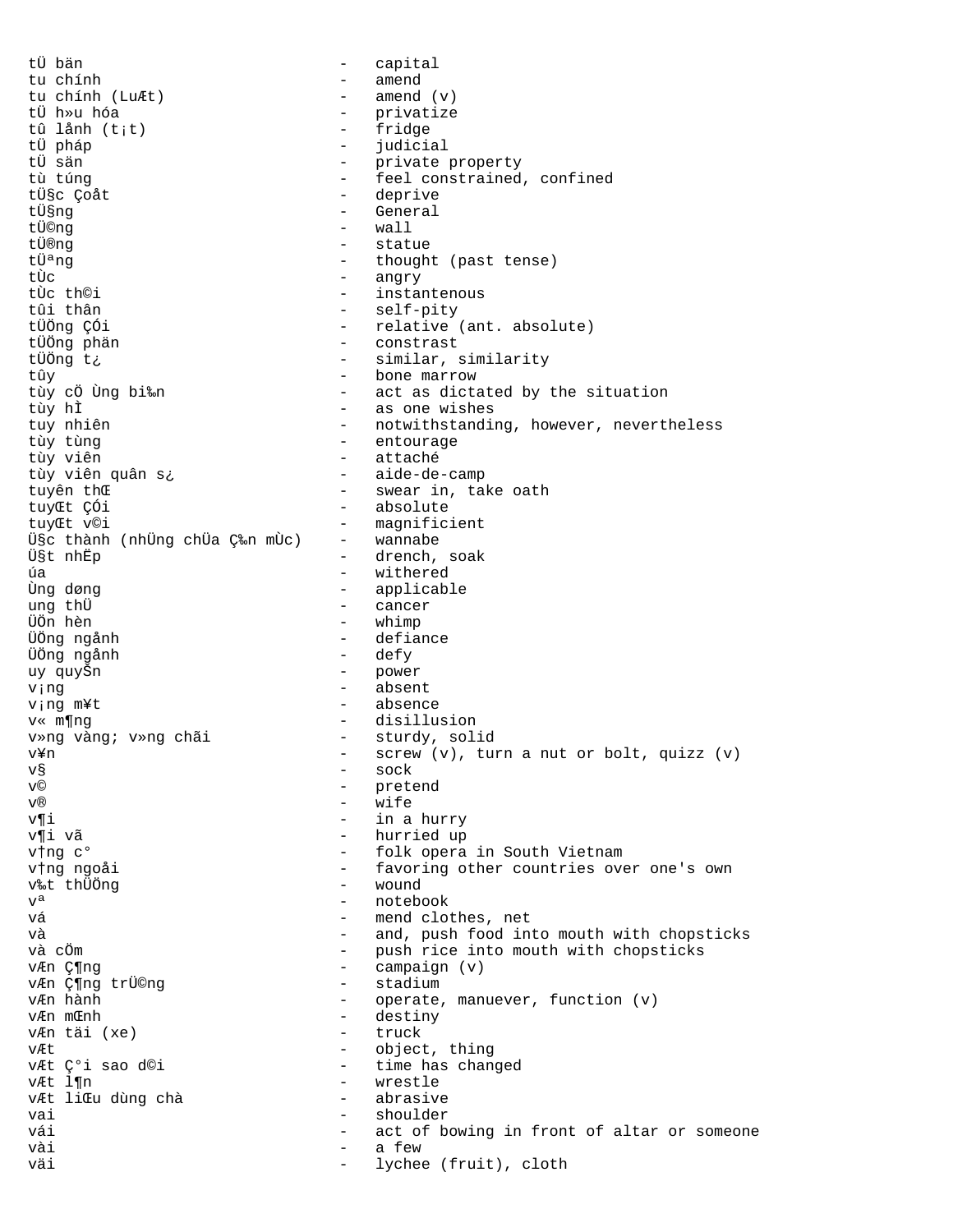vai trò role  $\qquad \qquad$ vai trò thû  $\equiv$ persona - rhyme vÀn  $-$  still vÅn vån thousands  $\sim$ vÃn an - comfort (v) - issue vẫn ÇŠ vÃn k‰ - consult (v) for advice - advice vÃn š vẫn thuốc - roll up tobacco vån vÆt htc - life science - yellow vàng - Yes (polite) Vânq - stand (court) vành móng ng¿a  $-$  enter  $(v)$ vào - accessible vào ÇÜ®c vÃt - throw away vé  $\overline{a}$ ticket VËm - Vietnamese communist (slang) - purse ví - because vì vi âm - microphone - microfiche vi phim - forgiving vî tha - write (v) vi‰t viên - tablet - far viÍn viÍn änh - outlook - long distance viín liên - Far East Viín ñông - far-sighted viÍn thÎ viín v†ng kính - any device to see objects far away (binocular) - far fetched viÍn vông  $-$  toil viŒc làm trần ai - institute viŒn  $-$  aid viŒn tr® ViŒt Nam  $-$  Vietnam viŠn - border - pound on<br>- enter, un-, -less vÒ vô - issue, affair, matter VØ - pointless vô b° - have nothing to do vô công rồi nghŠ - nameless vô danh vô døng - useless - inanity vô duyên - familyless vô gia Çình - homeless vô gia cÜ vô giáo døc - uneducated, poorly raised vô h†c - uneducated - harmless vô hải - invisible vô hình - useless vô ích vô lš - unreasonable vô lÜÖng tâm - unconscientious - meaningless vô nghĩa vô nghŠ nghiŒp  $\frac{1}{2}$  and  $\frac{1}{2}$ jobless vô phúc - unfortunate - countless vô sÓ vô t° quốc - stateless - heartless vô tâm võ thuÆt - martial art vô thữ<sup>a</sup>ng vô phåt - useless and harmless, no effect - insensitive, unknowing vô tình  $-$  arm  $(v)$ võ trang vô tri - mindless vô v†ng hopeless  $\sim$  $V\emptyset\ X^0$  $\sim$ trial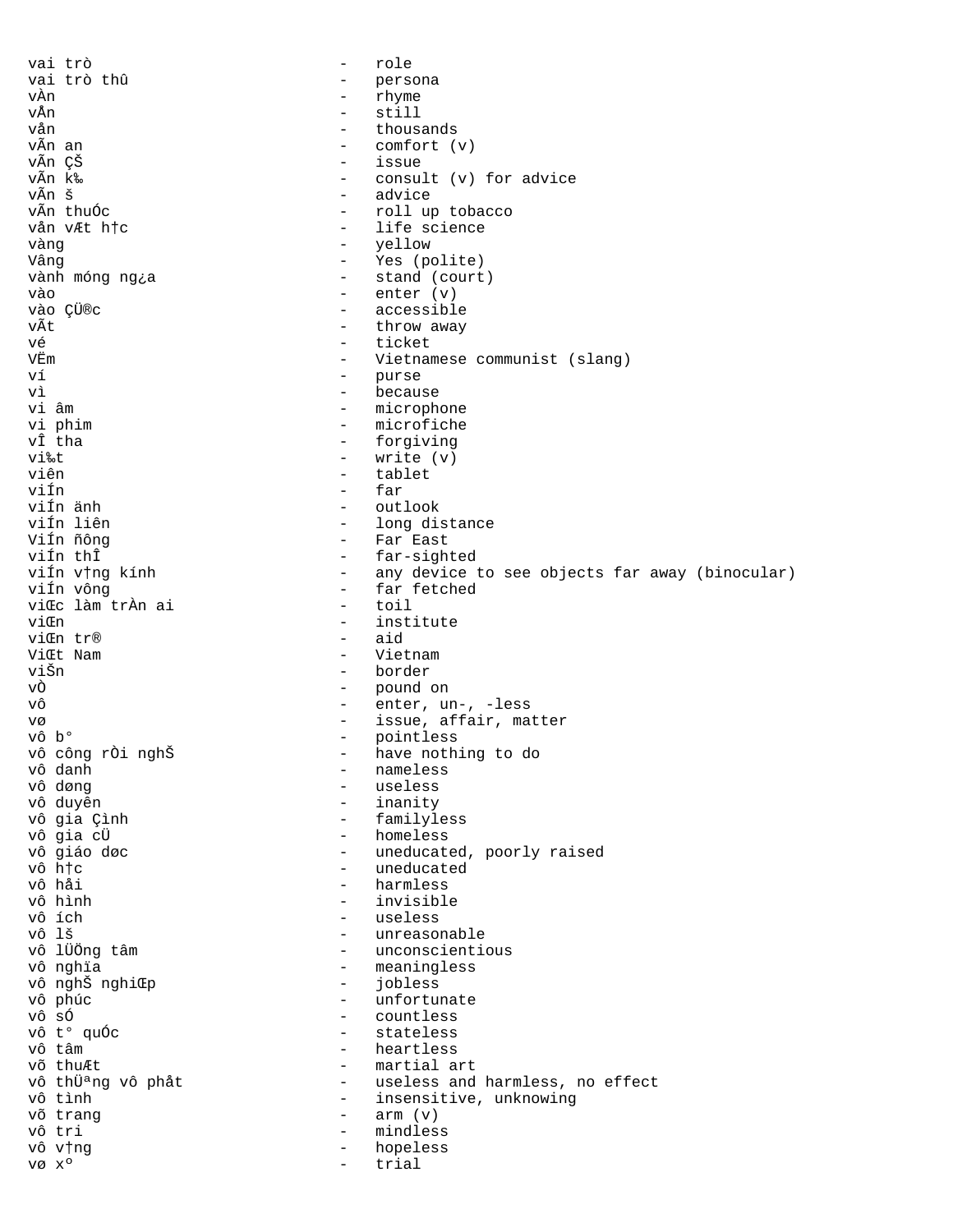võng  $\sim$  hammock vøng - clumpsy vòng bên ngoài - perimeter vòng ÇÀu - preliminary vòng tay - hand link vòng tròn - circle vŠ - return, come back vú - breast wet nurse vui - happy<br>
vui chÖi - happy - happy<br>
- leisu: vui chÖi - leisure, partying<br>
x% - vehicle (slang) - vehicle (slang)  $x^2$  - far xä nܧc  $\qquad \qquad -$  release water xä ra - unload xác ch‰t<br>xác çÎnh - dead body<br>- affirm xác ÇÎnh - affirm - confirm (v), predicate, confirm xanh - green, blue<br>xây cÃt - construct - construct - construct xe - vehicle xé - tear up - amor vehicle<br>- vehicle xe c¶ - vehicle xe ch<sup>a</sup> quan tài<br>xe Çò - bus (long distance) xe hÖi - auto - tank xe tang  $\sim$  - hearse xém - almost xem thܩng - discount (v) xét ÇÜ®c - verifiable - soy sauce<br>- perfecto xì gà c« trung hai ÇÀu dËp<br>xinh x<sub>i</sub>n - pretty  $xi\mathbb{C}$  - circus (Fr=cirque)<br> $x\overline{1}$  - nothingness xÌu - nothingness<br>xó - corner of r xó  $x^{\circ}$  tråm execution by beheading - execution by beheading xóa bÕ  $-$  obliterate, delete xoay  $s^a$  - manage, arrange  $x \in \mathbb{R}$  arrange  $x \in \mathbb{R}$  arrange  $x^a$ xC - sagging xóm - barrio xong - done, finished xông - advance (v) xÙ - country, place<br>xuân - spring - spring xuân - spring - spring - spring - spring - spring - spring - spring - spring - spring - spring - spring - spring - spring - spring - spring - spring - spring - spring - spring - spring - spring - spring - spring - spring xuÃt - outward, produce from inside xuÃt bắn<br>xuẤt căng - publish - publish - publish - export xuÃt chiêu  $-$  strike, start an attack xuÃt môn - graduate xuÃt ngoåi - go, travel overseas xuÃt quÏ<br>xuÃt sÙ - disburse fund<br>- birth country xuÃt sÙ - birth country xuÃt thân  $\begin{array}{cccc} xu\tilde{A}t & tanh & - & \text{original} & \text{e}t\end{array}$ xuÃt tinh - ejaculate xuÓng - descend xuÒng - boat xÜÖng - bone Ý ñåi L®i - Italy y‹u ÇiŒu - girly - pessimistic y‰t ki‰n - appear before a king y‰t thÎ - notice y‰u - weak y‰u ÇuÓi - weak y‰u kém - inferior